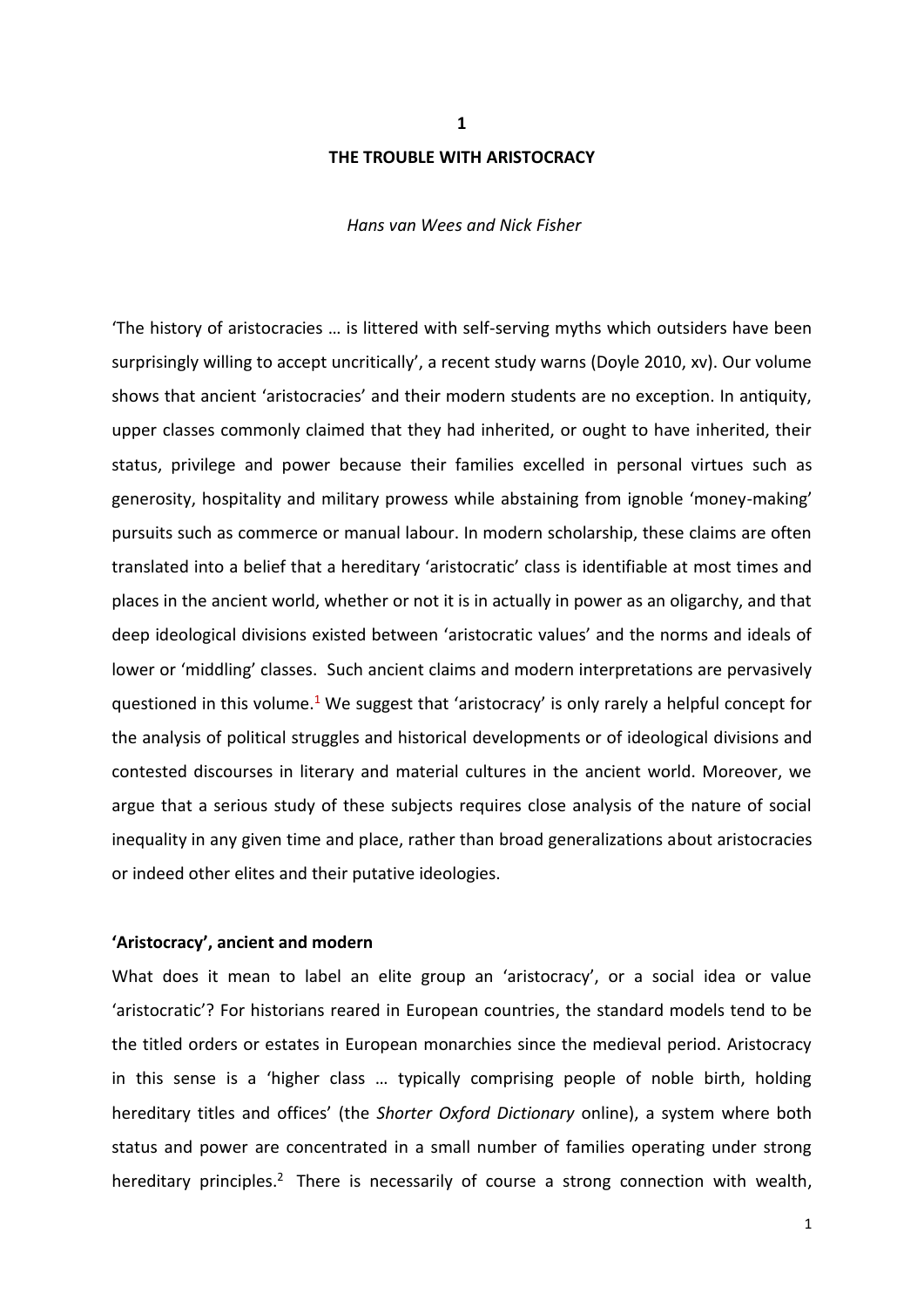above all in land – individual aristocrats may lose much or all of their wealth, but a class of aristocrats without substantial wealth is hardly imaginable – yet titles and associated access to locations of power are in principle determined by birth. The outstanding personal qualities deemed vital to good government of the state are supposedly found only in certain 'noble' families. Such a hereditary system is often institutionalised through a system of formal 'honours' in the gift of the monarch, delivered through things such as titles, coats of arms, banners, distinctions of dress and equipment; service in the army and in tournaments as knights, and privileged access to governing bodies, such as a House of Lords. $3$ 

 On the other hand, scholars brought up in the USA or other parts of the world where the political system was originally founded on a rejection of inherited titles and privilege may be less instinctively inclined to assume that 'aristocrats' necessarily make claims to preeminence through a long-standing nobility of birth. They tend to operate with a model of a more fluid system where elite dynasties are more patently based on great wealth, landed or industrial, and where there are no institutionalised honours and privileges.<sup>4</sup> On this understanding, aristocracy includes 'all those who by birth or fortune occupy a position distinctly above the rest of the community, and is also used figuratively of those who are superior in other respects' (*Oxford English Dictionary,* definition 5).<sup>5</sup> Aristocracy in this sense is thus essentially a synonym for 'elite'. Yet even in this loose sense the word surely cannot fail to suggest an especially exclusive elite: narrower perhaps, more elevated, or more distinctive than other kinds of upper class. A disadvantage of using 'aristocracy', as opposed to 'elite' or 'upper class', is thus that the word implies a highly exclusive group but contains a fundamental ambiguity about whether or not this exclusivity is based on heredity.

 There surely were some elites in the ancient world, at certain times and places, that deserve to be called 'aristocracies' in the narrower sense, but arguably many fewer than often supposed, and the progress of scholarship in the last 30-40 years has done much to reduce their number or significance. One notable example is the Roman patriciate, which comes closer than most ancient elites to being an aristocracy in the full sense. It is now widely accepted that what our sources present as popular agitation from 494 BC onwards to break up a stable, centuries-old monopoly on power was in fact resistance against the first 'closing of the patriciate', i.e. an attempt to *create* an exclusive hereditary oligarchy, which was never completely successful and lasted only about three generations, from c. 450 to  $367$  BC. $<sup>6</sup>$  Even the local, regional and imperial elites of the Roman Empire at its most</sup>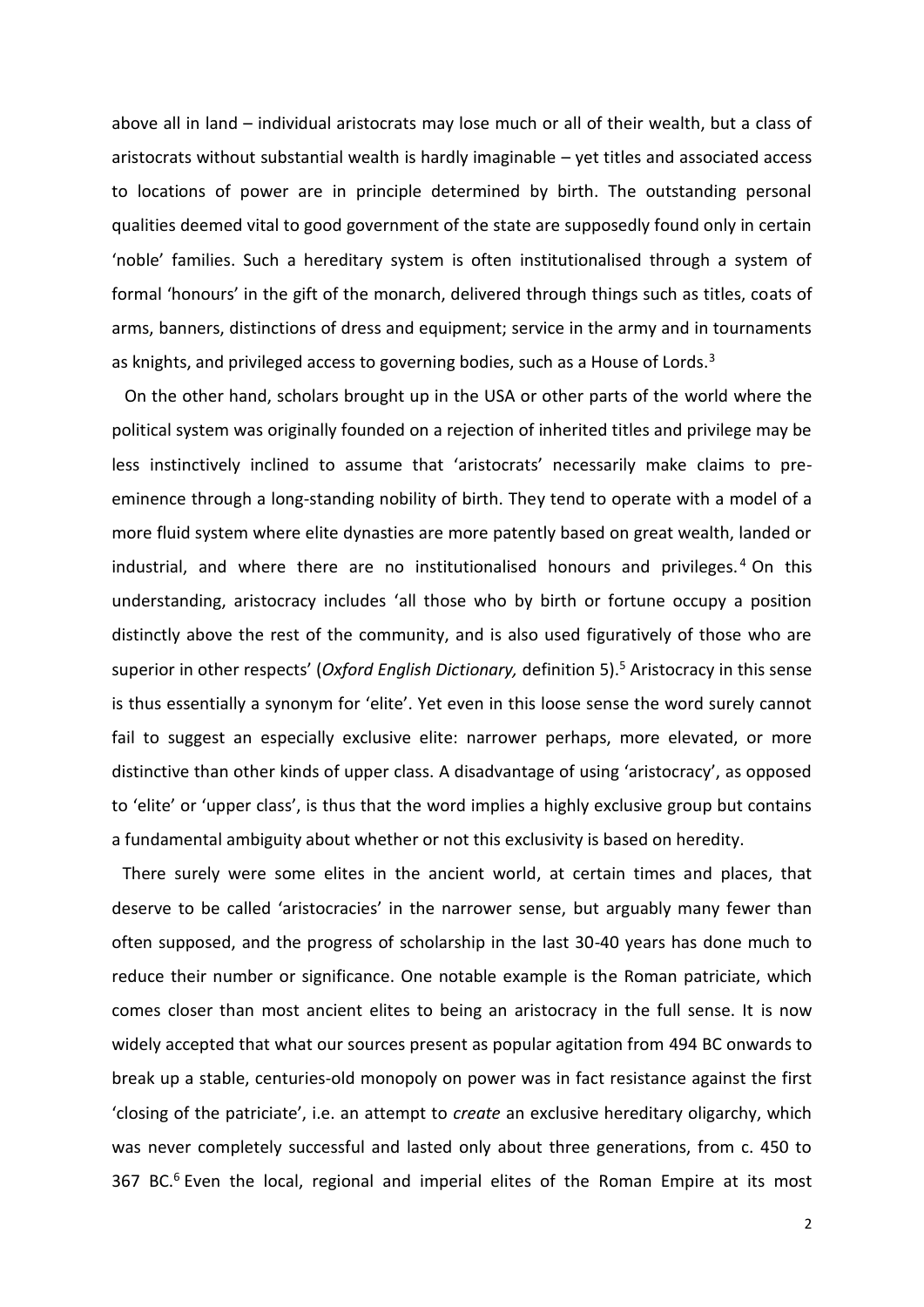developed were not the stable, exclusive ruling classes they appear to be at first glance (as shown by Tacoma, this volume). Conditions in the archaic and classical Greek world, the main focus of our volume, were no different in this respect.

 First, in both archaic and classical Greece a powerful individual such as a *basileus* or *tyrannos* may be found at the head of government but such figures do not bear much resemblance to European monarchs. The powers and often the very identities of the *basileis* widely supposed to have held power in the early stages of Greek *poleis* are uncertain; however, where we may suppose *basileis* to have existed, so did hereditary principles.<sup>7</sup> Many of the famous tyrants of the seventh to the fifth centuries attempted to found lasting dynasties, but any legitimacy they could claim grew swiftly weaker, and none managed to last beyond the third generation or over a century. Finally there might be special fixed-term appointments like that of Pittakos, *aisymnetes* in Mytilene, normally with specific lawgiving tasks. None of these relatively weak rulers, naturally, had any powers to grant permanent privileges or honours to their friends and supporters, and so nowhere do we find anything resembling the holders of hereditary titles and positions such as the dukes, counts, knights and so on who entered the medieval world from the Late Roman empire.

 Secondly, our evidence for hereditary elites in archaic Greek states is very limited. We have a few elites with titles suggestive of closed groups of families who are said to have dominated office-holding. The Bacchiadai in Corinth and the Eupatridai in Athens are relatively well-attested, but we have only passing references to Penthilidai and competing families in Mytilene, Neleidai in Miletos, and Basilidai at Erythrai.<sup>8</sup> Most of these groups are named after a city-founder or other early king, and the –*idai* and –*adai* suffixes are usually taken to indicate descent: 'sons of Bacchis, Penthilos, Neleus, Basile', and in Athens 'sons of good fathers'. But the same suffixes were used for *fictive* kinship groups such as the association of rhapsodes knows as Homeridai, and it has been argued that in some cases, including the Athenian Eupatridai, no shared parentage was implied at all.<sup>9</sup> Moreover, other elites were explicitly named for their wealth rather than descent: the 'land-sharers' of Samos and Syracuse (*Geomoroi*, *Gamoroi*); the horse owners of Eretria and Chalcis (*Hippeis*, *Hippobotai*). <sup>10</sup> To label such elites 'aristocracies', as scholars often do, when they themselves made no claim to exclusive descent, seems rather perverse and is certainly misleading.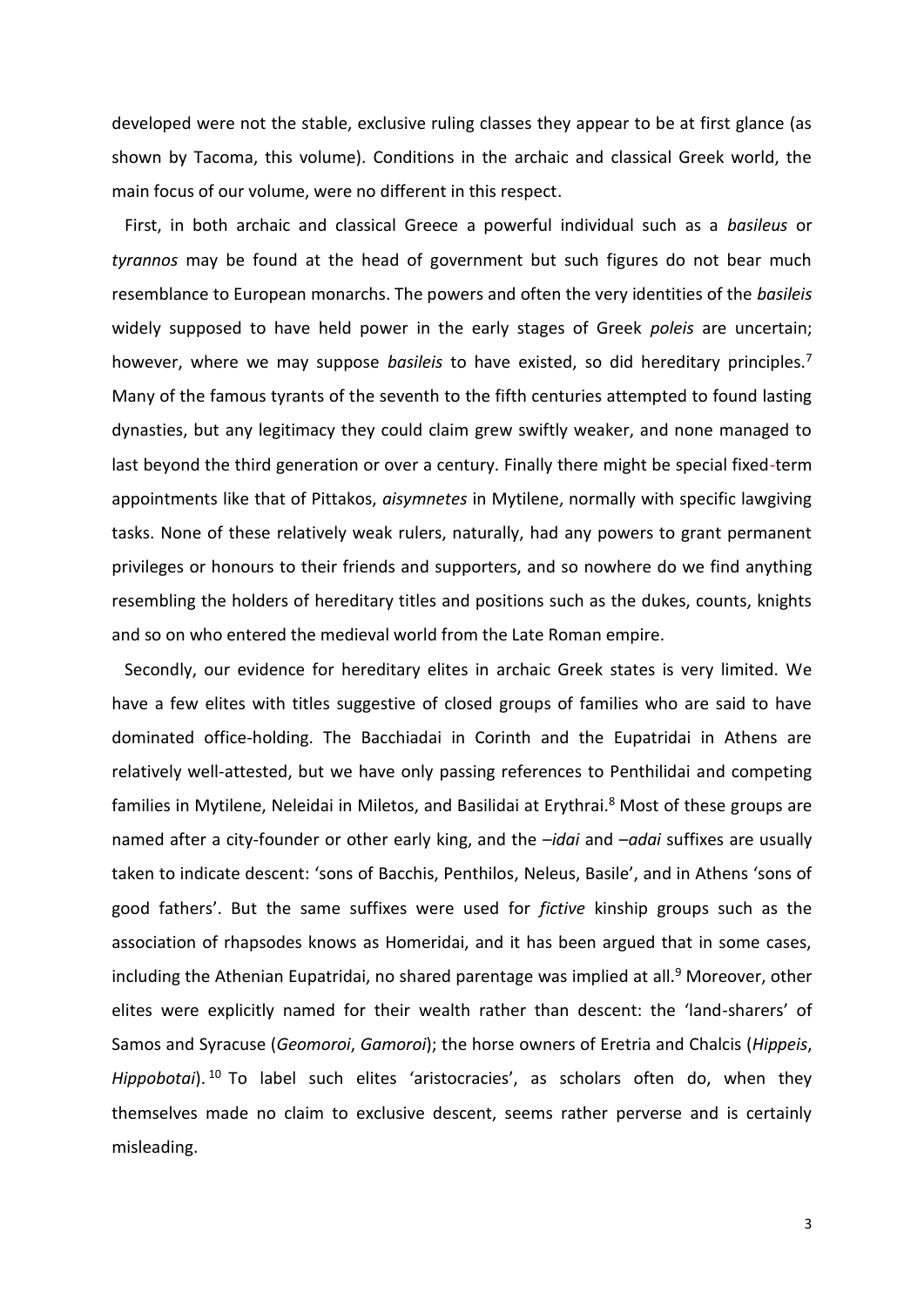Alongside the evidence for hereditary elites in particular cities, Homer's epics and Theognis' elegies were long regarded as contemporary evidence for the prevalence of aristocracy across early Greece. In *Iliad* and *Odyssey*, we encounter beside the 'king' a group of *basileis* which many scholars have taken to be a hereditary class, reflecting the existence of hereditary aristocracies in Early Iron Age Greece. This idea was challenged by Walter Donlan, who saw *basileis* as 'chiefs' with positions based partly on birth and partly on merit within a 'tribal' system of 'rank' that predated a society stratified by social class. Others have gone further and argued that *basileus* can mean any man of merit, or any head of household.<sup>11</sup> Heredity does seem to play a significant role in Homer, but personal merit is stressed at least as much and that the importance of wealth is taken for granted throughout. Since the epics portray a world that is at best an idealized version of reality, we can probably conclude that hereditary privilege, and inherited personal qualities and wealth were an *ideal* in early Greece, but not that it was dominant ideal, let alone the norm in real life.<sup>12</sup>

 As for Theognis' elegies, the dominant view that the political poems of the Theognid collection represent the bitter grievances of a traditional Megarian aristocracy under challenge from *nouveaux riches* and an ungrateful people,<sup>13</sup> has recently been countered with the suggestion that these poems' idealised and generalised representation of 'good men' contains little that is 'aristocratic' in the full sense.<sup>14</sup> If the poems reflect (or at least start from) conditions in mainland Megara in the sixth century,<sup>15</sup> they concern a *polis* for which we have no evidence of any political groups or systems before the tyranny of Theagenes, in the second half of the seventh century,  $16$  nor any sign of claims to exclusive power exercised by a group of families with genealogical names.<sup>17</sup> Most poems in the Theognid corpus which complain about the state of politics and society do not represent an ideology in which power is justified primarily on the basis on ancestry of landed wealth and past leadership in the community. The basis of the claims to excellence is rather a simple – and highly dubious – assertion of superior moral values in the speaker's group such as courage, trust, loyalty, reciprocity and justice, i.e. it is closer to a claim to 'aristocracy' in the strict Greek sense. When noble birth is cited as an important criterion for 'goodness' (*arete)*, or for being one of the *agathoi* (esp. at 183-96), it is in the social context of a choice of marriage partners, rather than as part of a grumble about new holders of political power; there is no suggestion that 'goodness' lasted over many generations. Theognis' ideology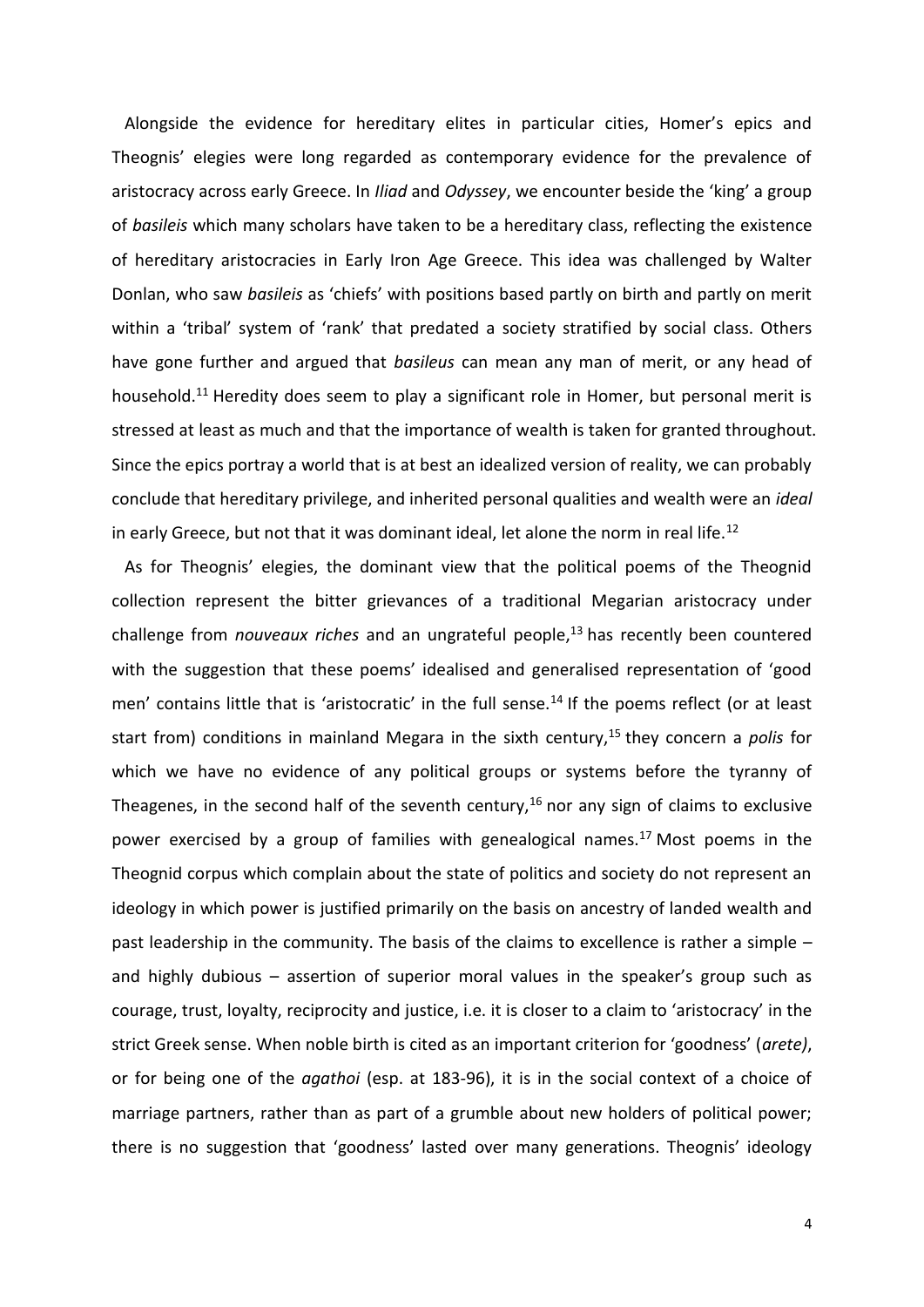may contain what one may call aristocratic tendencies or ambitions, but it does not place noble birth at the centre of its discussion of 'goodness' or 'justice' (*dikaiosyne*).

 Thirdly, it was long held that the dominance of aristocracies in many states was supported by a traditional and hierarchical structure of long-standing tribes (often called *phylai*), subdivided into other hereditary groups (such as phratries, *patrai*, etc.), which were supposedly dominated by aristocratic smaller groups (e.g. the *genê* in Athens). This view was dealt a mortal blow in 1976 by the simultaneous and independent work of Bourriot on the Attic *gene* and Roussel on the tribes and phratries throughout Greece. <sup>18</sup> They demonstrated that these pseudo-kinship organisations were not survivals from earlier, pre*polis*, 'tribal' states, but constructs which were constantly being redefined during the archaic and classical periods, as cities kept adapting their identities, their citizenship regulations, their mythical histories and their festivals. This does not exclude the possibility that in some cases at least, for example at Athens, some smaller groups which in later periods still provided priests for old-style cults and renegotiated and fought over their positions of some privilege, had had more political power in the sixth century than they did later.<sup>19</sup>

 Fourthly, ancient Greek, unlike later European languages or the Latin of the Republic, did not operate with value terms which unambiguously indicate superiority, power or distinction justified primarily by birth. This might seem odd, as our 'aristocratic' terms are obviously derived from the Greek *aristokratia*, *aristokratikos* and *aristokrateisthai*. But these terms were not used primarily to indicate a class whose power is justified above all by birth.<sup>20</sup> When they appear in fifth- and fourth-century writers (e.g. Thucydides, Xenophon, Plato and Aristotle), they essentially maintain their basic meaning of 'rule by the few who are morally the best', and noble birth only occasionally appears among the criteria of 'moral virtue' for such few, along with wealth, education, fairness or courage.<sup>21</sup> Similarly the other 'moral' terms which could be appropriated by the rich and powerful to indicate their superiority, such as *agathoi, aristoi*, *beltioi*, *kaloi, chrestoi*, or *epieikeis*, are equally moralising and socially non-specific, while those terms which do suggest superiority of birth, such as *eugeneis* and *eugeneia*, <sup>22</sup> *gennaioi*, *eupatridai*, or indicate rather wealth, such as *plousioi* (rich), or *pachees* (fat cats), or reputation (*gnorimoi*), or education and wit (*eutrapeloi*, *charientes*) are less frequently appealed to, and do not necessarily imply powerholding. As Alain Duplouy emphasizes (2006, and in this volume), to label such discussions where self-styled *agathoi* defend their position or values as in, say, the *Theognidea* as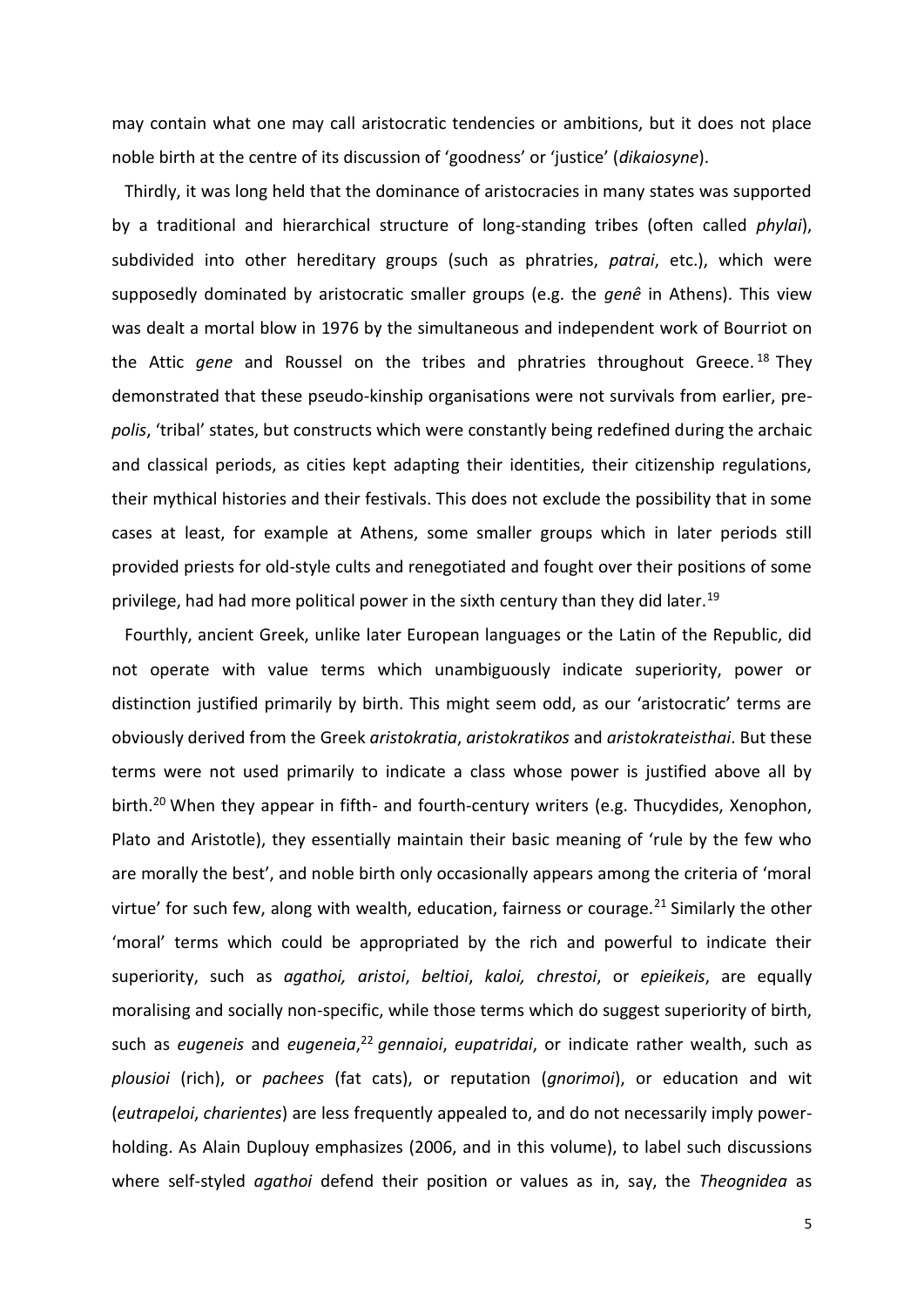defences of *aristocratic* principles suppresses the interplay of many different criteria of excellence. It is probably right to see in some of these cases some elements of 'aristocratic' thinking, suggestions of privilege and political power for elites justified at least in part by birth, but this is a long way from a firm connection between noble birth and power.

 One particular collocation of values – *kalos kai agathos*, literally 'noble and good' – was long supposed to be the most specific term for an upper class of aristocrats, in the archaic period as well as the classical. But a strong case has been made, by Donlan (1973) and at great length by Bourriot (1995),<sup>23</sup> that the phrase itself did not exist before the second half of the fifth century. It seems that the notion came into vogue around this time as a term of high social and moral evaluation, but with no especially strong connection with 'landed aristocrats'; rather it was available as a term of praise for decent members of the leisured classes, moderate oligarchs, or those with cultivated tastes or specialist knowledge.<sup>24</sup>

 Fifthly and finally, insofar as inherited wealth is an essential feature of aristocracy, we must question the assumption that the transmission of property in the ancient world was sufficiently stable to allow the creation of closed elites. This assumption, usually tacit, was made explicit by Finley in his account of *The World of Odysseus*:

The economy was such that the creation of new fortunes, and thereby of new nobles, was out of the question. Marriage was strictly class-bound, so that the other door to social advancement was also securely locked … There was little possibility, under normal, peaceful conditions, to acquire new land' (1954/1977, 53, 59-60).

Even for the Homeric world, the validity of these claims is questionable, and they certainly cannot be taken to apply to early Greece in general, let alone to the ancient world as a whole. Even if 'peaceful conditions' were 'normal', there was a great deal of warfare, raiding and violent internal conflict that saw landed and other property change hands. In many periods and places extensive overseas settlement or 'internal colonisation' brought new land and other resources into use. As early as Hesiod, we have evidence for farmers increasing their wealth by trading surplus produce overseas: 'the bigger the cargo, the larger the profit upon profit' (Works and Days 644).<sup>25</sup> The evidence for 'strictly class-bound' marriage is in fact confined to the Bacchiadai at Corinth (Hdt. 5.92.β1) and a short-lived attempt by the patricians to institute it at Rome.<sup>26</sup> Theognis may deplore the universal willingness to marry into wealth, regardless of all other considerations (above), but this only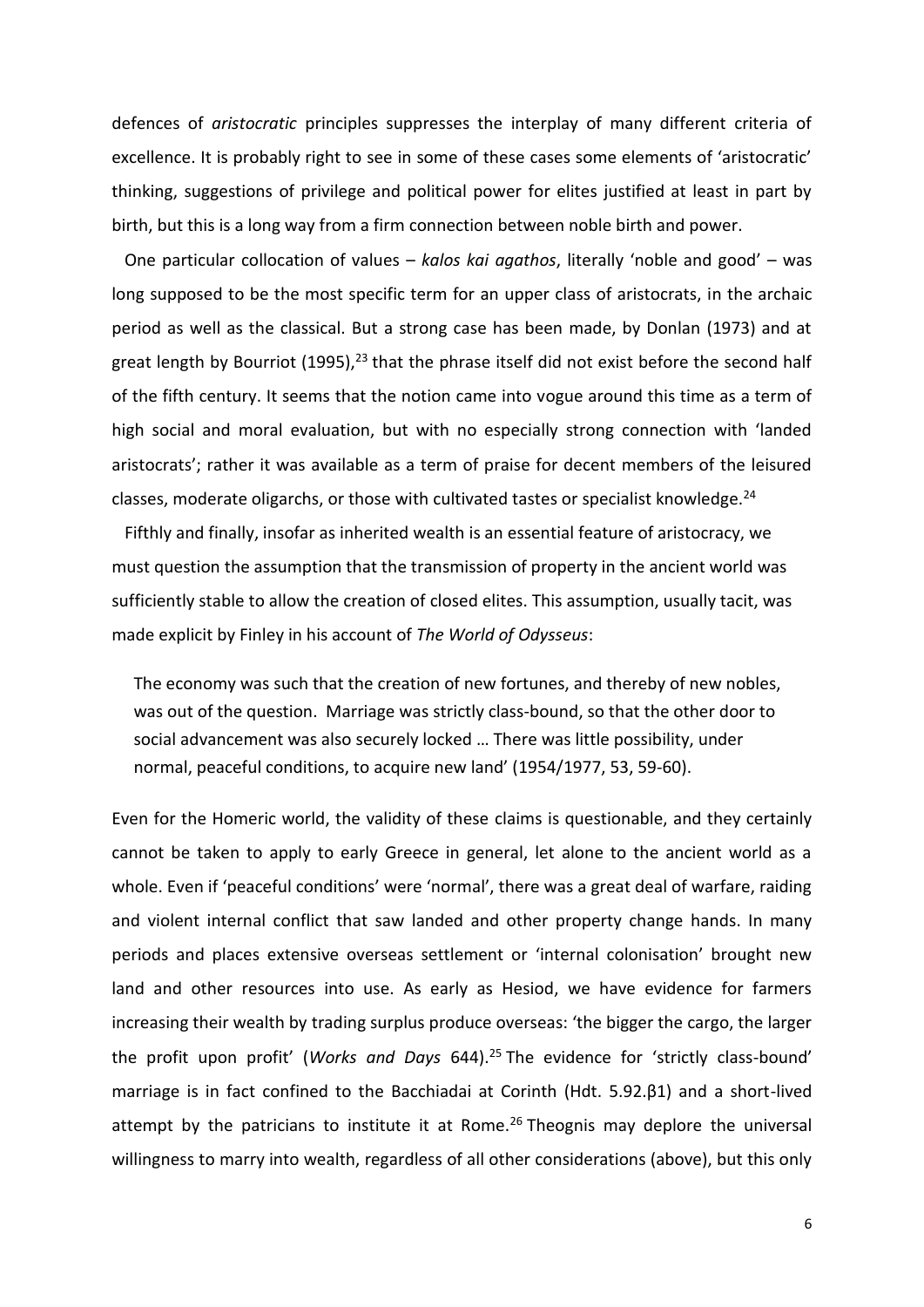confirms that marriage was not 'class-bound' in his day; we cannot infer that it once used to be the norm.

 What is more, whereas the strict primogeniture practiced by for instance the British aristocracy helped ensure at least a degree of stability, the system of partible inheritance in force everywhere in the Greek and Roman worlds inherently tended to create instability. A property large enough to secure elite status might no longer be sufficient in the next generation when equally divided among three sons, especially when substantial dowries or other shares for daughters were deducted. The twin trends that resulted were instant downward mobility for many individuals but at the same time a longer-term trend for fragmented properties to coalesce into larger estates controlled by fewer and fewer families (see Tacoma, this volume). The classic illustration of this problem is Sparta, which set a high economic threshold for full citizenship but did not allow for those whose inheritance ended up falling short of the requirement to be replaced by the newly wealthy or by outsiders: a catastrophic loss of citizen manpower.<sup>27</sup> Under the conditions of partible inheritance, any elite that tried to close it itself off on the basis of heredity, would have suffered the same fate, quickly growing smaller if less wealthy descendants were dropped, or becoming internally deeply divided if even impoverished families retained their inherited status.

 In sum, the political and economic preconditions for the creation of hereditary aristocracies of the medieval and early modern European type (strong royal authority, stable transmission of wealth) did not exist in most parts of the ancient world, and we have much less evidence than we used to imagine for the importance of hereditary status and privilege in general and for the existence of closed hereditary elites in particular. We have every reason to doubt, therefore, that social and political elites in the ancient world commonly took the form of 'aristocracies' in the full sense, or that those which did take this form could have lasted long. We should be alert to regional variations (see Whitley, this volume) and consider each state and each period in its own right, as many contributors to this volume do in examining the nature of elites and their self-justifications in Athens, Aegina, Samos, Crete and Sicily.<sup>28</sup> Only where we can be confident that heredity really was the primary criterion for membership in the elite does it seem appropriate to use the label 'aristocracy'. Arguably the Bacchiadai in Corinth and the patricians at their most 'closed' are the only elites that deserve this label, but even if we were to accept other candidates as well, we would not be justified in speaking of 'aristocracy' as general phenomenon in any period of antiquity.

7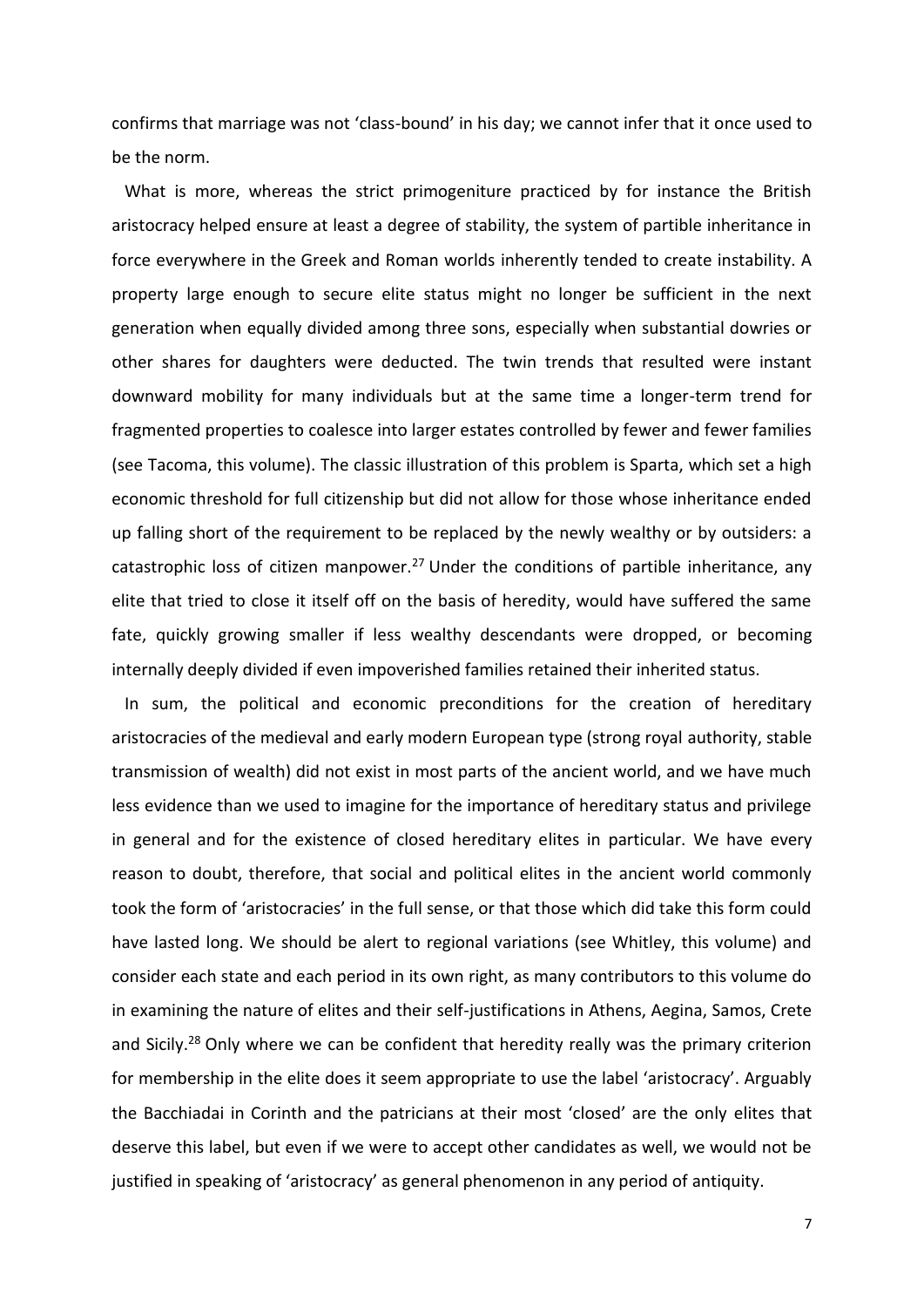#### **'Aristocratic society', ancient and modern**

If the concept of aristocracy may be profoundly misleading, how does this affect our ideas about the social structures of which aristocracies form part? Modern analogies, despite having been generally rejected as inapplicable to the ancient world, have nevertheless again, indirectly, exercised a strong distorting influence on our picture of ancient society.

 In modern European history, it was above all the emergence of an ever more wealthy 'bourgeoisie' of industrialists and merchants that reduced the political power of hereditary landowning aristocracies to the point where 'the executive of the modern State is but a committee for managing the common affairs of the whole bourgeoisie', as *The Communist Manifesto* put it (Marx and Engels 1848, 6). Some scholars used to argue that the same thing happened in antiquity: most famously, Percy Ure in *The Origins of Tyranny* (1922) suggested that aristocracy was overthrown in archaic Greece by tyrants who represented a newly wealthy class of craftsmen and traders, enriched by the opportunities provided by colonization and expanding trade. This 'deeply entrenched assumption that there must have been a powerful capitalist class between the landowning aristocracy and the poor' has been widely criticized as anachronistic and is now widely and rightly rejected.<sup>29</sup>

 Yet we still operate with a diluted version of this model insofar as scholars typically assume that the starting point of ancient social history was a situation in which aristocrats monopolized both political power and landownership, so that 'ruling class' and socioeconomic 'upper class' coincided and a challenge to the ruling aristocracy could only come from outside the established upper class of landowners. 'The hereditary ruling aristocrats' in early Greece 'were by and large the principal landowners', even if their opponents included 'some men who had *become* prosperous themselves' (De Ste Croix 1981, 280; emphasis added); at Rome, the patricians were 'by and large … the richest landowners', though 'not quite *all* the wealthiest families' were included 'of course', and the leading plebeians 'were mainly rich men' (ibid., 334; emphasis original).<sup>30</sup> Hereditary aristocracy and propertied class were thus supposedly almost identical, and by implication resistance to aristocratic dominance must have come from an equivalent of the modern bourgeoisie, be it a rival elite of *nouveaux riches* or a broader 'middle class' or even simply the 'commoners', 'masses', *demos* or *plebs* in general. It is not easy to demonstrate that or how any of these groups did in fact acquire the power to oppose the aristocracy, and scholars often simply posit that it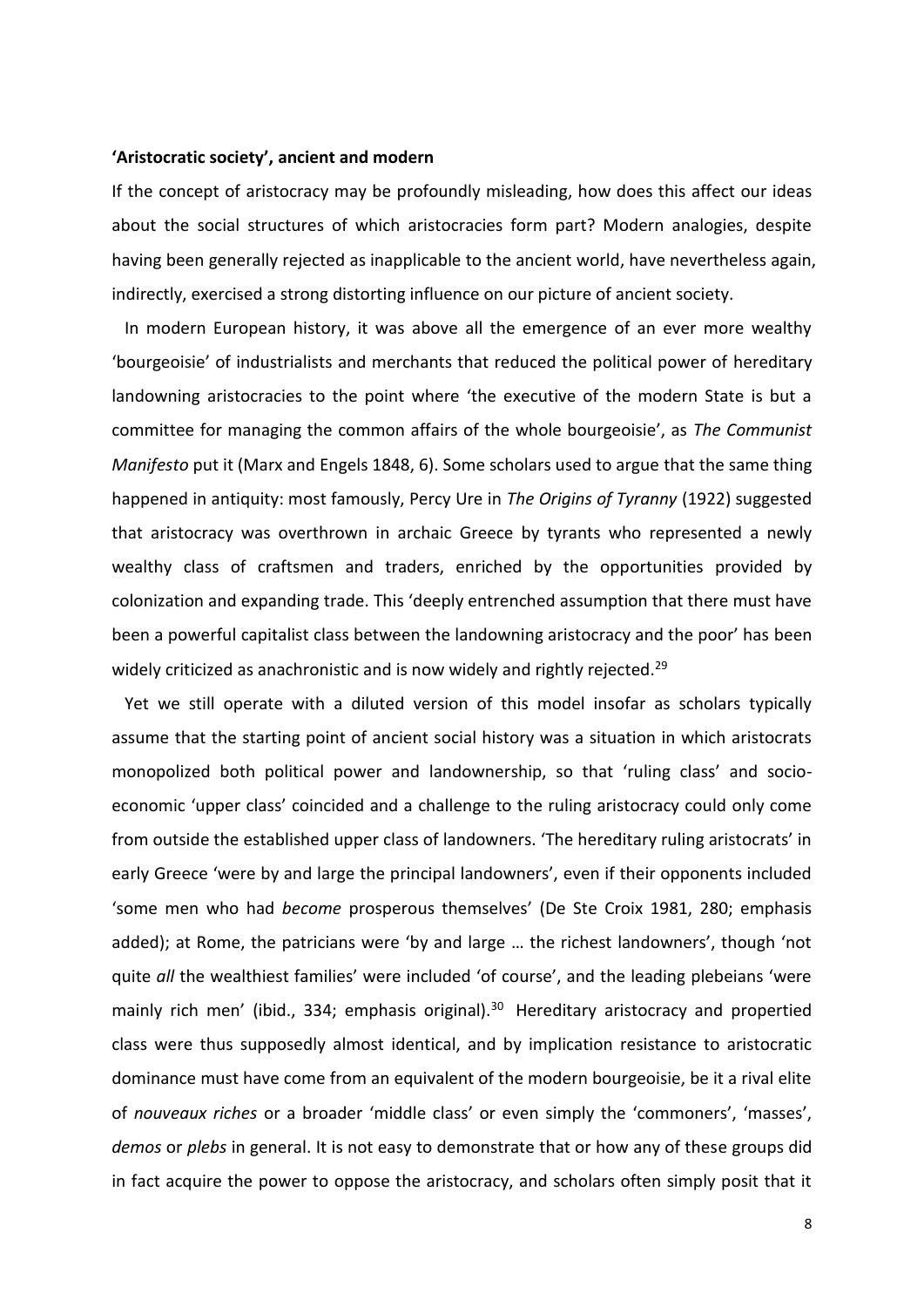must have happened, as the only possible explanation for the aristocracy's loss of power.<sup>31</sup> If we accept, however, that it is no more than a modern assumption that ruling aristocracies were identical with the upper class of landowners, tacitly borrowed from medieval and early modern models along with the assumption that hereditary aristocracy was the norm in early Greece and Rome, another line of explanation becomes conceivable.

 We may take as our starting point the situation which prevailed in classical and later antiquity, when the main social divide was determined by wealth, not by birth. The widely accepted conclusion of the two classic studies of ancient social and economic history, Moses Finley's *The Ancient Economy* (1973) and Geoffrey de Ste Croix's *The Class Struggle in the Ancient Greek World* (1981), is that 'the most important single dividing line' in ancient Greek and Roman society separated 'the propertied class' from the rest of the population. This propertied class consisted of those who were rich enough to be exempt from the need to work for a living, and typically lived a life of more or less ostentatious leisure.<sup>32</sup> By far their most important form of property was agricultural land; anyone who had become rich by other means would have to convert his wealth into landed property in order to join the propertied elite.<sup>33</sup> Wide differences in wealth and prestige within this elite – De Ste Croix spoke of 'propertied classes' in the plural, divided by scale and type of property (1981, 116), whereas Finley preferred 'a spectrum of statuses or orders' (1973, 68) – were less important than the line between leisured property owners and the rest of the community. The ruling class sometimes coincided with the propertied class, but often it was much smaller. In later Republican Rome the 'propertied class' was divided into a ruling elite of senators and a 'non-political' class of *equites* (De Ste Croix 1981, 42) while in classical Greece ruling elites were of widely different sizes and might include at their narrowest only 'a few leading families, forming a hereditary *dynasteia*' (ibid., 283).

 Once we abandon the medieval model of aristocracy, there is no reason to think that the earliest Greek and Roman elites were any different. We certainly have no actual evidence that patricians, Bacchiadai, or the like, monopolized landownership as opposed to political privileges.<sup>34</sup> By contrast, the existence of a substantial number of rich men outside the 'aristocracy' is clearly implied by the struggles for the highest political offices – archonship and consulship – in sixth-century Athens and fifth-century Rome, and we have no grounds for assuming that these men of wealth were a small group or of recent origin.<sup>35</sup> Hesiod's *Works & Days*, composed in the *persona* of a landowner who is not part of the ruling elite of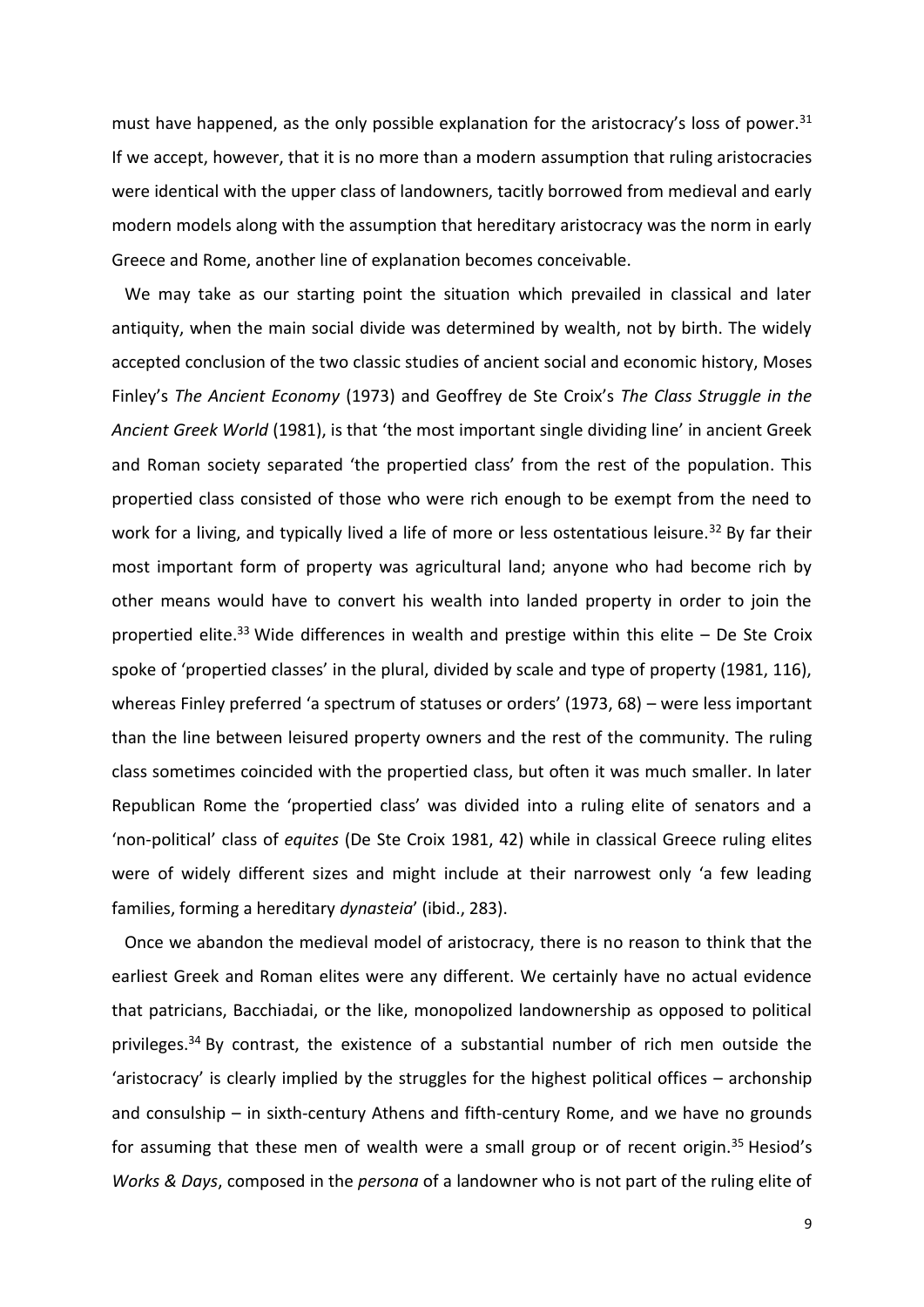*basileis*, yet employs a minimum of four slaves and two hired labours on annual contracts, owns a range of livestock and a ship, and aspires – beyond self-sufficiency and freedom from debt and hunger – to success in competitive accumulation of wealth, becomes easier to understand if the poem reflects the existence in seventh-century Greece of a propertied elite, rather than a 'peasantry', excluded from power.<sup>36</sup> The tradition of the Servian Reform in Rome implies that a formal property-class distinction between the *classis* and those who were *infra classem* (as well as perhaps a legal distinction between landowning *adsidui* and landless *proletarii*) was introduced in the sixth century BC, *before* the patriciate tried to close itself off as a ruling class within this propertied elite (see n. 5, above).

 In short, it seems likely that from the very beginning of social stratification in early Greece and Rome, the upper social classes were elites of wealth, defined above all by their ability to live in leisure off the labour of others, and that the 'aristocracies' and other exclusive ruling classes which developed from time to time in some places were not necessarily identical with the propertied class but typically formed an elite within the elite. When aristocracies lost their power, therefore, we need not look for the arrival of a new social and political force, the equivalent of the modern bourgeoisie, as the instrument of their demise, but can consider it likely that their main rival for power – also the main rival of oligarchic regimes in later periods – was the politically excluded part of the established propertied elite.

 This has important implications. Instead of having to posit the existence of socially ostracised *nouveaux riches*, we can contemplate the possibility of fluid up- and downward social mobility into and out of the propertied class, as opposed to ruling clique.<sup>37</sup> Instead of having to assume the emergence of a powerful new 'middle class' or a new assertiveness by the community at large, we can consider whether the power struggles of early Greece and Rome may have been fought largely within the propertied elite, and whether the struggles for social justice and economic fairness fought by the lower classes may have been triggered, not by any new-found power of a middle class or the community, but by an escalation in the exploitation and humiliation which they suffered at the hands of the propertied classes.<sup>38</sup>

 The influential notion of a rising middle class itself derives largely from a modern model. Even scholars who reject the idea that a commercial bourgeoisie ever arose in antiquity have often felt the need to identify a different form of middle class: the men who formed the bulk of the heavily armed militia and as such had the means and the justification to take a share in power. This idea was first suggested for both Greece and Rome by Martin Nilsson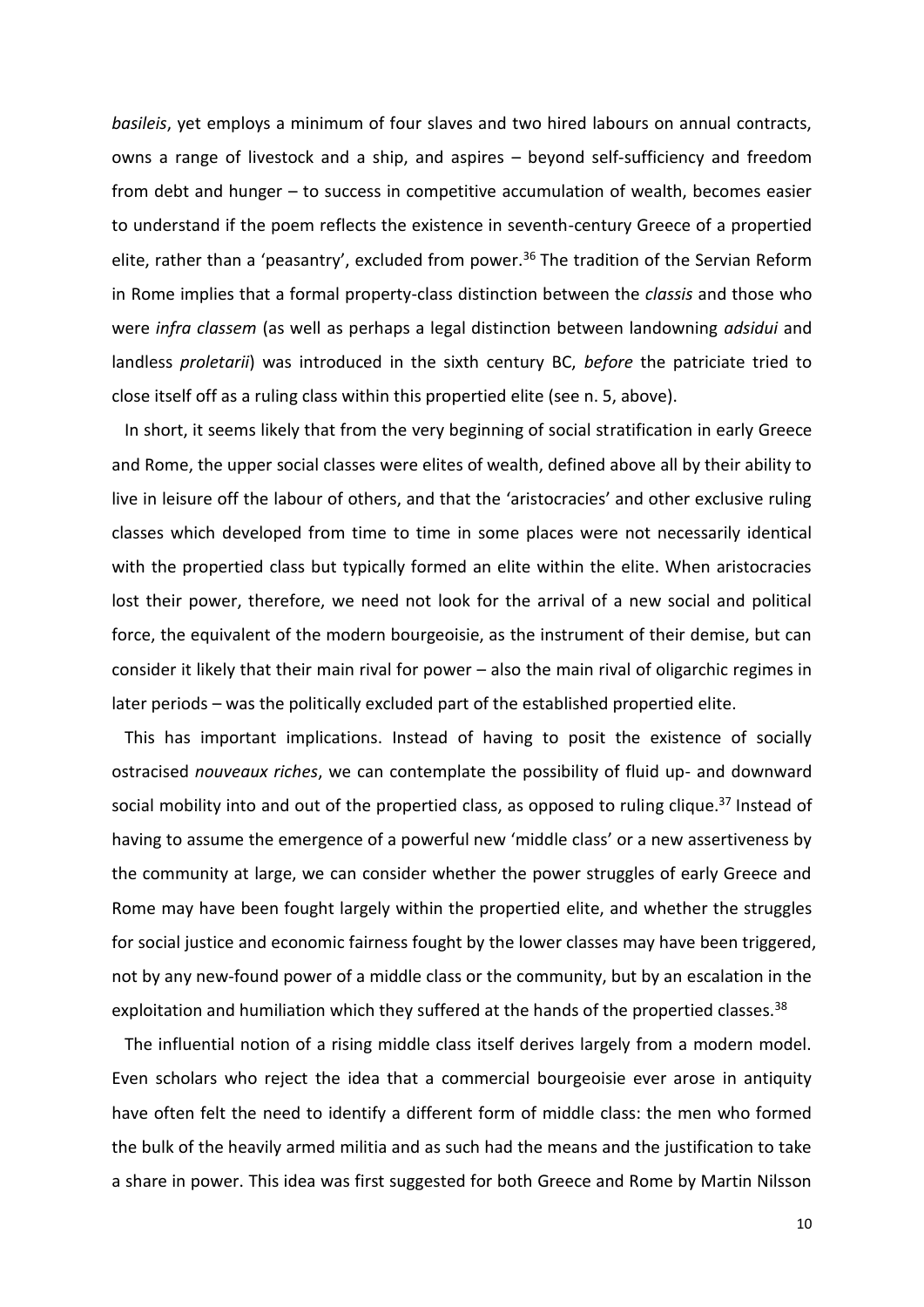(1929a, b) and appears in the work of both Finley and De Ste Croix, among many others, whether or not the militia is actually labelled a 'middle class'.<sup>39</sup> It was the hoplite militia, consisting of 'a middle class of relatively prosperous, but non-aristocratic, farmers with a sprinkling of merchants, shippers and craftsmen', that ousted the aristocracy, according to Finley, who conceded that it was 'obscure' how this class emerged (1970, 98-9, 103). Greek hoplites, Macedonian phalangites and Roman legionaries were credited with the same role by De Ste Croix, who was more precise about their composition: 'a good proportion' came from the propertied classes, but militias 'must always have included at the lowest hoplite level a certain number of men who needed to spend a certain amount of their time working for their living, generally as peasant farmers' (115; cf. 280); he estimated the size of a Greek militia as 'something between one-fifth and one-third of all citizens in most cases' (283).

 The views of Finley and De Ste Croix on this subject are particularly striking because their general models of ancient society do not actually have any place for hoplites as a social class. Both argued that only two classes existed below the propertied class. First, the 'peasantry' forming the great majority of free people: 'self-employed workers, either as smallholders or tenants on the land, or as independent craftsmen, traders and moneylenders in the towns' (Finley 1973, 73); 'small independent producers' who 'did not exploit the labour of others to any substantial degree, but lived by their own efforts on or near the subsistence level' (De Ste Croix 1981, 4). Secondly, at the bottom of the social hierarchy, the 'dependent' labour force which performed the productive work from which the elite derived its revenue (see below). Militia membership thus did not coincide with the main social classes but cut across them – including a small proportion of working farmers alongside a large proportion of the propertied elite – and it was not itself deemed a social distinction worth featuring in these models of social stratification.<sup>40</sup> If these scholars nevertheless credited the militia with ending the power of the aristocracy, it was clearly not because of a well-attested place for the militia in social structure, but surely because an anachronistic model of the decline of 'aristocracy' suggested that some sort of 'middle' class must have been responsible, and the militia seemed the sole available candidate to play the role of the modern bourgeoisie.

 Ancient evidence for the importance of a middle class is confined to Aristotle's eulogy of 'the middle' (*to meson*) as a force for stability where they are numerous enough to provide a balance (*Politics* 1295b3-97b29). He himself noted that 'the middle' was almost always too small in Greek cities to achieve such a balance (1296a23-7), and that rare 'middle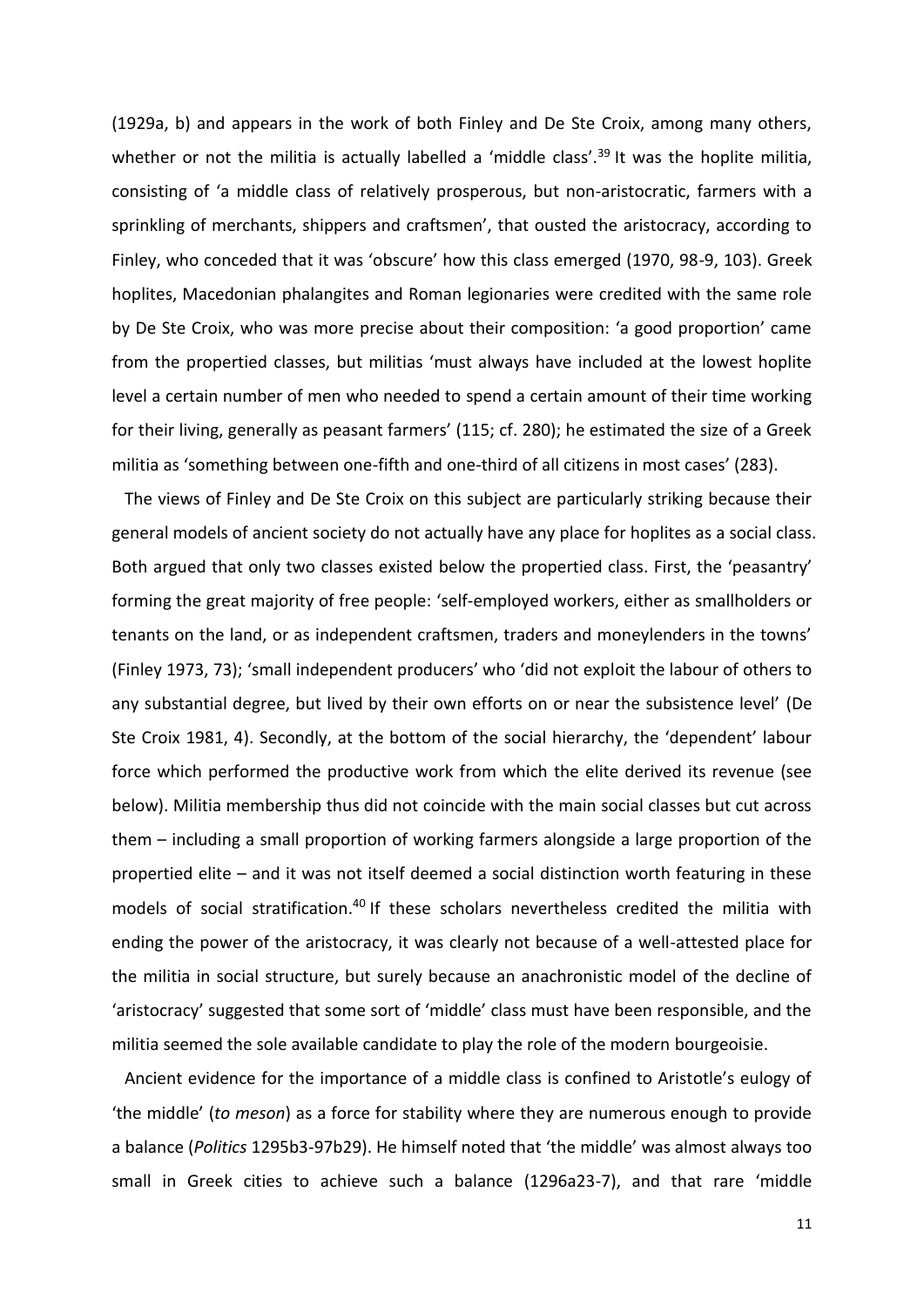constitutions' never lasted long (1296a37-40). How the 'middle class' is defined in social and economic terms remains quite unclear, except that they fall between 'very rich' and 'very poor' (1295b3) and include the likes of Lycurgus, 'because he was not a king' (1296a18-21). A single passage links 'the middle' to the militia but does not equate the two, implying only that the middle class fell within the hoplite range (1297b16-29), while a discussion of the ideal middle constitution explains that it should include only hoplites, but not all hoplites: a property qualification must be set to exclude the poorer sections of the militia (1297b1-12). It is thus entirely possible that Aristotle's 'middle class' refers mainly to a section of the propertied elite, and that the description of this group as 'middle' is a theoretical construct motivated by Aristotle's philosophical ideas rather than a real-life social category.<sup>41</sup>

 As for the hoplite militia, evidence for its membership is far from clear-cut. In fifth-century Athens, there is no doubt that it extended below the propertied classes to include working farmers, insofar as these owned shields and spears and were available for mobilization in general levies. But those who were liable to serve as hoplites also in offensive campaigns overseas apparently came from a narrower group whom Aristotle called 'the notables', i.e. the propertied class (*Pol*. 1303a8-10). In Sparta and Crete, all hoplites belonged to the class of leisured landowners, and this was also the ideal of Greek political theory, including Plato's and Aristotle's. In Rome, the property qualification for legionary service in the highest *classis*, originally the only *classis*, was 100,000-125,000 *asses*: the equivalent of 1.5-2 talents of silver, easily leisure-class-level wealth. If the *zeugitai* in Solon's property-class system were as wealthy as later evidence suggests and were the lowest class liable for hoplite service – both points are contested – then the threshold for hoplite service was set equally high in archaic Athens.<sup>42</sup> It is often argued that almost as soon as hoplite armour was invented, c. 700 BC, it must have been adopted by everyone who could afford it and that this must have included numerous 'well-to-do and middling peasants' (De Ste Croix 1981, 280). We cannot simply assume, however, that this category of working farmers formed a significant social and economic group in the archaic age, as it did in classical Athens (but not Sparta), and if their numbers were small in archaic Greece, the only men who could afford hoplite armour would have belonged to the propertied class. $43$ 

 This is not the place to pursue these problems any further. It will suffice to reiterate that the evidence for the rise of a hoplite class below the 'aristocracy' or propertied class is in itself anything but compelling, and that, once we abandon the traditional model of

12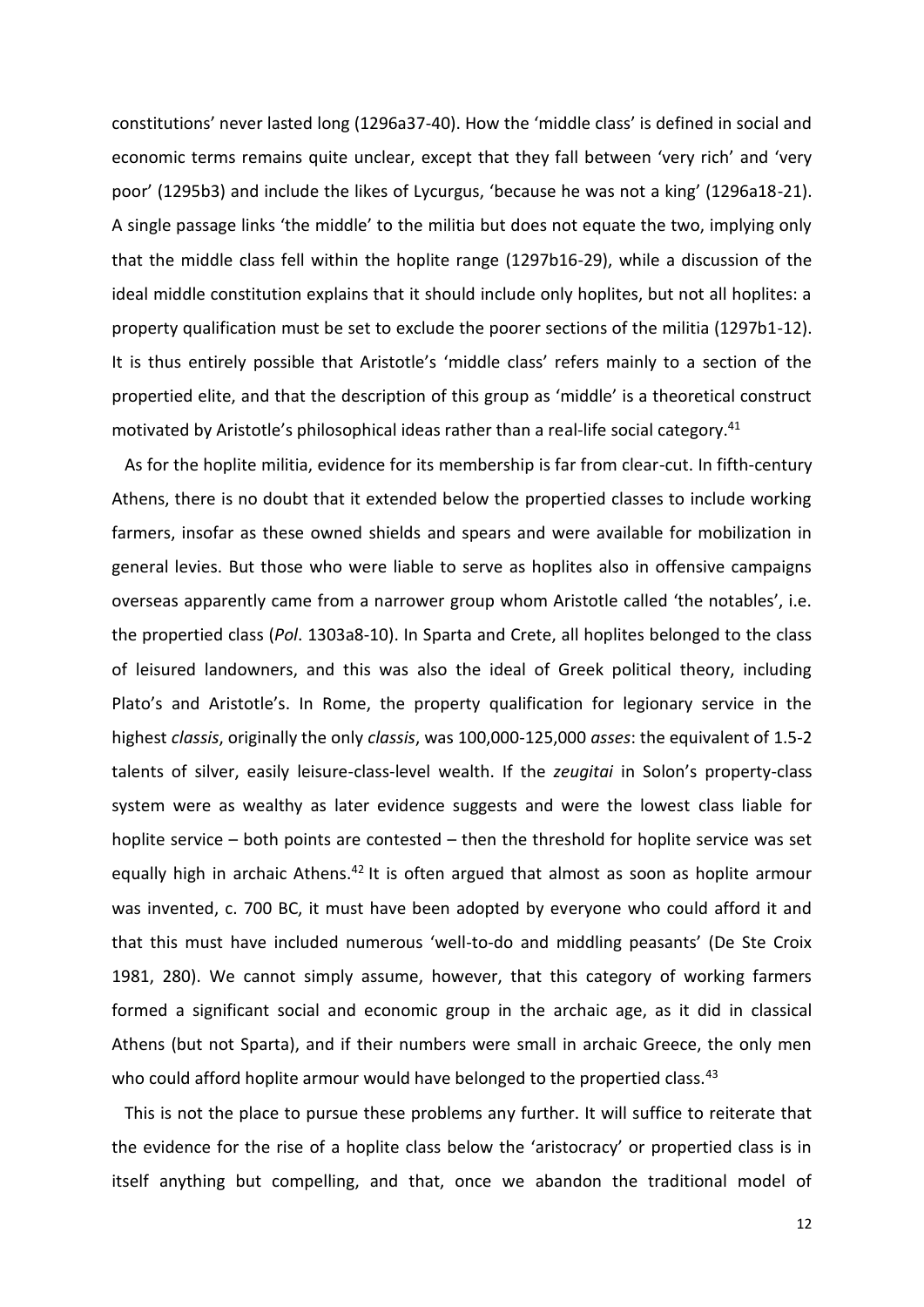aristocracy, we are no longer forced to identify such a class but are free to reconsider who constituted the militia, and what role, if any, they may have played in internal power struggles.<sup>44</sup> By the same token, we are free not to regard the rise of the *polis* as the result of a struggle by 'the people' to constrain the power of long-established 'aristocracies' but as the creation of a propertied elite formally establishing its collective rights and privileges both against the 'poor' and against would-be 'aristocrats' amongst themselves.<sup>45</sup>

 Finally, the medieval model may also have affected our traditional model of the working classes in the ancient world. Just as medieval aristocrats relied on 'serfs' to cultivate their land, so ancient landowners are thought to have relied primarily on 'unfree' or 'dependent' labour to work their estates. Finley posited, as if it were a well-established fact, that 'historically speaking, the institution of wage labour is a sophisticated latecomer'; in early history, a labour force beyond 'the household or kinship group'

was obtained not by hiring it but by compelling it, by force of arms or by force of law and custom. This involuntary labour force, furthermore, was normally not composed of slaves but of one or another "half-way" type, such as the debt-bondsman, the helot, the early Roman client, the late Roman *colonus* (1973, 65-6).

De Ste Croix agreed that 'the single most important organisational difference between the ancient economy and that of the modern world' was the 'very small degree' to which the propertied classes used hired labour (1981, 179) rather than slaves, serfs or debt-bondsmen (133-74), or, as Finley preferred, a 'spectrum' of dependent statuses (1973, 66-9). This model evidently draws not only on medieval serfdom but also on the idea that the modern bourgeoisie was the first to make wage labour the normal form of exploitation, so that in antiquity hired labour must have been marginal at best. So *The Communist Manifesto*:

In the earlier epochs of history, we find almost everywhere a complicated arrangement of society in various orders, a manifold gradation of social rank… The modern bourgeois society that has sprouted from the ruins of feudal society … has simplified the class antagonisms. Society is more and more splitting up into two great hostile camps, into two great classes facing one another … In proportion as the bourgeoisie, i.e. capital, is developed, in the same proportion is the proletariat, the modern working class, developed. (Marx and Engels 1848, 3-4, 10-11)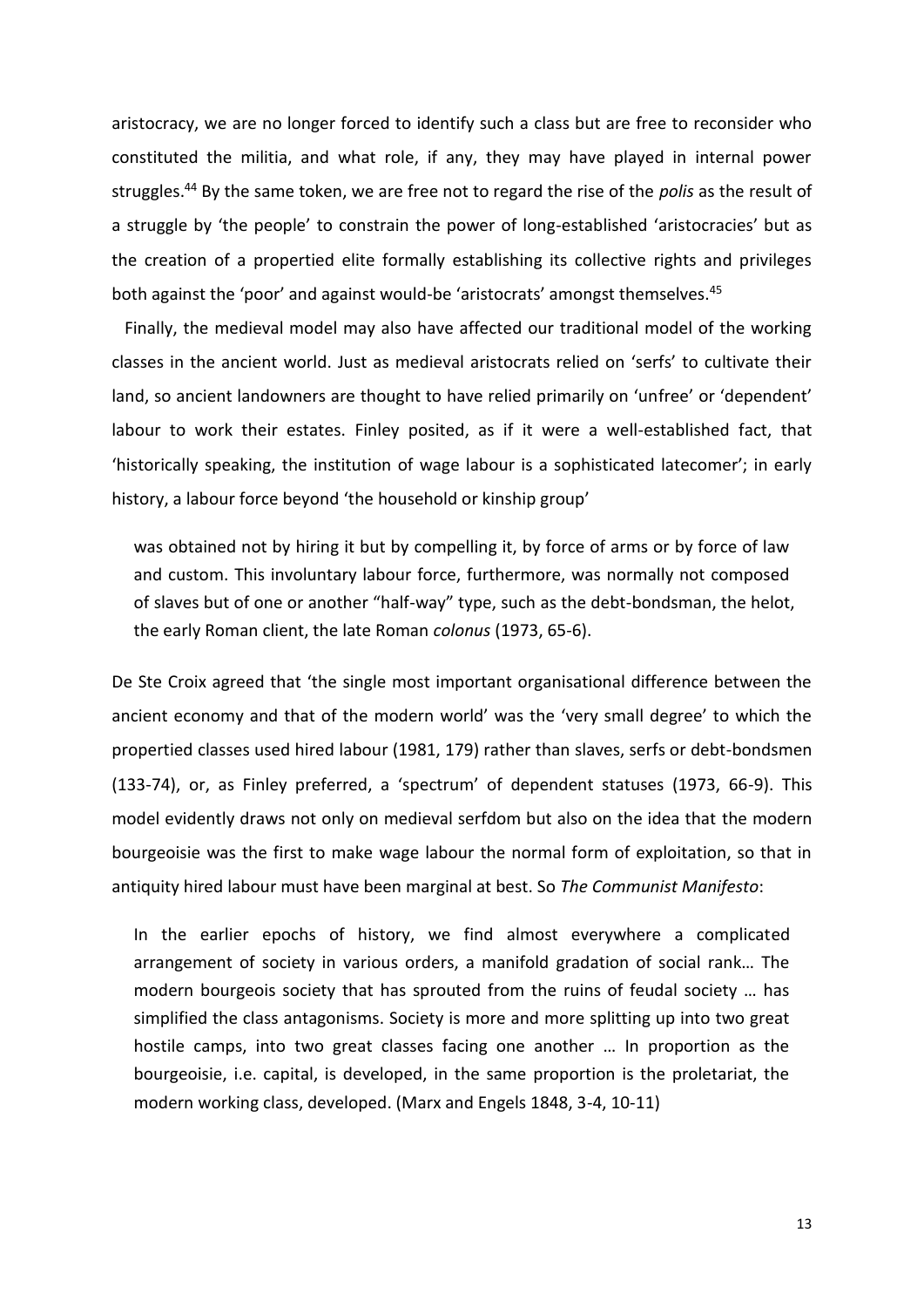Again we may wonder whether this model is really applicable to antiquity. It is true that slaves are more often mentioned in our sources than hired workers – though it may be noted that in Athenian mining and construction, at any rate, slaves were employed as hired labour, even if their wages were collected by their owners – and that in the workshops where the modern bourgeois would have employed hired men we typically find slaves in antiquity. De Ste Croix argued at length that hired labour was so deeply despised and miserable that no free man would have been willing to undertake it (1981, 179-204), while Finley suggested that there was simply no scope for hired labour, except some extra seasonal harvesting work for otherwise independent working farmers, and 'odd jobs as porters at the docks or in the building trades' for the destitute (1973, 73-4). Yet both authors commit a sleight of hand in glossing over two major kinds of hired labour. They noted in passing the role of paid military service but dismissed it as an exception and irrelevance – but civic and mercenary service, especially as oarsmen in navies, provided wages for many thousands for considerable periods of time from the late sixth century BC onwards.<sup>46</sup> They further classed tenant farmers as 'independent peasants', despite the fact that tenants by definition do not own the land on which they work.<sup>47</sup> A tenant paying a fixed rent might be almost as free as an independent farmer, but he would still in essence provide labour to the landowner on a contractual basis; in less favourable forms of contract such as sharecropping, it is even more obvious that we dealing with a form of hired labour.

 Moreover, we have numerous references to 'hired labourers' (*thetes*) in agriculture from the earliest Greek literature onwards, and in Homer, Hesiod and Solon alike the references are to annual contracts, not to casual seasonal labour. In the classical period, up to 15,000 stranded oarsmen were able to find alternative hired employment in agriculture on Chios and Corcyra.<sup>48</sup> More remarkably still, the entire lowest property class in Athens was labelled *thetes* by the time of Solon, if not earlier, which at a minimum must imply that the propertied classes saw these people primarily as their 'hired labourers', even if many *thetes* may have had other sources of income as well. On even the most optimistic interpretation, this lowest class made up 50% of Athens' citizen population; if our sources are right about the qualification for the next property class, it must have been nearer 85%.<sup>49</sup> Aristotle regarded 'the wage labourers' (*to thetikon*) as a sufficiently important element of 'the people', alongside farmers, craftsmen and retail traders, to argue that their inclusion in the citizen body would alter the nature of democracy, for the worse (*Pol.* 1296b25-30; 1317a23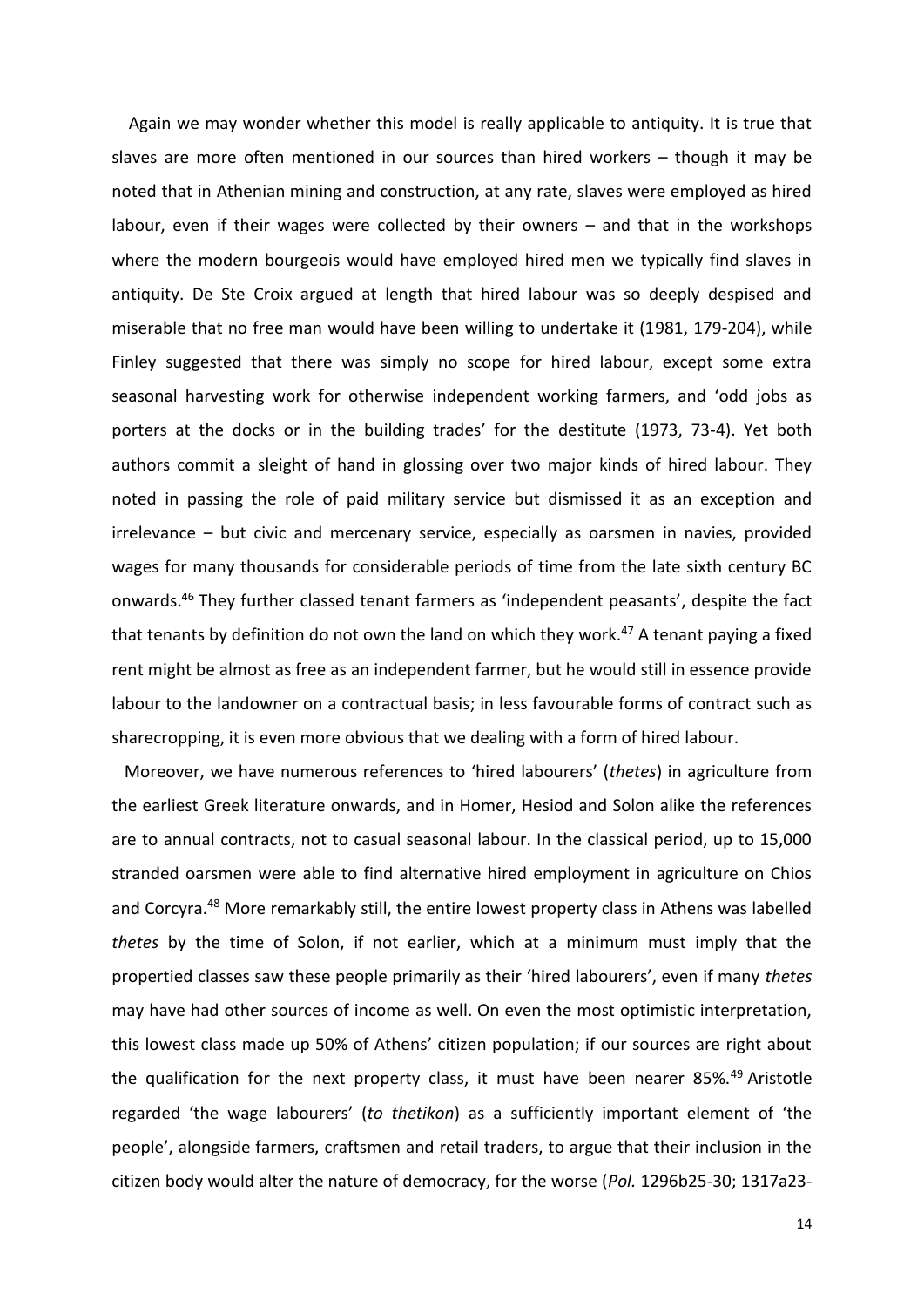9; 1319a24-38). This is not to say, of course, that wage labour was as important in antiquity as in the modern world, or that a developed 'labour market' existed, but merely that hired labour may have been much more common than the model would have us believe.

 If so, we may also need to reconsider the scale of free 'peasantry' in ancient society. The claim that independent working farmers formed the majority of the free population in most periods of antiquity is not based on any attested figures, but follows from the model. If the role of hired labour was minimal, then almost everyone, apart from those who worked under coercion on the land of the rich, must have made a living independently – which in an agricultural society means largely from their own land. It was indeed a key part of Finley's model that in many parts of the ancient world the forms of dependent labour which were originally the norm were abolished, so that the only two remaining categories were chattel slaves and free peasants. When and why this happened remains unclear.<sup>50</sup> The reverse development, a widespread swing from free to 'dependent' labour, occurred according to both Finley and De Ste Croix in late antiquity and paved the way for medieval serfdom.<sup>51</sup> But if we allow a larger role for wage labour, sharecropping, tenancy and so forth, the number of independent farmers shrinks accordingly, and the transitions become less dramatic. The allotments of Roman colonists, for example, often seem too small to sustain independent farmers, and may have been designed to ensure that the colonists would have to seek paid employment and patronage from richer neighbours.<sup>52</sup> Independent working farmers may have been admired – though not as much as landowners who employed others to work their estates – but it does not follow that they formed the majority of free men.

 In sum, 'aristocracy' has brought with it a whole series of assumptions about the structure of ancient society, some borrowed anachronistically from medieval aristocracy and serfdom, others developed – ironically – in an effort to avoid anachronism and work out what social groups must have existed instead of a commercial bourgeoisie and labouring proletariat. Without these assumptions, a good deal of ancient evidence seems open to quite different interpretations, and we suggest that these alternatives are well worth exploring.

## **'Aristocratic values', ancient and modern**

The notion of 'aristocratic values' or 'aristocratic ideology' is beset by even greater ambiguities and obscurities than the concept of aristocracy as such. One often has the impression that scholars simply assume that all norms and ideals of behaviour attributed to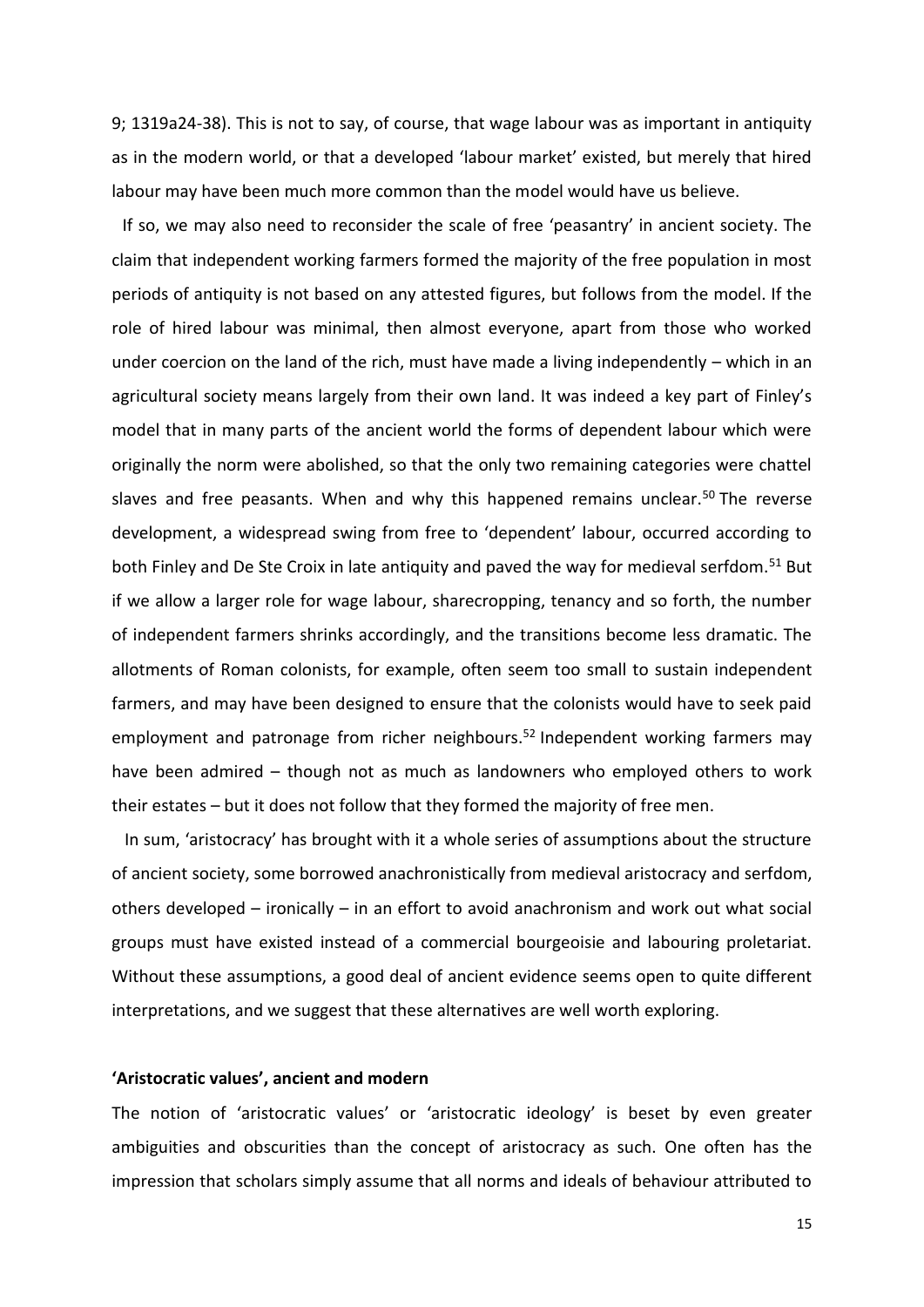members of the elite by our sources were exclusively 'aristocratic' values, which the rest of the community did not share or at any rate did not try equally hard to live by. Since we have very little evidence for the norms and ideals of the lower classes, it is very easy to slip into making such assumptions – and all the more important to avoid doing so. Some major models of the rise of the Greek *polis* and subsequently of democracy have been formulated in terms of a direct contest between 'aristocratic' (or 'elitist') values and non-aristocratic (or 'middling') ethos and lifestyle, so it is important to be precise in our use of such concepts.

 A fundamental distinction needs to be made at the outset between two different kinds of potentially 'aristocratic' value. The first kind of value serves to make distinctions, to 'differentiate' between groups of unequal status: such values tend to shape a distinctive lifestyle and may include the articulation of an ethos which other social groups do not share. The second kind of value serves to justify inequality of status or power, to 'legitimate' the existence of 'aristocracy' or some other form of hierarchy. Unlike 'differentiating' standards, 'legitimating' norms, ideals and principles of social order must be definition be shared by other social groups, or else they could not have the desired effect of persuading the community that inequality is fair or even necessary. Ideally, the two kinds of value coincide, as when an elite shares the ethos of the rest of the community but differentiates itself by claiming to attain much higher standards than the lower classes, and legitimates itself by claiming that its ability to reach such standards brings benefit to the rest of the community. But in reality there will often be tension between the two kinds of value: an elite may differentiate itself too much and thereby undermine its legitimacy; or it may not do enough to legitimate itself and thereby limit its scope to differentiate itself without alienating those of lower status; or it may differentiate and legitimate itself in ways that seem mutually incompatible, for instance setting itself apart by a lifestyle of luxurious leisure while claiming to serve as a military elite that protects the community. These important tensions must not be glossed over by an imprecise and indiscriminate use of the term 'aristocratic values'.

 For early Greece and Italy, scholars have typically imagined a 'warrior culture' in which values of military prowess both differentiate and legitimate the elite. The upper class was distinctive in cultivating high standards of courage, fame and honour, and of military skill and equipment, which the common man accepted as admirable even if he did not and could not himself aspire to such excellence; the upper class was legitimate because their military excellence was essential in providing protection for the lower classes. We shall argue that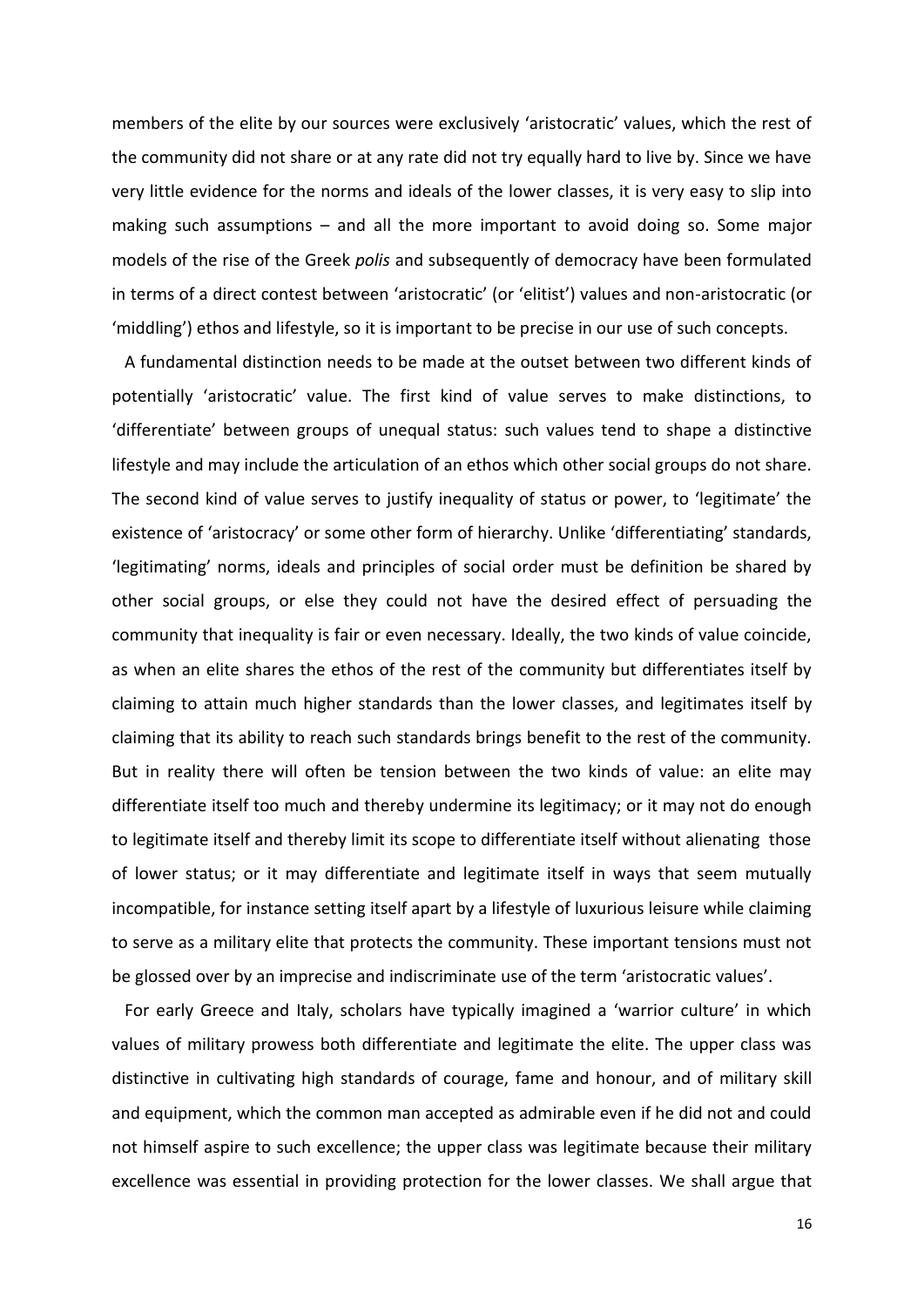this picture is based on a highly selective interpretation of the evidence, guided by a model of aristocratic values based on an impression of medieval military elites. A single strand of the legitimating values found in Homeric epic has been picked out because it is reminiscent of 'knightly' ideology, and has been wrongly regarded as representing not only the full range of elite legitimations but also the full reality of an exclusive elite lifestyle. The same selectivity and confusion between different kinds of elite values has affected accounts of historical developments, so that scholars have posited changes in elite ideology or clashes between ideologies where there were none, while they have downplayed or overlooked ideological changes and conflicts which did occur but do not fit the model.

#### *'Legitimating' elite values in Homer*

An attempt to improve our understanding of 'aristocratic' values must begin with the *Iliad*. Here Achilles engages in fierce rivalry with Agamemnon for 'respect' or 'honour' (*timê*), fights Hector in battle to exact revenge, and prepares to die in combat for the sake of fame (*kleos*) and glory (*kudos*). From Moses Finley's *The World of Odysseus* (1954/1977) onwards, many historians have concluded that the life of early Greek 'aristocrats' revolved entirely around war and conflict, driven by a selfish quest for honour and fame. Homer's heroes lived in 'a warrior culture … and the main theme of a warrior culture is constructed on two notes – prowess and honour … The heroic code was complete and unambiguous' (Finley 1954, 113). This code showed no interest in the wider community: 'a notion of social obligation is fundamentally non-heroic' (116). The elite was selfish, honour-obsessed and fame-hungry; the community 'could only grow by taming the hero' (117).<sup>53</sup>

 Finley's generalized formulations regarding 'warrior cultures' and 'heroic' values reveal the influence of prior assumptions, $54$  and the influence of modern aristocratic models in particular is clear. Finley rightly rejected the idea of 'feudal' land tenure in Homer, but otherwise his heroes show uncanny similarities to European knights. They are maintain 'a whole hierarchy of retainers', explicitly compared to the hierarchy from Lord Chamberlain down to 'noble page at some early modern court' (58-9; cf. 103-5), whom they mobilized in violent competition with one another. 'One princely *oikos* vied with another for greater wealth and power, for more prestige and a superior status', under few constraints, because 'a higher coercive power was largely lacking' (105). The king 'gave military leadership and protection, and he gave little else' (97); his position was always precarious as 'the nobles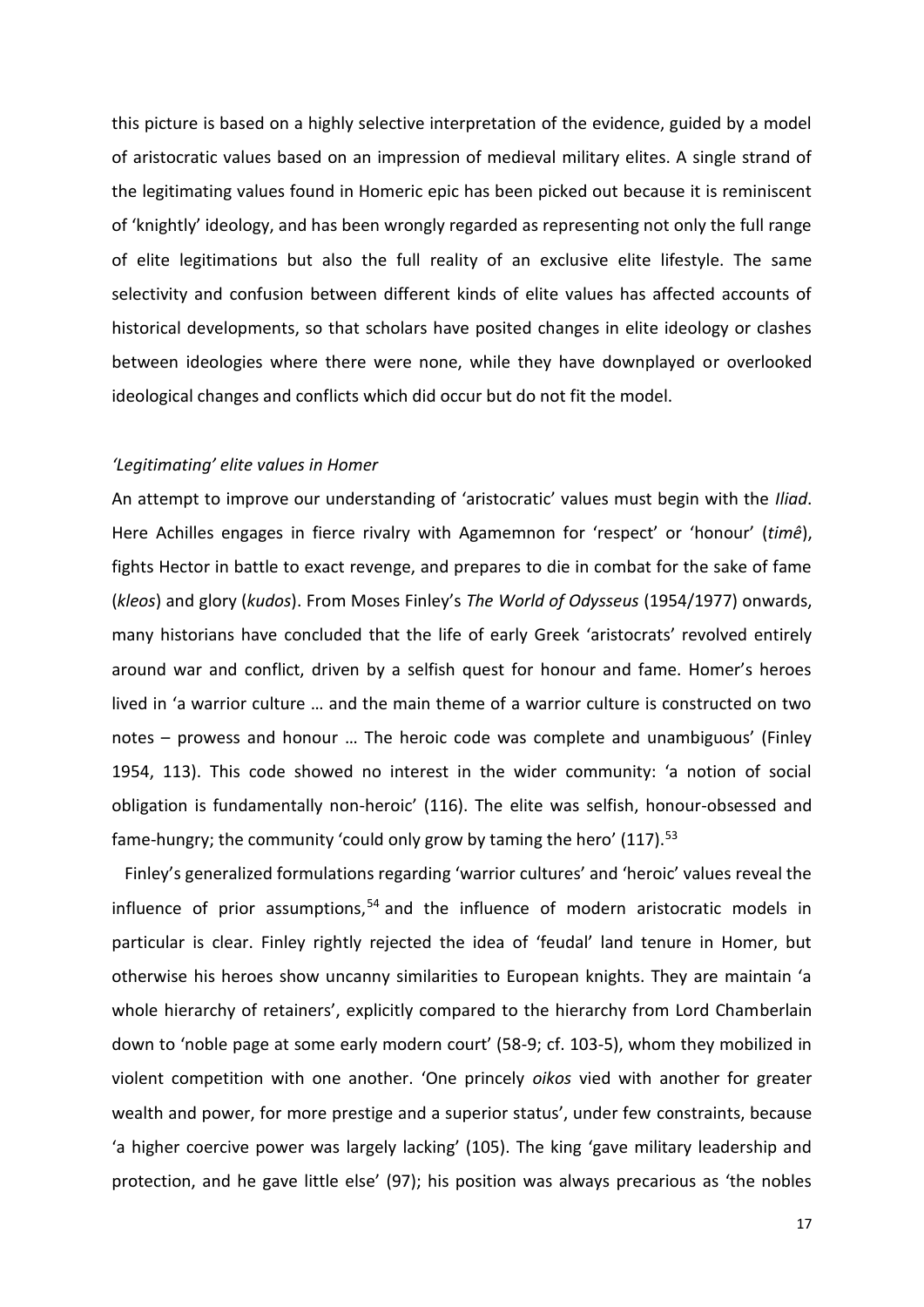proposed to … keep the king on the level of a first among equals' (84, 106). The wider community barely existed, except for the purposes of waging 'war, defensive in particular' (82). This is all closely reminiscent of Medieval territorial kingdoms, with kings who were essentially war-leaders and often in a weak position *vis-à-vis* powerful barons. The exclusive 'heroic code' recalls the code of chivalry. Later scholarship has rejected medieval parallels, and in view of the small scale of the small villages and emerging city-states of Early Iron Age Greece preferred to think in terms of far smaller households and a more prominent role for the community.<sup>55</sup> Yet the image of 'aristocratic' values often remains almost unchanged, so powerful is the appeal of Finley's model and the medieval parallels which inspired it.<sup>56</sup>

 Three questionable assumptions are made about the nature of Greek 'heroic' values: first, that they formed 'a complete and unambiguous' code (113); secondly, that they were the *only* values of any significance to the upper classes; thirdly, that *only* the upper classes adopted these values.<sup>57</sup> On the first point, a reader of the *Iliad* who is less predisposed to find 'aristocratic values' may well conclude that the heroic code is far from unambiguous. There is a genuine tension between Achilles' desire to avenge slighted honour and the moral pressure to consider the interests of his comrades, accept reconciliation, show respect for higher authority, human and divine, and to have pity – each one of these values surely shared by the common man and conducive to community life.<sup>58</sup>

 Secondly, personal fame and honour in war are clearly *not* the heroes' only goals. In combat, they also aim to protect the community; off the battlefield, they compete with equal enthusiasm in public speaking, offering 'good counsel', and arbitrating in legal disputes. Even Achilles is trained to be a 'speaker of words', as well as a 'doer of deeds'; public debate is, like the battlefield, an arena 'where men emerge as outstanding' (*Il*. 9.440- 3). Sarpedon's wisdom as a judge is rated on a par with his martial prowess in defence of his people when he is praised as a ruler 'who protected Lycia with his judgements (*dikai*) and his strength' (16.541-2). The competitive element in court proceedings is institutionalized, with a prize for the judge who proposes the best verdict (18.503-8).<sup>59</sup>

 Thirdly, the upper classes are *not* alone in valuing excellence in war, assembly and court. Even the greatest heroes aim to win the recognition of the common man in these arenas. Sarpedon and Glaucus must win fame in war so that 'some Lycian' (*tis Lykiôn*) may conclude that they deserve their privileges (*Il*. 12.310-21). Hector's decision to face Achilles in combat rather than retreat behind the walls of Troy – often regarded as the height of self-interested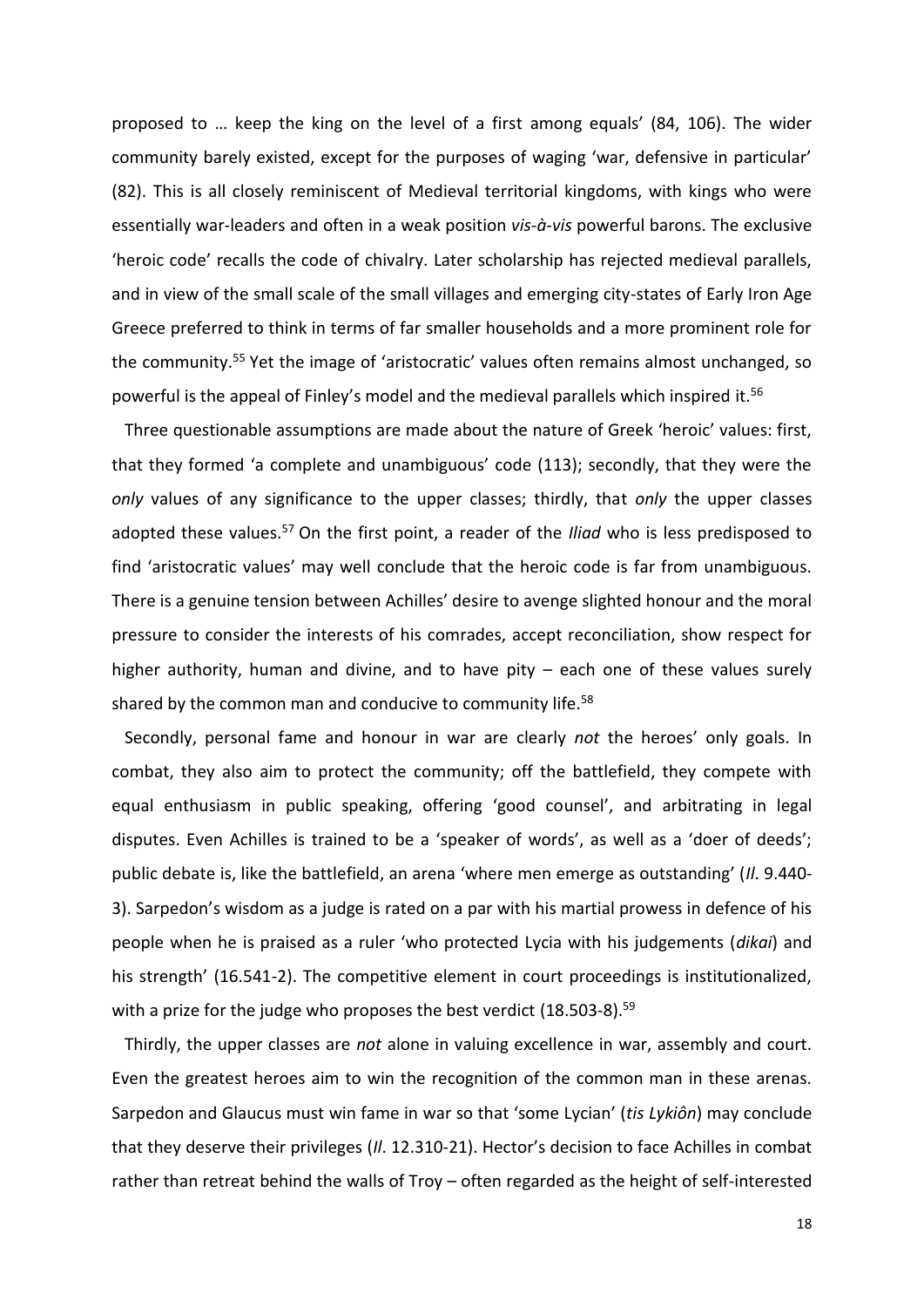'aristocratic' glory-seeking – is motivated by his sense that this is the only way to redeem his reputation in the eyes of 'the Trojan men and Trojan women' in general, among whom 'one of lower status' (*tis kakoteros*) might criticize him (22.104-10). Speeches are made in public assemblies and judgements are delivered in front of large crowds in the town square, so these performances, too, are assessed by the people.

 In short, Homer imagines the elite as playing roles in which they serve the community, and as competing for the approval of the community at large, as well as of their peers; there is no sign here of diverging upper- and lower-class values. The main threat envisaged to the community is that rivalry for honour may escalate into a damaging conflict, but the *Iliad* never suggests that such rivalry is a strictly upper-class obsession, rejected or at least not shared by the common man. Indeed, it is a 'man of the people', Thersites, who uniquely voices the opinion that Achilles should have reacted *more* violently to being 'dishonoured': 'but truly Achilles has no anger in his soul; he lets things go' (*Il*. 2.239-42; cf. 198). In a famous passage which distinguishes between good and bad 'rivalry' (*eris*), one which causes violence and another which stimulates productivity, Hesiod notes that it affects all social classes: 'potter resents potter, and carpenter, carpenter; beggar envies beggar, and singer, singer' (*Works & Days* 11-26). Rivalry for the position of ruler of Ithaca, for instance, clearly poses a greater danger to the community than rivalry between two paupers to be 'boss of the beggars' (*Od*. 18.106), but that is because the stakes are higher and greater resources can be mobilized, not because the elite behaves according to a different set of 'aristocratic' values.

 The values we have considered so far serve to legitimate inequality insofar the elite claim that they are superior to the common people in the competition to excel in bravery, wisdom and justice for the benefit of the community. This alleged gap in personal qualities even justifies different treatment. 'An outstanding man' will be asked to obey 'with pleasant words', since 'it is not appropriate to intimidate you as if you were a bad man (*kakos*)' (2.188-90), but a 'man of the people' may be physically beaten and told: 'Listen to the word of those who are better than you; you are unwarlike and a coward; you do not count at all in war or counsel' (*Il*. 2.198-202). Odysseus threatens the 'worst' man that next time he will strip him naked as well as beat him; 'the masses' praise this as 'the greatest deed Odysseus ever did' (2.211-78). Here, then, is a norm which we may call 'aristocratic', or rather 'elitist': inferiors may be put in their place with violence, while peers must be treated with respect.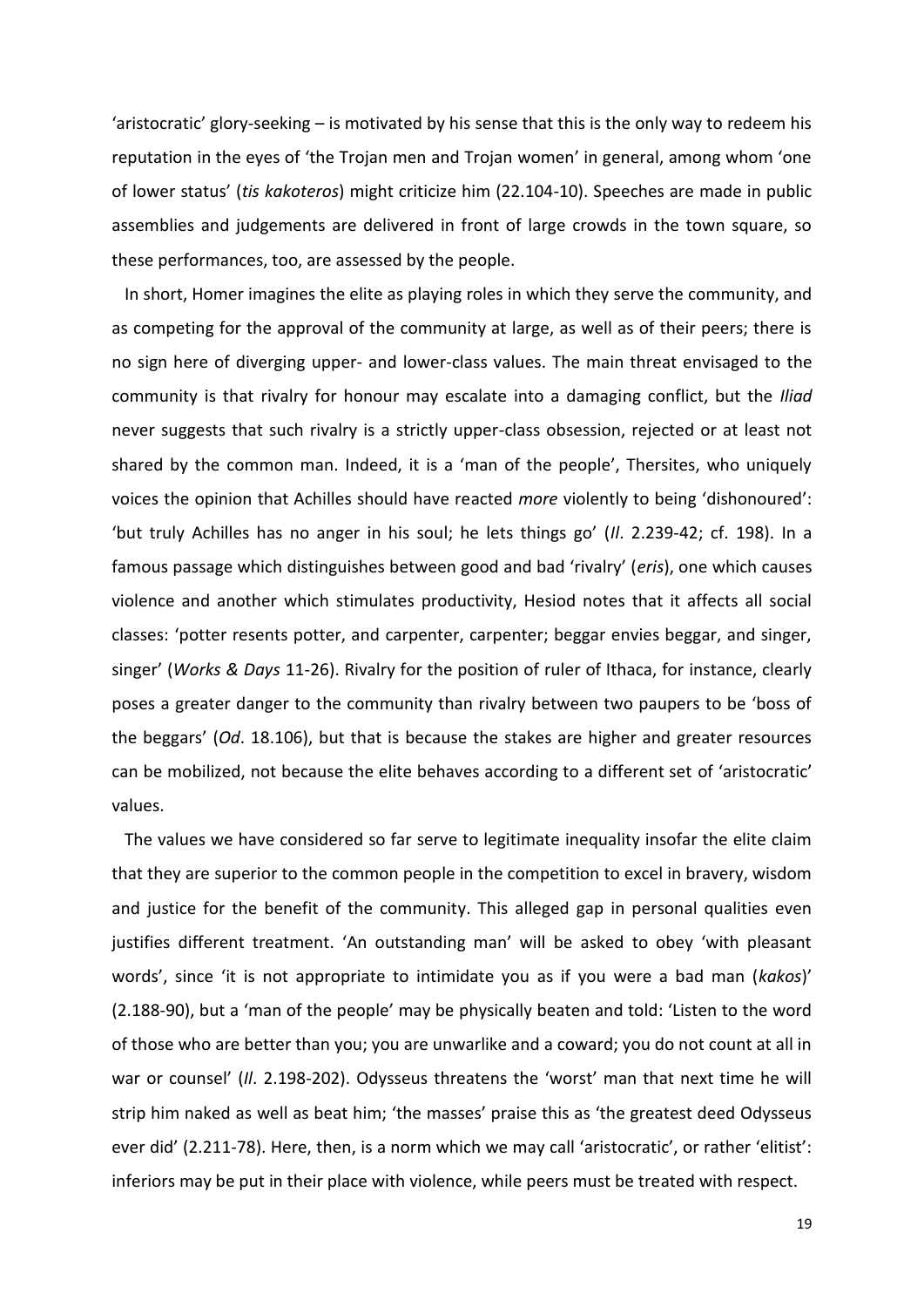Alongside personal qualities, two other legitimating values play a role, sometimes at odds with individual merit: the status of one's family, and 'honour from Zeus'. Diomedes thinks that a speech offering good advice may be 'dishonoured' if the audience thinks that the speaker is '*by descent* a bad and weak man' (*genos ge kakon kai analkida*, Il. 14.126-7). He prefaces his own advice with the claim that 'I too pride myself on being the offspring (*genos*) of a good father', Tydeus, son of Oineus (himself 'outstanding in excellence' among his brothers), who migrated to Argos, married the daughter of king Adrestos, enjoyed great wealth in land and livestock, and 'excelled with the spear among all Greeks' (14.113-25). In turn, Agamemnon thinks that Diomedes might pick a companion for a dangerous mission who is not the best man, but 'a worse one, because you succumb to feelings of respect when you consider his descent' (*geneên*, 10.235-9). Status based on descent can thus override status based on personal merit, which may seem an 'aristocratic' norm. However, Diomedes does not assert that his birth into a particular family entitles him to the privilege of speaking in counsel: he merely says that his father's personal merit and wealth entitle him, the son, to be treated with respect when he speaks. The more one's status relies on the qualities of one's ancestors rather than one's own, the more 'aristocratic' the value system, but Diomedes' claim is at the lower end of the spectrum, priding himself literally on a 'good father' and no more. The principle that one's parents' or grandparents' reputation can enhance, or detract from, one's own status may well apply among the lower classes, too.

 By contrast, 'honour from Zeus' is an unambiguously aristocratic principle of legitimation. The concept is that *basileis*, 'lords', are given the right to rule by Zeus, who bestows upon them a hereditary 'staff' which symbolizes their power and especially the right to administer justice. The *Iliad* emphasizes that this is what makes Agamemnon superior to all others, by presenting a detailed history of his 'ancestral staff' (2.46, 100-8), and having Nestor and Odysseus repeatedly explain its significance. Most clearly, Nestor tells Achilles:

You should not seek to confront a *basileu*s in rivalry, for a staff-bearing *basileus* to whom Zeus gave glory certainly does not have the same share of honour. It is true that you are the stronger man, and a goddess is your mother, but he is better (*phertatos*), because he rules over more people (1.277-81)

Agamemnon's inherited 'honour from Zeus' thus takes the form of power over more subjects than Achilles has, and explicitly outweighs both Achilles' greater personal merit as a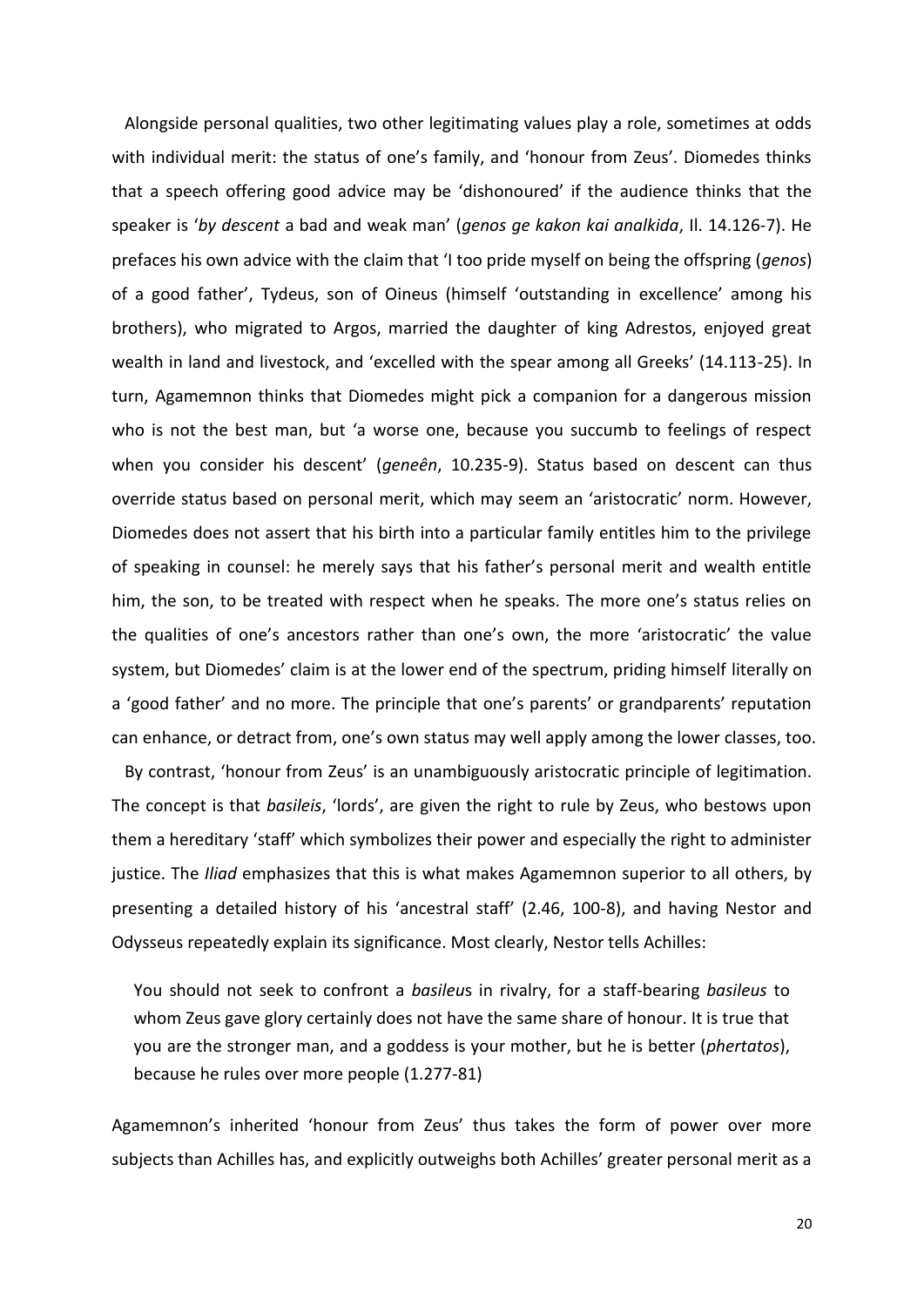warrior and his superior parentage.<sup>60</sup> And just as Achilles, himself a 'lord', must obey a 'lord' whose divine right is greater than his own, so a common man like Thersites is not allowed to 'challenge the lords' or 'criticize the lords' at all (2.214, 247, 277).

 The divine and hereditary right asserted here is not absolute, however: abuse of power results in widespread refusal to obey. Not only does Achilles refuse to serve Agamemnon any longer, but Thersites advocates that the entire army should follow suit (2.236-8) and the poet indicates that resentment at Agamemnon's treatment of Achilles caused many Greeks to fight only half-heartedly (*Il*. 2.222-3; 14.49-51, 131-2). The precarious nature of a lord's divine right to rule, subject to maintaining the consent of the subordinates, explains how Odysseus can imply that the 'privilege' of lords was in the gift of the community, rather than Zeus, when he wishes the *basileis* of the Phaeacians: 'may each one of you pass on to his sons the property in his house and the privilege which the people granted' (*geras th', ho ti dêmos edôken*, 7.149-50).<sup>61</sup> A non-*basileus* may in fact accept the hereditary privilege of the lords to administer justice but interpret instead as legitimated by divine inspiration more than by divine right: Hesiod credited it to the lords' inborn talent to speak eloquently and persuasively which enabled them to settle disputes (*Theogony* 80-92).

 Not only are the legitimating values of the elite in Homer thus much more complex and much more widely shared than the model of a 'warrior culture' suggests, they are also much further removed from the 'exclusive' values which the elite adopts to set itself apart.

#### *'Differentiating' elite values in Homer*

Scholars have tended to assume that claims of superiority in warfare must have gone handin-hand with a distinctively warlike elite lifestyle. What form such a lifestyle might have taken usually remains vague, merely implied by contrast with the 'luxurious' lifestyle of later elites, but it has been suggested that a central feature was the 'warrior feast', later replaced by the 'aristocratic symposion' (see below). However, if we accept that legitimating values are not necessarily the same as differentiating values, we can see beyond military ideology and find that the elite lifestyle in Homer revolves around the cultivation and display of wealth and leisure rather than of martial prowess – or of wisdom, eloquence and justice.

 The *Odyssey* shows that a typical day starts with a visit to the *agora* in the morning, for general conversation or for a formal assembly meeting or court session.<sup>62</sup> The rest of the day is taken up with eating and drinking, at home or as someone's guest, including lengthy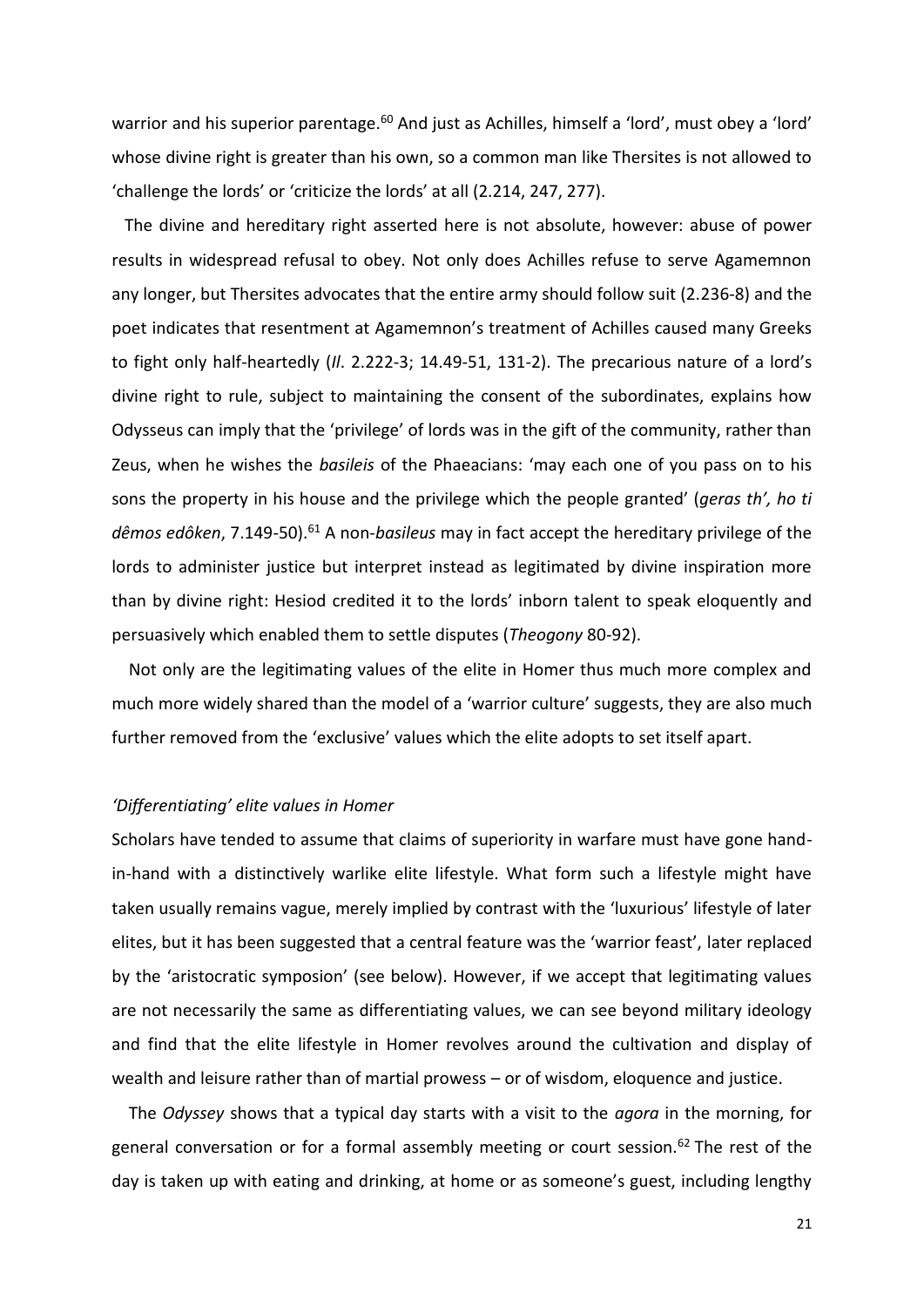preparations involving the slaughter of animals and roasting of meat. The meal normally ends at sunset, but may continue into the night. During the preparations, the guests may spend time in sport or games, and they may take a break from the meal during the afternoon to return to the *agora* for further conversation, sport or other entertainment.<sup>63</sup> The young 'lords' on Ithaca variously play board games (*pessoi*, *Od*. 1.106-8) or 'entertained themselves throwing the discus and javelin' (4.625-7; 17.167-9). The Phaeacians stage a public competition in discus-throwing, running, jumping, wrestling and boxing (8.100-30), after which Odysseus boasts that he can outdo them in each of these sports, as well as in archery and javelin-throwing (8.201-33). Odysseus' wrestling feats are cited as evidence of his superior physical prowess (4.341-5; 17.132-6). That this is all within heroic norms is confirmed by the fact that Achilles' men in the *Iliad* also spend their leisure throwing the discus and javelin and shooting arrows (2.773-5).<sup>64</sup> Whatever military value one attributes to such activities, the key point here is that, apart from archery, all these sports as well as the board games remained typical leisure activities of the classical Greek upper classes.

 The entertainment at the dinner itself consists of music, song and dance. In the *Odyssey*, the lyre music and song is always provided by a professional bard, and special emphasis is given to his skill at delivering epic songs to which the diners sit listening in silence, which may give the impression of a particularly martial atmosphere. But it is clear that these bards sing not only epic tales but also songs for which the diners get up and dance, as they did at archaic symposia; an example of the genre is the comical and erotic *Song of Ares and*  Aphrodite to which the Phaeacian youth dance collectively in public.<sup>65</sup> Public group dances are in any case a feature of life for unmarried elite youths to the point that Priam can scold his sons for being better dancers than warriors, 'champions of the dance floor' (*Il*. 24.261; cf. 18.603-6), and the bachelor sons of Alcinoos 'always want to go to the dance floor wearing freshly laundered clothes' (*Od*. 6.63-5). Moreover, on the one occasion where we hear of after-dinner entertainment without a bard present, the diners themselves make music: Achilles and Patroclus take turns singing and playing the lyre (*Il*. 9.186-91), a typical feature of the archaic and classical symposion.<sup>66</sup>

 As for the composition of the dining group, the diners at a 'warrior feast' are assumed to form a military unit of sorts, either a war band of peers who regularly dine together or the retinue of a leader who frequently hosts banquets for his followers. There is however no evidence in Homeric epic that those who lived and fought together in war also customarily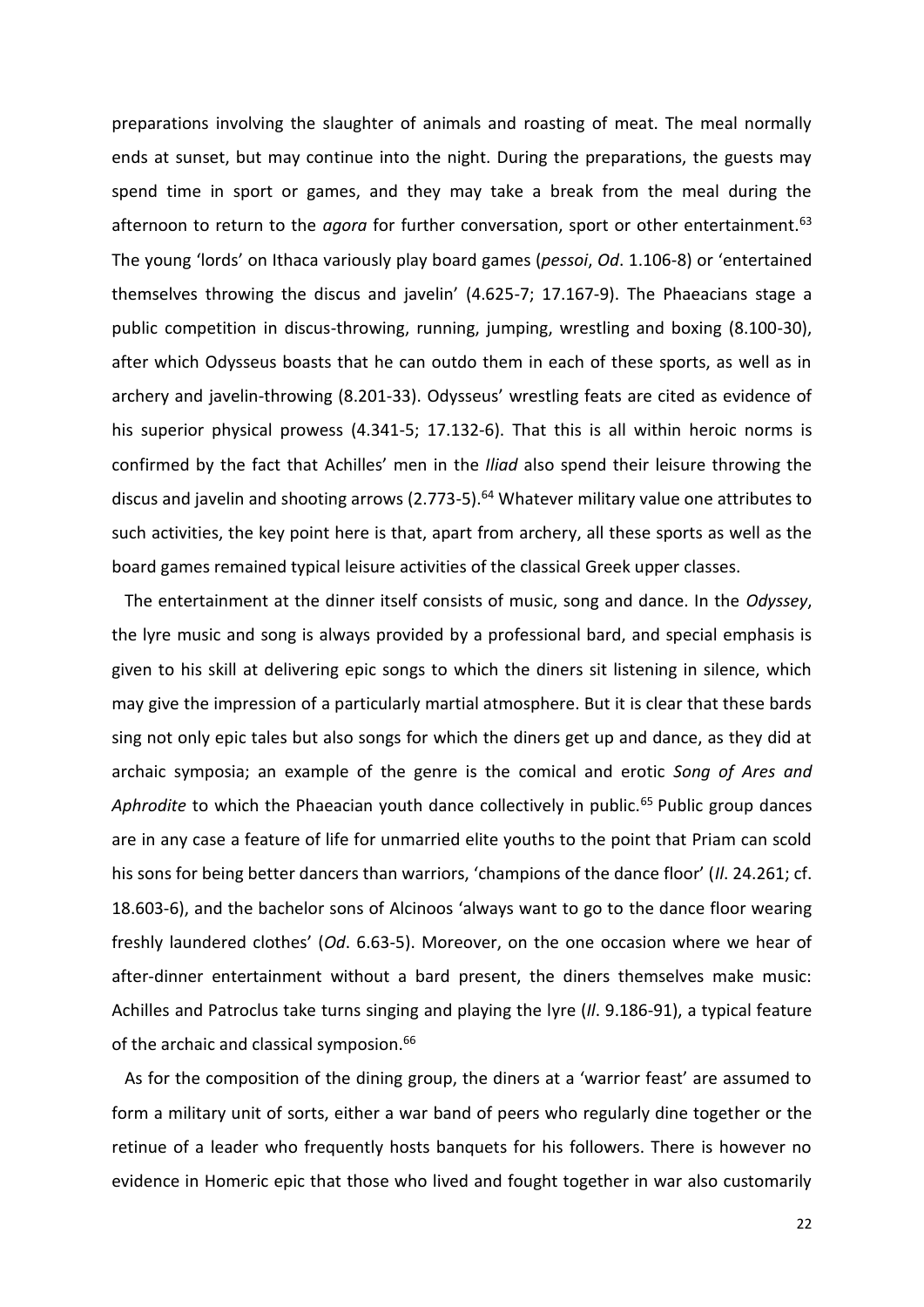dined together at home, and by contrast some evidence that war bands included men with whom the leaders had little, if any, peace-time contact. Nor is there only one type of feasting in Homer, but a wide range including public sacrificial feasts for the whole community (*Od*. 3.4-9; 20.276-8), wedding and funeral banquets for large groups of people, 'drinking parties' (*eilapinai*) about which we know nothing, shared meals (*eranoi*) to which each diner brings his own food and drink (*Od*. 4.621-4), and finally meals hosted by one of the *basileis* for his peers, some of which are apparently held at public expense. Indeed, a crucial indication of being recognized as a *basileus* is that one is invited by 'everyone' to the 'meals which a man who administers justice ought to attend'.<sup>67</sup> It is significant that at this type of feast, the best attested in the epics, diners are gathered in their capacity as decisionmakers, 'elders' and judges for the community, not as a war band or military retinue.<sup>68</sup>

 Otherwise, one could point to the carrying of swords and spears as part of 'civilian' dress as an element of a 'warrior culture', and to the practices of hunting and horse-rearing as having possible military significance. 'Bearing iron' did go out of fashion in archaic Greece, <sup>69</sup> but the latter practices continued to be key part of the elite lifestyle, and it may be noted that already in Homer they contain a striking element of displaying wealth as opposed to practical military significance. Thus, recreational hunting involved beaters and hounds (*Od*. 19.428-58), and hounds were kept as 'table dogs … kept for show' as well (17.309-10). In the *Iliad*, one leading man is said to have owned 22 horses but left them all at home for fear that they would not get enough fodder in war (5.193-203), which ties in with the remarkably luxurious diet imagined for Hector's horses: wheat and wine, rather than barley and water (8.188-9). Hector himself, incidentally, comes home to a hot bath (*Il*. 22.442-6), later regarded as an indulgence, but a normal part of the heroic lifestyle (e.g. *Od*. 8.248-9).

 While the focus of the poems, when it is not on war, is on the leisure pursuits of the elite, it emerges that upper-class men also spend a good deal of time ensuring the productivity of their estates. Of the four sons of Aigyptios, one went to war, one spent his days feasting, but the other two 'always preserved the ancestral farm' (*patrôia erga*, *Od*. 2.17-22). Telemachos expects that it may be '11 or 12 days' before anyone questions his absence from home (2.373-4), because they will assume that he is out of town visiting estates and livestock, some of which are across the sea on the mainland (4.630-40; 14.100-2). There is a hint of criticism – from a slave – of those 'do not come to the farms and flocks at all often but stay in town' (16.28-9), and even sons of kings regularly spend time with the herds,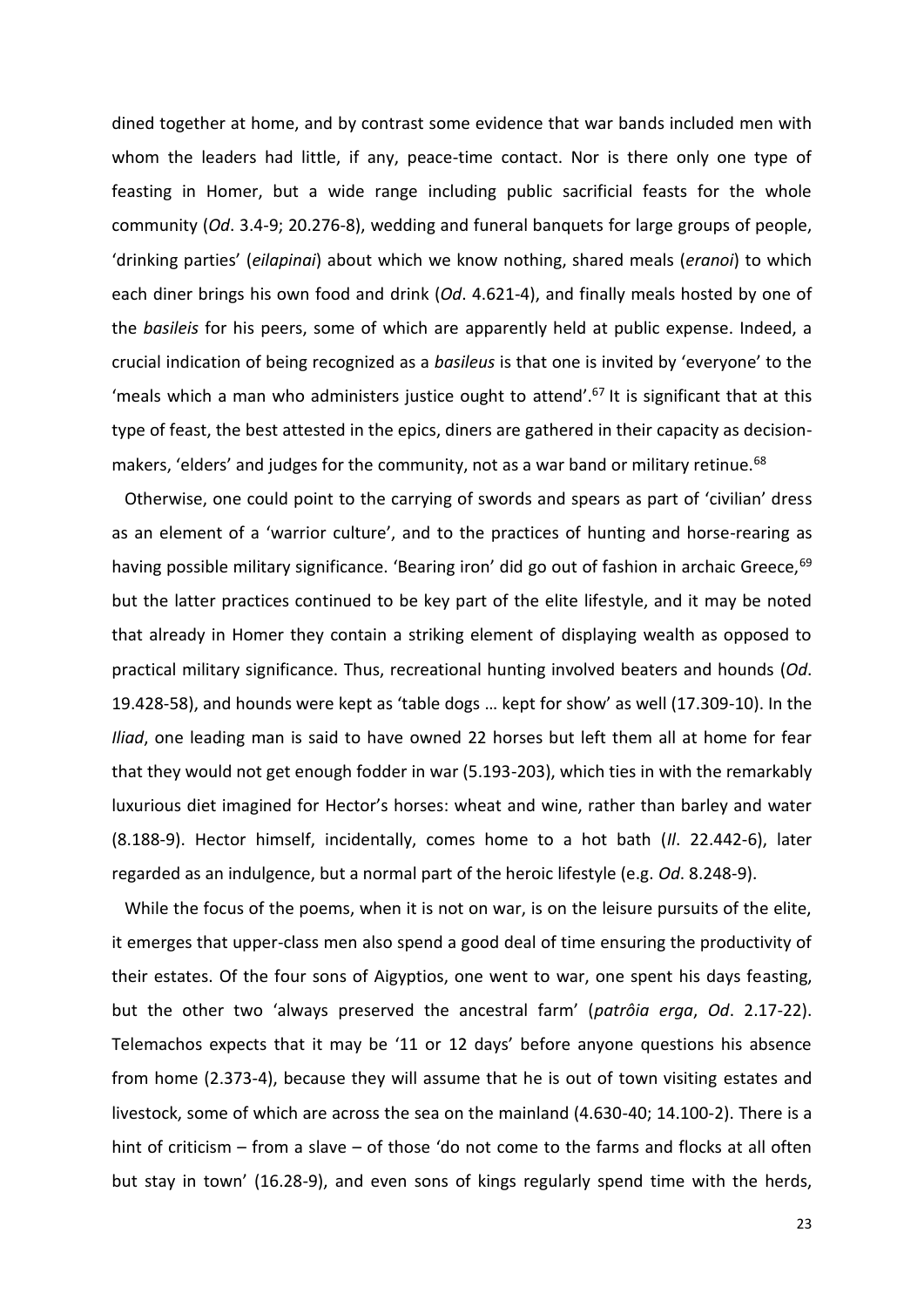presumably supervising and helping their slaves.<sup>70</sup> Laertes took an active interest in newly developing a large orchard in his younger days, and retires to it in old age, doing some planting while the slaves do the heavier work (24.205-31, 336-44). Odysseus displays notable wood-cutting and craft skills by building his own elaborate bed, bedroom and ship (5.234-62; 23.184-202). That this is not merely epic fiction is implied by the numerous vivid similes drawn from farming, herding and wood-cutting, which suggest that these activities played a part in the lives of elite audiences. $71$ 

 Finally, Homer's heroes spend time travelling abroad on diplomatic or 'trading' missions or simply to make friends and receive gifts from hosts, and they in turn receive visitors from abroad and make gifts to them. Having a lavish supply of 'soft' bedding for visitors is explicitly a distinguishing mark of a rich man as opposed to a 'pauper' (*penichros*, *Od*. 3.346- 55; cf. 24.188-95), while the difference between a respected guest and a beggar is that the latter can only 'ask for scraps, not swords or cauldrons'.<sup>72</sup> The difference is one of degree, however, not categorical, despite the modern notion, based on ethnographic parallels, that metal and other 'treasure' circulated in a separate 'prestige' sphere of gift-exchange and could not be traded for staples and other ordinary commodities, so that gifts were given and received purely for their symbolic value and exchanged within a closed circle of aristocrats. The epic evidence shows that no such segregation existed, so that one could convert agricultural surplus into valuables and treasure into food, and it was possible to seek material 'profit' (*kerdos*) as well as status in the exchange.<sup>73</sup>

 Overall, then, the 'warrior culture' element in the elite lifestyle is quite small, even if the heroes do engage in frequent warfare and raiding, and even if martial prowess is an important part of their image. There is simply a gap between 'differentiating' and 'legitimating' values: the latter might suggest a life and culture dedicated to war but the former prescribe a life of leisure activities much like those of later Greek elites: sport and games; dining and drinking; making music and dancing; hunting and travelling. Nor is it clear that this elite lifestyle has many, or any, specifically 'aristocratic' features. It is important that the 'privilege' of *basileis* is defined not only by hereditary 'honour from Zeus' and by 'the gift of the people' but also by the recognition of peers as shown through invitations to dinner. But equally important is the implication that young *basileis* who lose their fathers and their property will no longer be invited (*Od*. 11.184-7), but at best tolerated as beggars and at worst chased away from the meal (*Il*. 22.487-99). Such downward mobility surely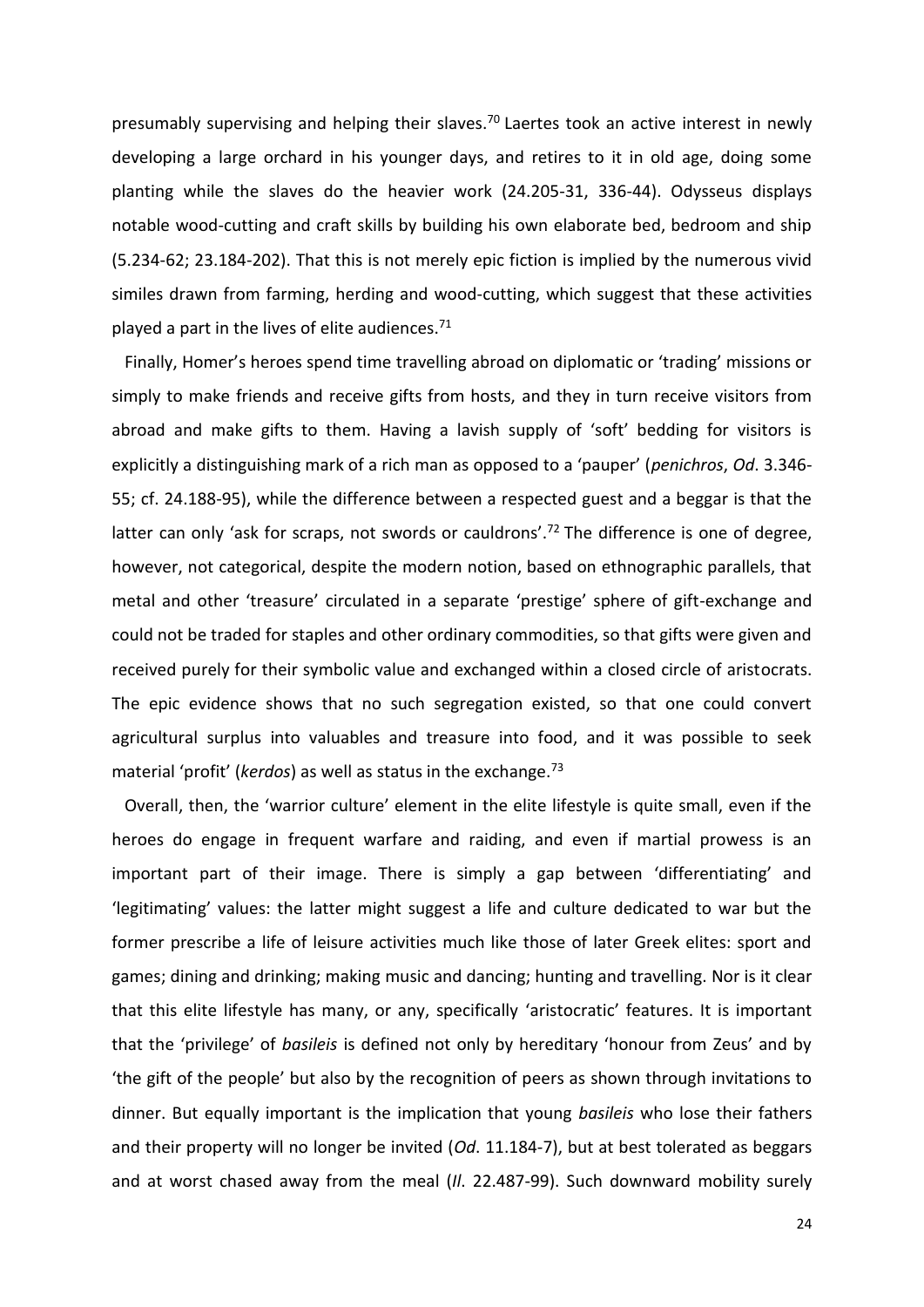implies the possibility of upward mobility, and the inclusion of newly wealthy and powerful men into the circle of *basileis*, and into elite social circles generally.<sup>74</sup> Even if these social circles were exclusive, the lifestyle itself would be open to everyone sufficiently rich: the amount of time spent in leisure pursuits, the quantities of meat and wine consumed, the hot baths, soft beds and lavish gifts offered to guests, do all require a great deal of wealth.

 Moreover, the differentiation in lifestyle is not absolute, but a matter of degree. We have no reason to think that poorer men did also not dine and drink with friends, less often and less lavishly. Hesiod advises that one should at least sometimes entertain guests (*W&D* 715), cheerfully attend meals with many guests, and remember that a meal 'at common expense is most charming and least expensive' (722-3). Hesiod advises against spending time watching legal disputes in the *agora* (*W&D* 29-30), but the emphasis is on legal disputes rather than avoiding the *agora* altogether, and it is clearly open to all to spend time there, although perhaps only the *basileis* have seats on stone benches.<sup>75</sup> 'Countless' people, 'a large crowd', watch the elite compete in sports and perform dances in public (*Od*. 8.109-10; *Il*. 18.590-606). The superiority of the elite's sporting and dancing skills is emphasized, but we can hardly assume that the common people do not exercise or dance at all: Achilles' soldiers throw the discus and javelin like the young *basileis* on Ithaca; a beggar knows how to box (*Od*. 18.34-117); grape-pickers sing and move rhythmically to lyre music (*Il*. 18.561- 72). A slave complies with the code of hospitality so far as his means allow, and he also dresses in fundamentally the same way as his master, wearing a tunic and cloak and carrying a sword and spear, though of course his outfit is of poorer quality. Even a *basileus*' clothes are spun and woven at home by his wife and maid servants, but elite women are credited with superior weaving skills, and can afford expensive dyes.<sup>76</sup>

 In sum, it proves hard to identify elements in Homer's picture of heroic society that are 'aristocratic' in any meaningful sense. Deserving of the name 'aristocratic' is only the principle that hereditary 'honour from Zeus', symbolized by the use of staff and perhaps bench, justifies the power of *basileis* to speak in formal assemblies and court sessions and to use force against those who disobey. This ideal is balanced by the notions that a *basileus*' position is also a 'gift' from the community, who will withhold their support if they see his power abused, and moreover contingent on recognition by peers, who may 'drop' him if he loses his wealth. Otherwise, the elite values the same qualities as the lower classes, and competes for superiority in ways which should benefit the community, even if competition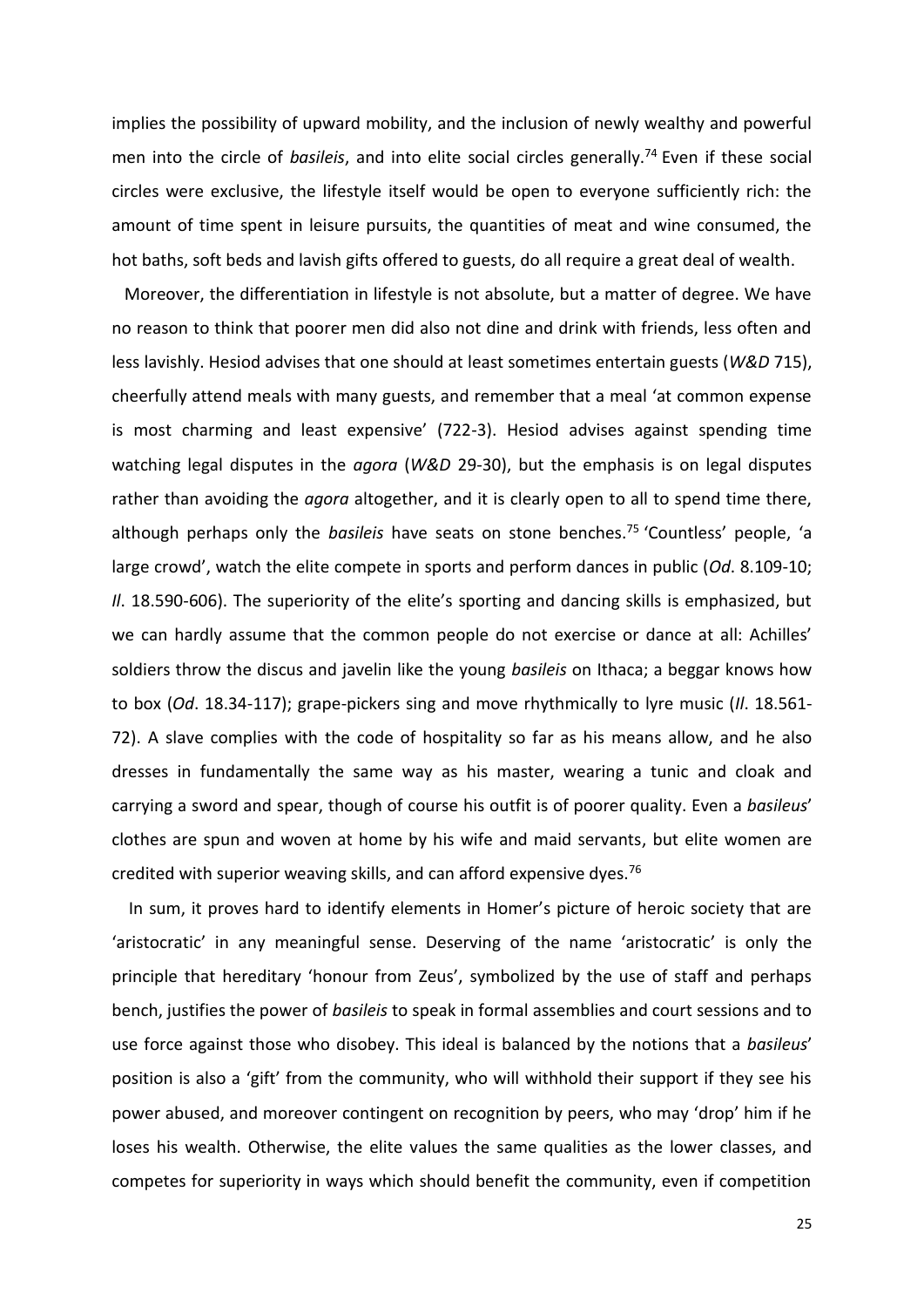can turn violent and damage public interest. At the same time, the elite differentiates itself by a leisured lifestyle which differs from that of the lower classes, but only by degree: there is no sign of sumptuary laws, separate 'spheres of exchange' or other mechanisms designed to create a categorically different lifestyle for the upper class – in contrast to the model of European aristocracies with, for instance, their monopoly on hunting and bearing swords.

## *'Aristocratic' values in archaic and classical Greece?*

Our reading of the Homeric evidence has significant implications for the development of values in Greek history. It is commonly assumed that the crucial dynamic was 'aristocratic resistance against the encroaching authority of the *polis*' (Kurke 1999, 19). Either the elite tried to retain its 'Homeric' values against efforts by the wider community to impose a different code of behaviour, as in Finley's notion of the 'taming of the hero' (above), or the elite developed new sets of values in order maintain its distinctiveness and legitimacy under changing social and political conditions, as in Donlan's theory of an ideology that constantly shifted its ground as the community 'appropriated' for itself a version of Homeric ideals (1980, esp. 35-75). An alternative approach, developed by Ian Morris (2000, 109-91), argues that the values expressed in archaic Greek literature represent two competing ideologies *within* the elite, 'elitist' versus 'middling', of which the former built on Homeric notions of elite superiority while the latter advocated an egalitarian ethos derives from 'the values of ordinary citizens' (Morris 2000, 163). Despite the different dynamic, this is nevertheless in essence also a contest between ideals that set the elite apart and communal ideals that deny the elite an exceptional status or authority. This central opposition is clearly difficult to maintain if, first, there is no stark contrast between 'aristocratic' and community values in Homer after all, and secondly, as we suggested earlier, the development of the *polis* was in large part driven by the very elite that is supposed to be at odds with its ideals.<sup>77</sup>

 Major developments in ideology and significant tensions between different sets of values certainly occurred in archaic and classical Greece, but it seems to us that many of these were not primarily created by the contest between elite and community, and that, where such a contest did play a role, we need to be much more precise about what was at issue.

 Confusion or deliberate conflation of 'legitimating' and 'differentiating' values is one recurring problem with the approaches cited. The 'elitist' tradition as analyzed by Morris consists of two main elements: a claim to excellence in war, and a celebration of 'luxury'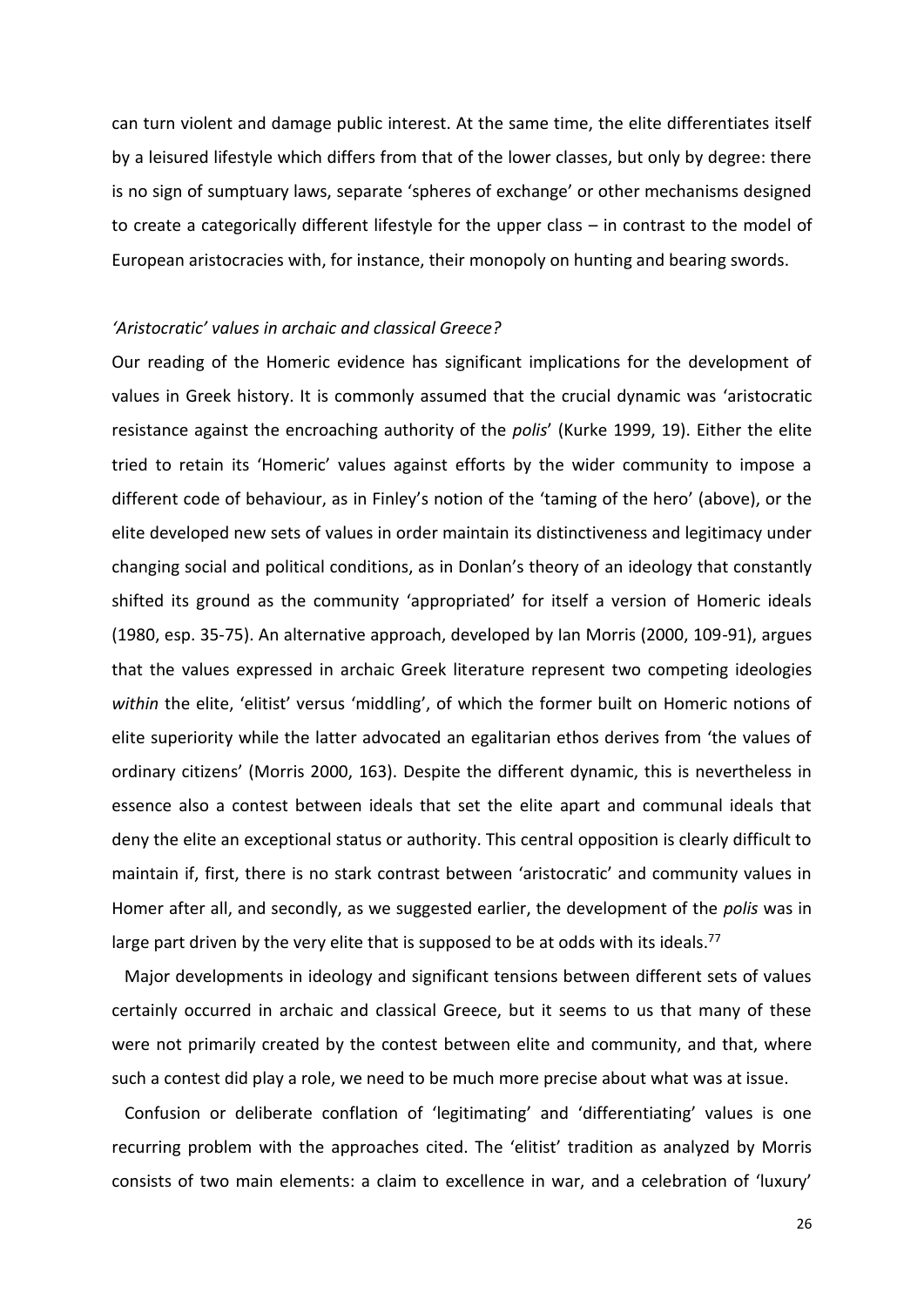(*habrosyne*). The 'middling' tradition has only one key theme: 'moderation' (*metriotes*) in deploying wealth or other assets. Martial excellence is supposed to legitimate elite privilege, as in Homer, and for Morris luxury and moderation are forms of legitimation, too. Luxuries, especially those imported from 'the east', elevate one's lifestyle almost to the level of gods, heroes and eastern rulers, and this association with powers beyond the city-state gives the elite an 'external' legitimation to rule (2000, 171-85). Moderation, by contrast, creates relative equality and implies that legitimate authority derives from the community of equal citizens (2000, 114-30, 161-71). The sources, however, never explicitly say that luxury and moderation, as opposed to martial excellence, play any part in legitimating power; this is a modern assumption, which fails to distinguish between differentiation and legitimation.

 Insofar as the middling ideology plays down differences between citizens, it cannot legitimate difference in status or power. Even if Morris were right to posit that this ideology attributed ultimate authority to the citizen community, we would need explain on what basis these sovereign communities then delegated authority to ruling elites, before the development of democracy. The elite 'claimed leadership as special members of the *polis*', Morris suggests (2000, 163), but the nature of their specialness remains unexplained. What is more, Hesiod, regarded as the main archaic spokesman for middling values, does not link 'moderation' in lifestyle with the sovereignty of the citizen community, but accepts that 'the *basilees* have a divine right to settle disputes' (2000, 166). Compelled by the logic of his argument, Morris concludes that 'Hesiod's instructions call for the *basilees* to share power' with the community, and are oriented 'towards secular control of law and diminution of social hierarchy' (2000, 168), but this is clearly not true. Hesiod criticizes abuses of power only to remind the *basileis* to do better, not to challenge the legitimacy of their position. Hesiod's advocacy of a relatively austere lifestyle thus has no bearing on his views about legitimate power, which are as 'aristocratic' as anything we encounter in Greek literature. Nor is there any evidence that luxury is ever considered the basis for legitimate power, rather than a means of differentiating between levels of the social hierarchy.

 Morris's argument that a fundamental change in Greek values occurs in the late sixth century BC when luxury loses its associations with higher powers and the elite accordingly loses most of the basis for claiming legitimate authority, leaving the citizen community as the only source of authority and paving the way for democracy, thus turns out to be highly questionable.<sup>78</sup> A shift away from luxury and towards moderation in material culture does

27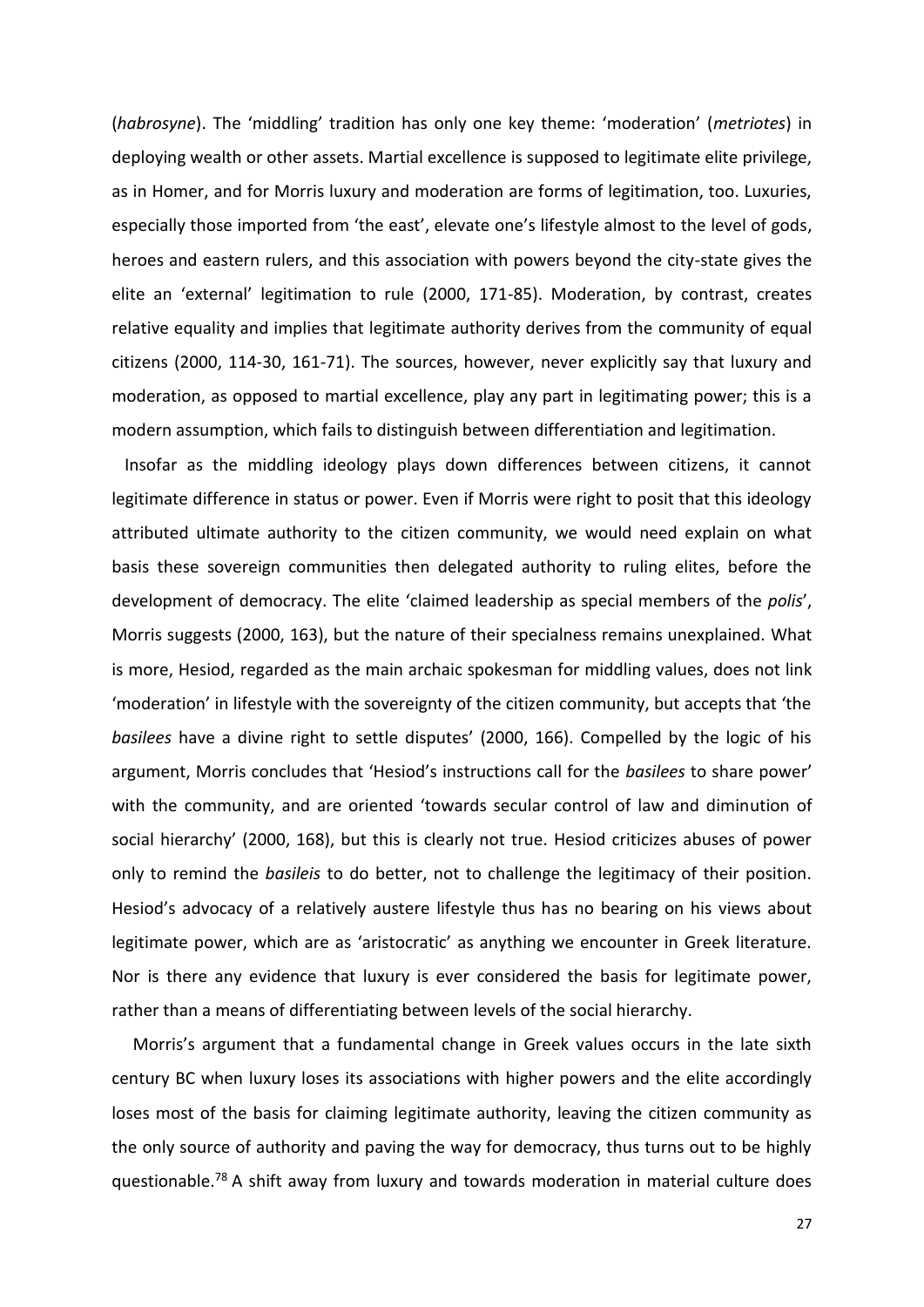seem to happen at this time, but this is a matter of reducing the degree of differentiation in social status rather than a change in conceptions of legitimate power. The significance of the distinction may be illustrated, for example, by the consequences for Leslie Kurke's theory about aristocratic attitudes to coinage: she argued that by minting gold and silver coins late archaic Greek city-states appropriated for the community the authority that the possession of precious metal luxury goods had previously bestowed on the elite, and that in the face of this 'challenge', the elitist tradition responded by studiously ignoring the existence of coinage.<sup>79</sup> The argument is brilliantly made but based on a false premise. If gold and silver conferred status but not legitimacy, coinage did not undermine the authority of the ruling elite – who, in any case, were themselves largely responsible for minting.<sup>80</sup>

 If this approach mistakes differentiating values for legitimating principles, the reverse mistake lies at the root of the idea that a fundamental change in values occurred much earlier and involved a transition of the upper class from a 'warrior elite' in Homer to a 'leisure class' in archaic Greece. This theory was developed by Walter Donlan and Oswyn Murray in particular, 81 surely with the parallel in mind of the European aristocracy as it lost its military dominance in the late Middle Ages and early modern period. They assume, as noted above, that the legitimating military ideals expressed in Homer also shaped elite behaviour and that the real-life elites of early Greece accordingly cultivated a 'warrior' lifestyle. In the seventh century, the rise of the hoplite phalanx reduced the military role of the elite, which therefore was forced to find new ways to legitimate its power and adopted a new lifestyle. If, however, as we have argued, Homer's heroes already differentiate themselves by a leisured lifestyle similar to that of classical elites, even as they legitimate themselves by claims of military excellence, then the opposition is false.

 Changes in the culture of leisure certainly occurred, most famously and tangibly the new habit of reclining rather than sitting, but these may have been merely further developments within an already established system of differentiating values. As for legitimating ideals, even if the hoplite phalanx developed at the time and in the way suggested, which is a matter of dispute, the elite could still have continued to *claim* a superior military role and derive legitimacy from it, as Morris (2000, 171-8) argues they did. The continuing practice of single combat, the appointment of athletic victors as generals, and the battlefield tombs of individual war heroes (as opposed to collective burial of war dead) suggest that the 'warrior elite' *ideal* was still strong even in the early fifth century BC, whatever the actual nature of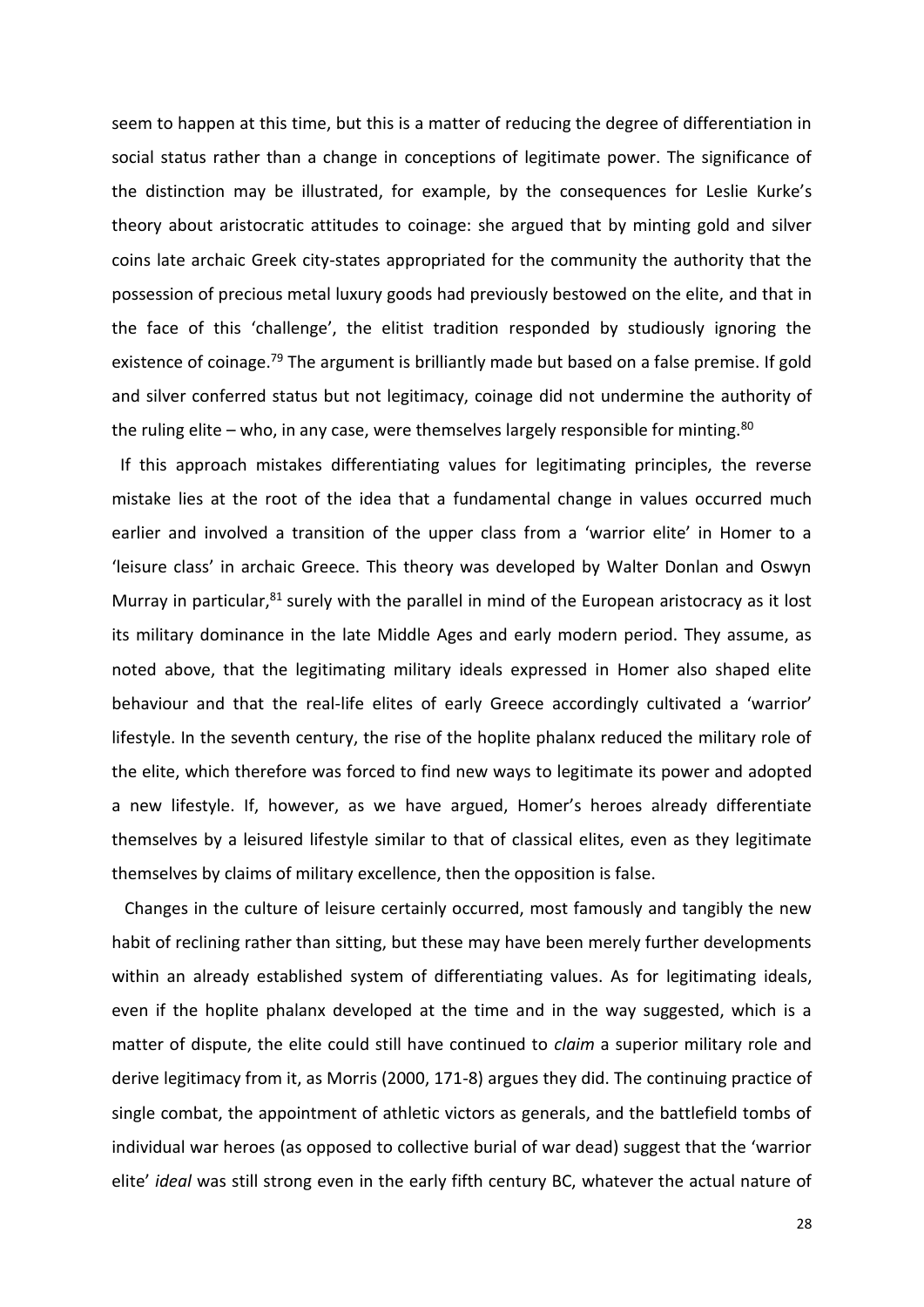archaic Greek warfare and whatever the military role of the elite at the time.<sup>82</sup> If one makes the necessary distinction between types of value, then, it seems possible that the ethos of the archaic elite remained essentially the same from Homer to the late archaic age at least.

 In what sense, if any, was archaic and classical leisure-class culture 'aristocratic' in the sense that it was confined to an elite of birth, rather than adopted by all who afford it? If, as we have argued, closed hereditary elites were rare, never coincided with the entire social and economic upper classes, and elites did not impose sumptuary restrictions to exclude others from their lifestyle, there could be nothing 'aristocratic' about the values that shaped their way of life. It is especially unfortunate that scholars commonly speak of aristocratic values even in classical Athens, where, everyone agrees, the upper class did not consist exclusively of an elite of birth. Josiah Ober, for example, described a complex system of social stratification in Athens, where citizens were distinguished by education, by 'class', defined by wealth, and by 'status', defined by heredity, but insisted that dedication to sport, symposia, hunting and horse-raising was the hallmark of the hereditary status elite, 'the aristocracy', rather than the elite of wealth, even though 'much of the aristocratic pattern of behaviour was predicated on the possession of great wealth'.<sup>83</sup> Even if one were to accept for the sake of argument that such a hereditary elite existed in the classical age, $84$  it would surely need to be demonstrated rather than assumed that these 'nobles' were able to exclude the non-noble but rich and educated elite from its way of life. The notion of 'aristocratic values', however, allows such presuppositions to slip in unchallenged.<sup>85</sup>

 Abandoning the link between differentiation in lifestyle and legitimation by noble birth may solve problems of interpretation of which we will cite just one instance. A number of early fifth-century Athenian pots by the Pioneer group (Euthymides, Euphronios, Smikros, Phintias) feature scenes of named potters or painters in *gymnasia* and at *symposia* alongside high-status figures such as Leagros or Phayllos. On the assumption that only 'aristocrats' took part in symposia, Richard Neer (2002) argued that such images, implying social or erotic connections between upper-class athletes and low-status craftsmen, were deeply shocking. He concluded that these painters were playing elaborate games: by putting 'artisans' in transgressive social situations, but also deliberately mixing in ambiguities, they managed to suggest at once the possibilities and the impossibilities of social mobility.<sup>86</sup> But such complex interpretations are not needed if we accept that sympotic and athletic activities were not exclusive to the 'aristocracy' and that, at least by the late sixth century,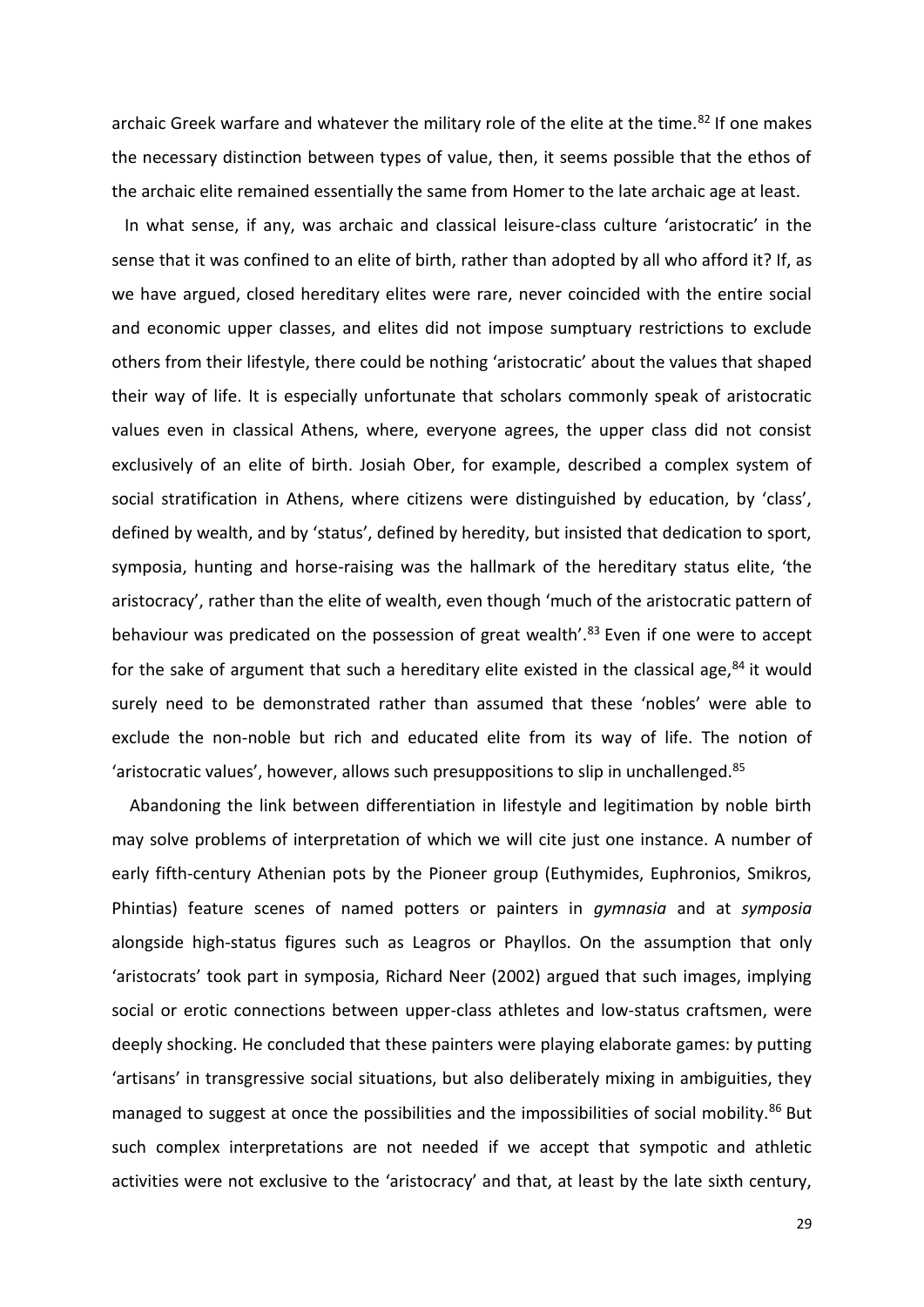the highly-skilled craftsmen who provided increasing numbers of symposiasts with their fine ware were sufficiently wealthy and upwardly mobile to share these social occasions with members of the elite, like the poets who might provide their entertainment.

 This otherwise obvious conclusion is hard to draw if one has in mind a medieval nobleman, too far removed socially from a craftsman to dine and drink side by side with him, but much less problematic if we think of men of established wealth socializing with the newly rich. 'Those who learn a craft, and their offspring, are less honoured (*apotimoterous*) than other citizens, while those who refrain from manual labour are deemed noble (*gennaious*)', according to Herodotus (2.167), and Aristotle argued that in what he calls an 'aristocracy', i.e. a political system which awards 'honours' 'on the basis of excellence and merit', craftsmen could by definition not have full citizen rights. But Aristotle also said that craftsmen could very well hold office under an oligarchy, where positions of power were allocated on the basis of wealth, 'because the majority of craftsmen, too, are rich' (*Pol*. 1278a19-25). Wealth could evidently outweigh the social stigma attached to the profession, and that may be what we see happening in the vase-paintings, too. Theognis often warned against associating with 'bad men' – 'Do not socialize with bad men (*kakoisi de mê prosomilei*), but always deal with the good: drink and eat among them, and sit among them, and please them, whose power is great<sup>'87</sup> – but such warnings imply that sharing a symposion with companions of lower status was a real possibility.

 Not only at symposia but even in marriage alliances, Theognis complained, 'wealth dilutes descent', as the 'good' marry the 'bad but rich' (183-96, 1112); archaic poetry is full of laments about limitless and excessive striving for wealth. Rather than infer that 'aristocratic values' rated descent and personal excellence more highly than wealth, we should again make the distinction between legitimating and differentiating values. The elite might legitimate itself with claims to superior birth and merit, but its distinctive lifestyle was based on superior wealth, and in order to excel they needed to acquire as much property as they could and make as many wealthy friends and allies as possible. Competitive acquisitiveness was thus an integral part of the elite value system, and the poets reflect on the friction between this and other values. Yet 'greed' never features in modern lists of 'aristocratic' values, not even among scholars who do recognize that Homer's heroes have an 'almost overpowering accumulative instinct' (Finley 1954, 121-2) and that in antiquity at large we find a 'ravenous hunger for acquisition in the upper strata' (Finley 1973, 56).

30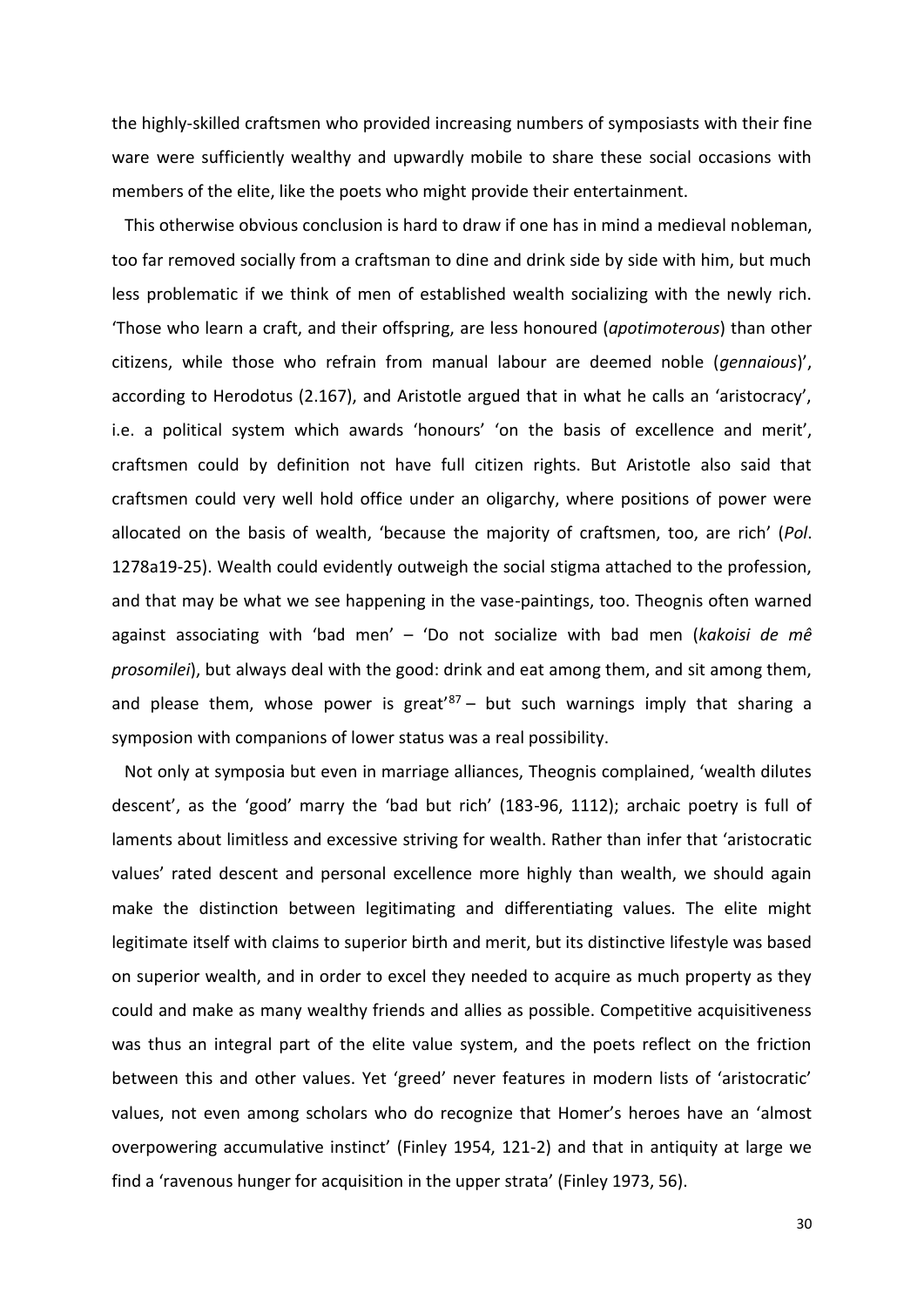Instead, the emphasis in such discussions has been on the limitations on the pursuit of wealth and profit by the elite, on the 'embeddedness' of economic activity in antiquity which meant that other, more 'aristocratic', values shaped the acquisition and consumption of wealth. For Homer in particular, it has been said that the material value of wealth counted for little compared to its symbolic value, as proof of physical prowess, and that the main purpose of accumulating wealth was to give it away, so that generosity rather than greed was the dominant value. For ancient elites in general, it has been stressed that 'status' was a key factor shaping economic activities and decisions, forcing the elite to derive its income mainly from landed wealth, as the most respectable form of property, to avoid association with profits from crafts or trade, and to use wealth primarily in conspicuous consumption rather productive reinvestment.<sup>88</sup> It is no doubt true that there were such moral pressures, but similar pressures also operate in modern, supposedly 'disembedded', economies: some sources of income are more respectable than others, many forms of wealth serve as status symbols, and conspicuous consumption is everywhere to be seen. The question is why the status-bound constraints are given more weight than the basic acquisitive drive in so many modern discussions.

 The answer may once again lie in the assumption that ancient 'aristocracies' share the values of medieval and modern aristocrats, traditionally seen as in radical opposition to the commercial values of the bourgeoisie. To quote *The Communist Manifesto* one more time:

The bourgeoisie, wherever it has got the upper hand, has … left remaining no other nexus between man and man than naked self-interest, than callous 'cash payment'. It has drowned the most heavenly ecstasies of religious fervour, of chivalrous enthusiasm … in the icy waters of egotistical calculation (Marx and Engels 1848, 6-7).

The same sentiments are subsequently encountered in classic works of sociology that treat the profit-motive as an invention of modern capitalism. Marcel Mauss's *Essai sur le don* asserted that 'it is only our Western societies that quite recently turned man into an economic animal [*homo oeconomicus*] <sup>89</sup> … It is not so long now since [man] became a machine – a calculating machine' (1925, 74). Karl Polanyi's *The Great Transformation* went even further and claimed that 'the absence of the motive of gain' characterized all preindustrial societies; 'the premium set on generosity is so great … as to make any other behaviour than that of utter self-forgetfulness simply not pay' (1944, 47). So both because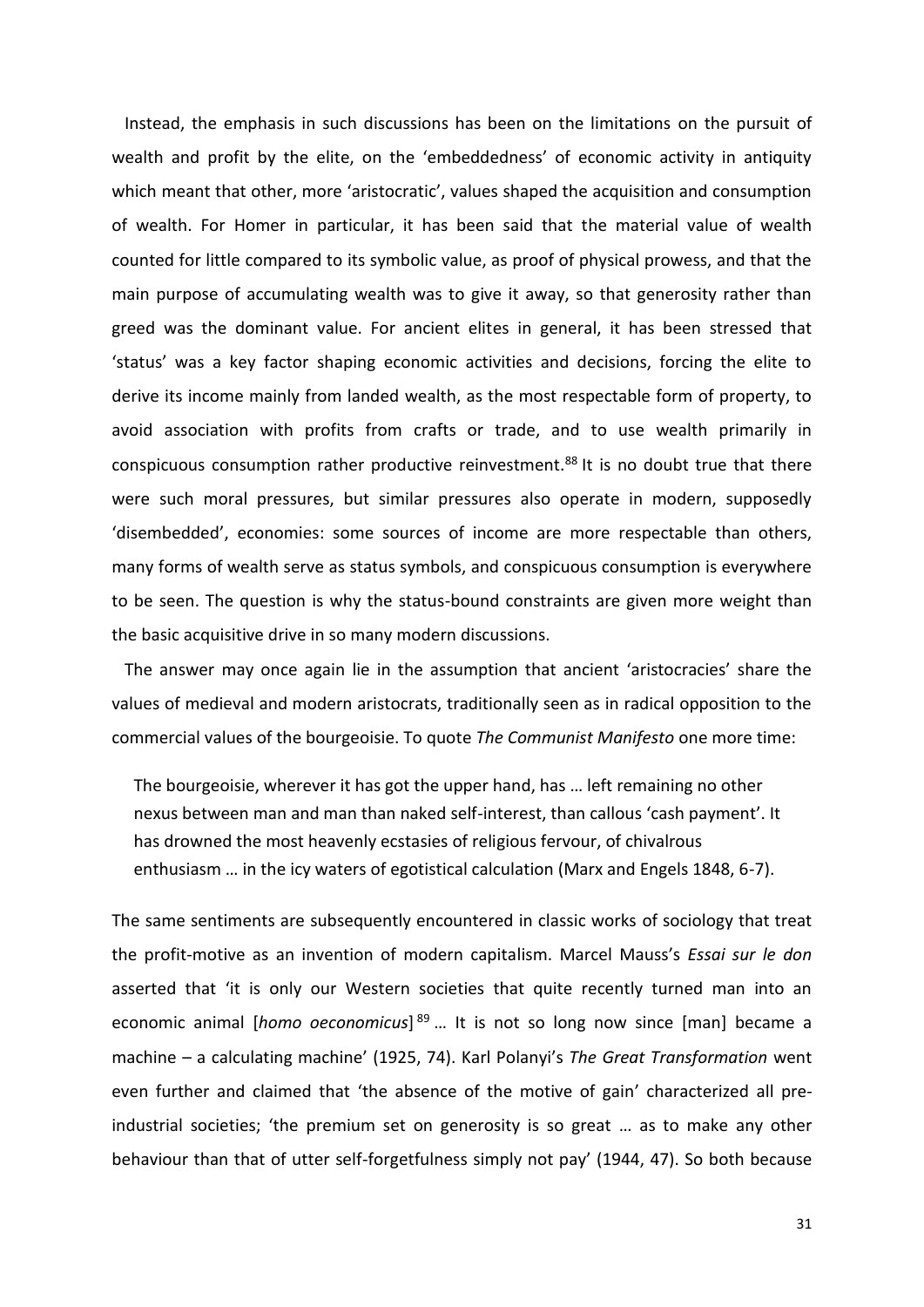they were aristocrats, not bourgeois, and because they lived before the industrial revolution, ancient elites, it is assumed, must have shunned profit-making and accumulation.

 Such attitudes did exist in antiquity, but they were only one end of a spectrum. Aristotle's ideal was for a man to have an ample 'natural' income from land, livestock and other resource, cultivated by 'natural' slaves, and to confine his economic activity to making decisions about how to *use* his revenues, limiting exchange to a necessary minimum, and dedicating the rest of his time to 'politics or philosophy' (*Politics* 1255b35-7; 1256a11-39; 1258a19-39). But he conceded that others saw 'so-called money-making' (*chrematistike*) as the essence of economic activity (*Pol*. 1253b12-14), which was concerned with acquisition rather than use of wealth (1256a11-13) and relied on exchange to make profit (1257b20-2): 'some think that the goal of household management (*oikonomia*) is unlimited increase (*auxesis eis apeiron*) of property in the form of coins' (1257b38-41). Not only traders, money-lenders and craftsmen engaged in 'money-making', but also landowners, who knew when and how to sell produce and livestock 'advantageously' (*lusiteleis*, 1258b12-22).

 Rather than assume that Aristotle's ideal of a 'natural' economy represents an 'aristocratic' norm while 'bourgeois' acquisitiveness was for middle or lower classes, we should accept that there was a genuine tension within the value system of the elite – and of the non-elite - regarding wealth. Not to concern oneself with acquisition at all was the ultimate demonstration of wealth and 'moderation', but open-ended acquisition was necessary to compete with others. The story of how Alcmeon became rich by exploiting an offer from king Croesus of as much gold he could carry, loading and stuffing himself until he staggered out of the treasury 'looking anything but human' (Herodotus 6.125), for example, may seem a hostile account of a breach of 'aristocratic' ideals of generosity and physical beauty, and the author as slyly critical of a family whose reputation he ostensibly defended (6.121-31). But we could take it instead as a reflection of an acquisitive ideal, as genuine praise for Alcmeon's willingness to endure short-term personal embarrassment in order to lay the foundations for long-term family wealth which made the Alcmeonids 'mightily illustrious' and funded an Olympic chariot victory that brought reflected glory to the city of Athens.<sup>90</sup> As the Aristotelian ideal of natural householding 'embedded' some aspects of economic behaviour, so the ideal of unlimited acquisition may have 'disembedded' certain aspects of social behaviour.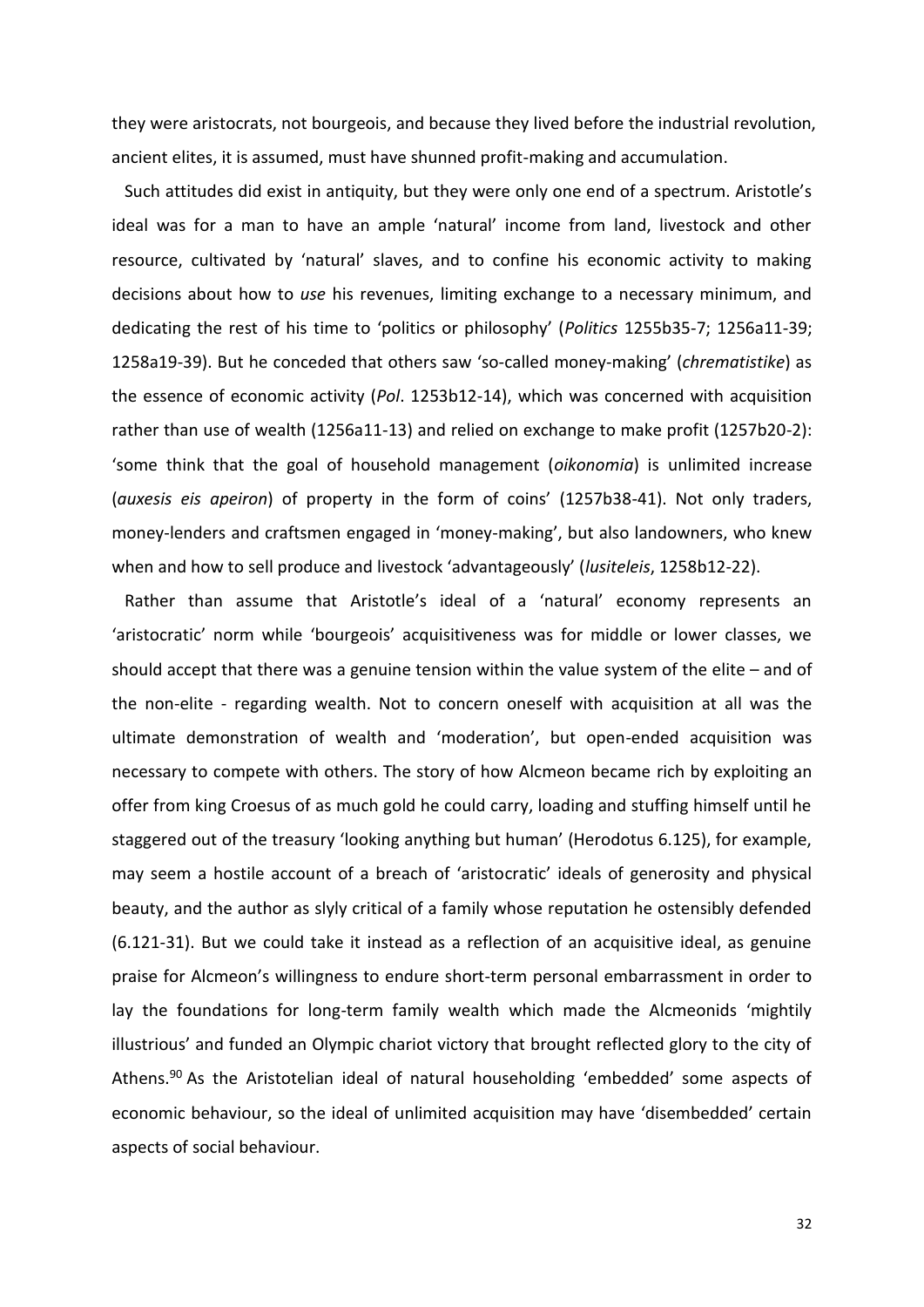Finally, we cannot take for granted that the elite lifestyle was absolutely exclusive rather than merely relatively lavish, that elite values created a categorical distinction between the upper and lower classes, rather than a hierarchy of status which extended to the lower classes as well. It is unlikely that 'luxuries' and staple goods were sharply distinguished, or that only the leisure class had access to luxury goods: surely even at lower economic levels social distinctions could be made by occasional use of relatively expensive imported cloth, scented oil and wine or a few pieces of higher-quality pottery or furniture.<sup>91</sup> The less wealthy may thus have been able to hold occasional modest symposia of their own. A domestic assemblage found in the Persian destruction deposit of Agora Well J 2:4 suggests that by the early fifth century even 'middling' households in Athens might regularly engage in *symposia* : this smallish household had possessed several sets of drinking cups and bowls (*kylikes* and *skyphoi*) along with other sympotic equipment, much of it figured, whose decoration may reflect the house- owner's interests in athletic and sympotic practices (see Lynch 2011). Participation in sport, dance and song at public festivals in classical Athens must also have extended well beyond the leisure class, and Athens had public gymnasia which made recreational sport possible for those who only had occasional leisure and no private facilities. Indeed, stories about highly successful athletes of lower-class origins suggest that sporting talent was a possible avenue of upward social mobility.<sup>92</sup>

 The symposion, sport and other elements of the leisured lifestyle were thus not 'aristocratic' phenomena at odds with the ideology of the (democratic) city-state, but an integral part of the activities and associations that helped constitute the community, and indicators of relative status within it. Some drinking circles might form political clubs opposed to the current regime or private gatherings aggressively asserting their social and economic superiority through acts of drunken *hybris*, but dining and drinking groups were in themselves a crucial part of community life. 'No state of affairs is more pleasing than when happiness (*euphrosyne*) prevails among the entire people (*demos*), and diners sit in a row at home listening to a singer … That, to my mind, is the most beautiful thing', according to Homer's Odysseus (*Od*. 9.5-11), and other archaic poets echo the sentiment.<sup>93</sup>

 We are left with very few indications of 'aristocratic values' in the strict sense in archaic and classical Greece. The Homeric concept of hereditary 'honour from Zeus' which entitles a family to govern and use force against any who resist may be reflected in the story that 'the Penthilidae at Mytilene went around beating people with clubs' until Megacles and his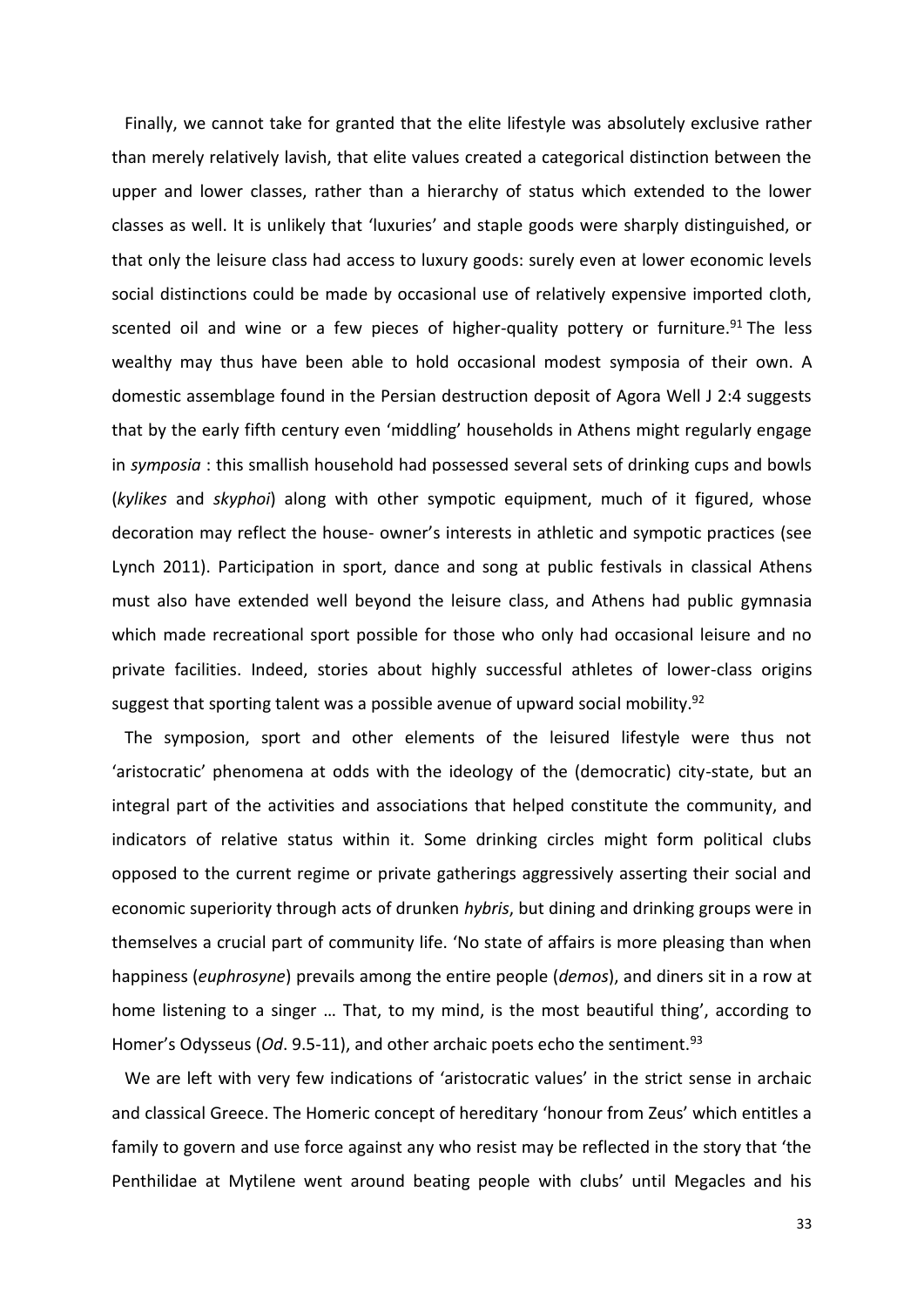supporters overthrew their 'lordly power' (*basilike dynasteia*), c. 600 BC (Aristotle, *Politics* 1311b26-9). The story suggests that they legitimated themselves in much the same way as Homer legitimates the power of Agamemnon, from whom they claimed descent via his grandson Penthilus, founder of their city, but also that by the late seventh this ideology was no longer accepted in Mytilene and attempts to enforce it were rejected as mere *hybris*. Whether the other possible hereditary elites attested in archaic Greece justified their rule in the same way, we do not know. $94$  Nor do we have much evidence for how the wider concept of 'good birth' or 'good family' was used in archaic Greece, but in classical Athenian ideology it played much the same role as in Homer, i.e. the particular achievements, reputation and wealth of one's family and forebears were a factor that affected one's personal status but did not form the basis for any categorical claim to hereditary privilege. Even a person of low status could claim to be from a 'good family' in this relative sense, if for instance his father had a good reputation for being a 'decent' man even if he was poor. There is therefore no reason to regard allusions to good birth and collective autochthony in Athenian political discourse as evidence that 'aristocratic values' had become 'democratized'.<sup>95</sup>

 Otherwise, elite status continued to be legitimated by appeals to superior personal merit, as the language of *aristoi* and *esthloi* against *kakoi* and *deiloi*, 'good, fine men' against 'bad, worthless men', implies. It is a logical extension of this conception that one would call all citizens *kaloikagathoi* if one wanted to make a point about political equality (Lysias 30.14; Ober 1989, 260). As noted, the elite may have continued to claim superior martial prowess at least until the early fifth century, regardless of changes in warfare, and presumably continued to claim personal superiority in other fields as well, at least until and unless they lost their decision-making and judicial privileges. A major new form of excellence which arose in the late sixth century with the development of public finance was willingness and ability to spend money on the community, through taxes, liturgies or donations. In classical Athens this seems to have become the single most important legitimation of elite status, so that one can speak of a distinct 'liturgical class' within the leisured elite. The development was important but it did not involve, as has been suggested, a structural change in the source of legitimate authority whereby the status of 'aristocrats' was for the first time determined by the community rather than their peers. It was, rather, a change of emphasis within a value system already found in Homer, where the elite's claims to personal excellence are judged by the community as a whole, as well as their peers.  $96$ 

34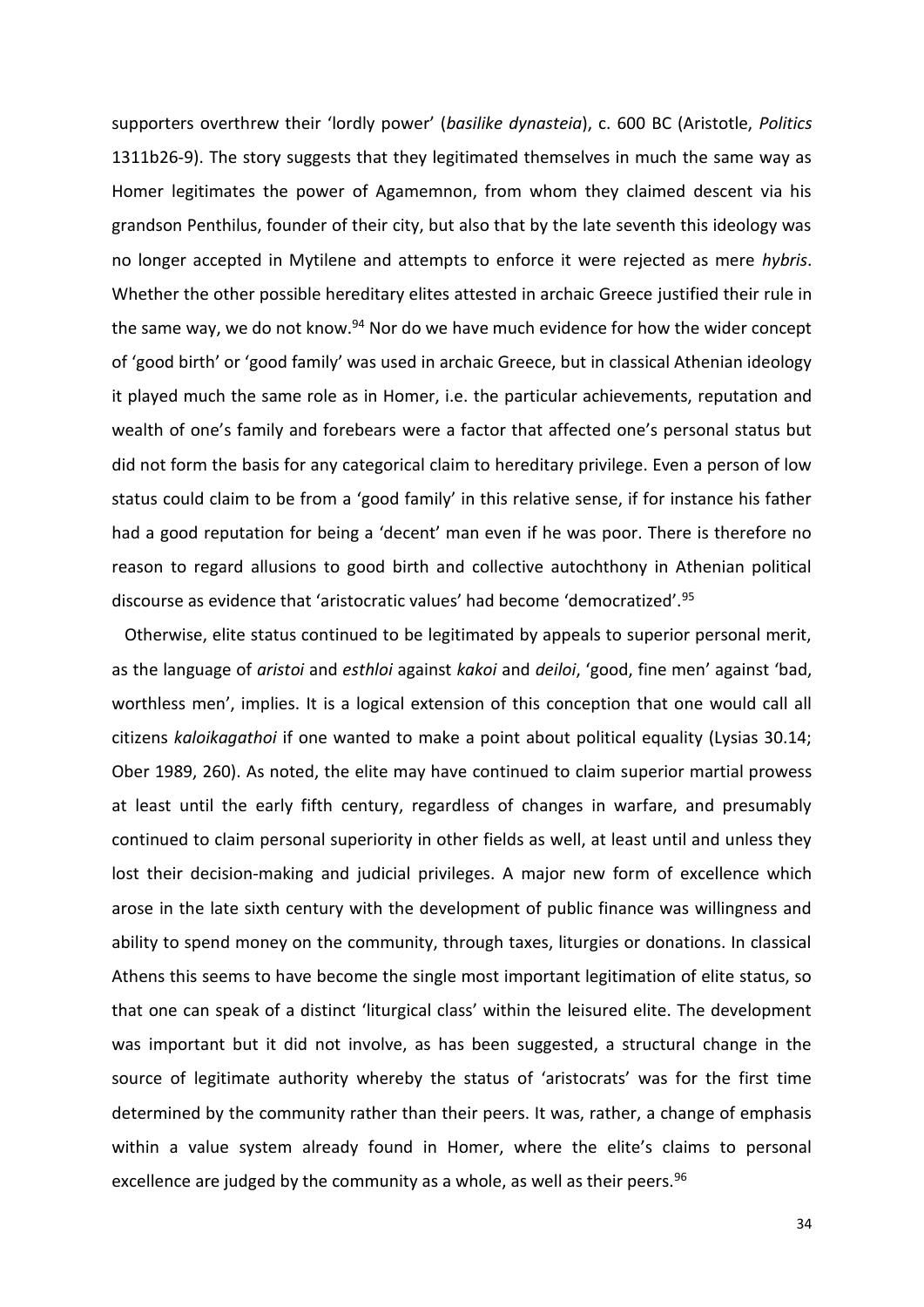The strategies of differentiation adopted by the elite continued to centre on the display of wealth and leisure, as we have seen, and after Homer we see a trend towards ever more elaborate display, as well as criticisms of excessive luxury and attempts to restrict it. Insofar as one can maintain a distinction between 'elitist' and 'middling' ideologies, their concern is essentially with the question of how far one should go in accumulating wealth and in displaying it. In archaic poetry, the emphasis is either on the joys of living in luxury or on the importance of not resorting to violent and illegal ways of becoming rich; in classical Athenian authors, the emphasis is rather on 'moderation' in displaying wealth, which ties in with the new legitimating ideal of spending money on the community, voluntarily or in dutiful fulfilment of compulsory liturgies and *eisphora* levies. If archaic Greek society was as sharply divided between rich and poor as our sources suggest, the differentiation in lifestyle will have been equally sharp. However, when a class of independent working farmers and craftsmen emerged, whether in the late sixth century as we have suggested or earlier as others have thought, they will have adopted as much of the elite's lifestyle as they could afford; when public funding in classical Athens made it possible, people still lower down the economic scale also participated in this lifestyle to a degree. Since this lifestyle was never formally exclusive, we are not dealing with 'aristocratization' of the lower classes, or 'democratization' of aristocratic values: it was a matter of changes in the distribution of wealth allowing more people to pursue generally accepted ideals.

 Intense competitiveness was always liable to create problems, but what Finley called the 'taming of the hero' was not so much a process of controlling the aristocracy as the strengthening legal and social mechanisms to contain violence over honour and property at *all* levels of society – even if such conflicts were of course most serious when they erupted between families with the greatest resources and the highest honours at stake.

### **Alternatives to aristocracy: understanding ancient social history**

If aristocracy and aristocratic values in the full sense were rare in the ancient world, and if the commonly used broader, looser senses of these terms are seriously misleading, we must consider better ways of describing and analysing ancient social structures. One important corrective to casual assumptions about aristocracy is the approach adopted by Alain Duplouy in his *Le prestige des élites* (2006), which treats status in the ancient Greek world as essentially fluid and contested, and envisages every individual as engaged in a constant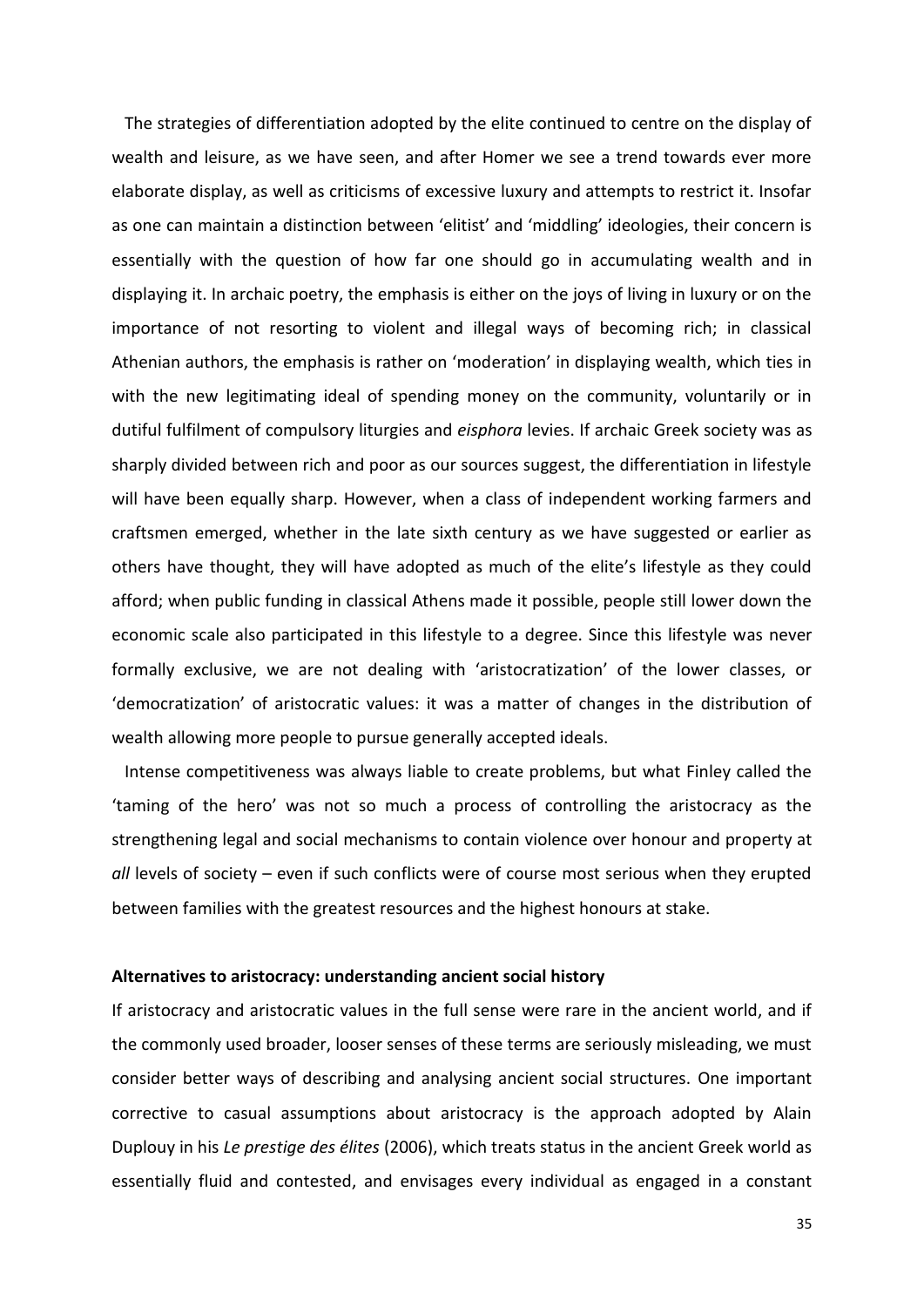effort to construct a position of 'prestige' for himself or herself. Everyone's actions, demeanour, associations and possessions are geared towards gaining 'social recognition' of the status to which one aspires. In his book, Duplouy brilliantly analyses a wide range of means, material and other, by which Greeks staked such claims to status; in his chapter in our volume, he goes on to demonstrate in detail that even noble birth is not a 'given' but constructed with the aid of an entire toolkit of 'gentilician strategies', which aim to get one's claim to hereditary excellence and privilege accepted as widely as possible. We must surely accept that at the most fundamental level a person's social status is not fixed but constantly negotiated in his or her interactions with wider groups and communities – in all societies, not only in ancient Greece. A microscopic analysis, as one might call it, of individual status can do a great deal to explain the nature and development of historical societies, and perhaps especially its material culture (see for instance Mariaud, this volume).

 Except in small-scale and simple societies where all status positions are informal and all forms of superiority are achieved by personal effort, however, a study of social inequality needs to extend beyond the level of the individual. In larger, more complex societies one may find formal social hierarchies of 'rank' in which certain status positions are institutionalized rather than created *ad hoc*, and in which status is often 'ascribed' by convention or law as opposed to 'achieved', which places certain formal constraints on the creation of personal standing. The most complex societies, in the developmental schemes of evolutionary anthropologists, are 'stratified' rather than 'ranked': in addition to personal status differences, informal and formal, distinctions exist between two or more unequal groups. Even in a stratified social hierarchy, one's individual position still requires constant and intensive maintenance, of course, on pain of losing face, but if we are to understand social inequality fully we must also study the formation of hierarchies of status *groups*.

 An important, but under-researched, question is how stratified communities came into existence in the ancient world. The traditional assumption that aristocracies existed throughout the Early Iron Age meant that the only question asked was how the nobility managed to reduce the power of the king by the time the city-state emerged. Those who more recently argued for the existence of egalitarian or 'ranked' societies prior to the rise of the *polis* have not gone very far in developing a model of how or when ranked chiefs became an 'aristocracy' or at any rate an upper class.<sup>97</sup> The archaeological evidence for Greece before c. 800 BC suggests small-scale communities with only a few leading men, and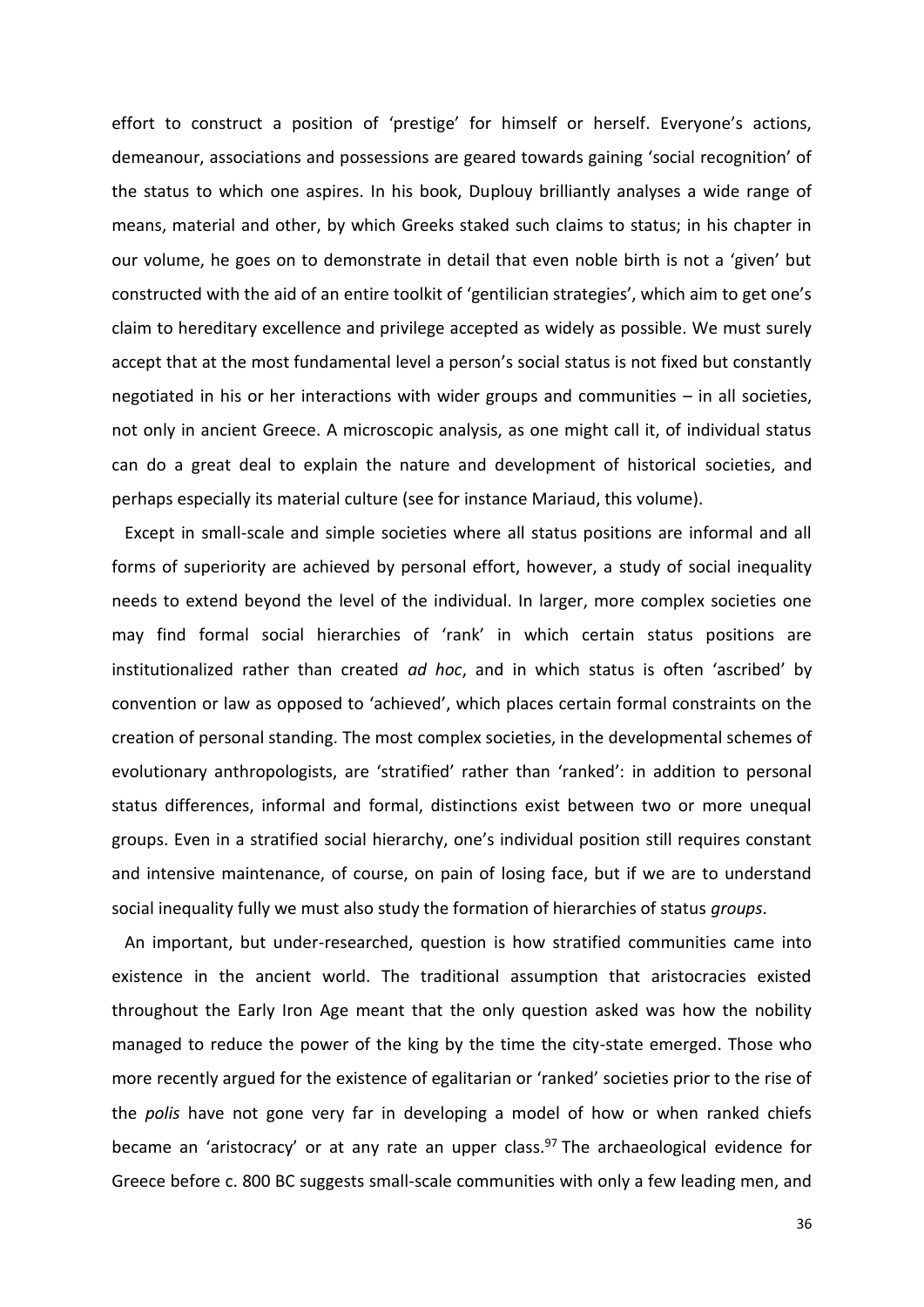accordingly it seems likely that the development of stratification, rather than the overthrow of an old elite, went hand-in-hand with the formation of the city-state. The growing number of burials elaborate enough to be archaeologically visible in Central Greece and Italy in the late eighth century, for example, may in this light be interpreted as reflecting, not the broadening of an existing elite (let alone mere population growth), but the first emergence of stratified communities in the Early Iron Age.<sup>98</sup>

 For ancient societies which had reached this level, our question must be what kinds of social stratification existed and what concepts are more useful than 'aristocracy' in analysing social inequality. We have so far used 'upper class' and 'lower class' loosely, as colloquial terms which avoid the misleading connotations of 'aristocracy' and 'commoners', but these concepts are themselves quite vague, and we should consider the usefulness of 'class' in the more technical, economic, sense pioneered but sadly not defined by Karl Marx. Among ancient historians, 'class' has been notably defended by Geoffrey De Ste Croix (1981, 31-111), and most recently by Peter Rose (2009; 2013, 1-55), against Moses Finley's brusque rejection of the concept as 'not very sensible' (1973, 49). The upshot of the Marxist argument for class as an analytical concept is that property is the single most important factor in the creation of social inequality, that inequalities in property create relations of exploitation, and that 'class struggle' between exploiters and exploited is single most important dynamic shaping historical developments. The main objection raised by Finley is that in the ancient world distinctions of informal 'status' or juridical 'order' in practice outweighed objective common interests based on 'class' position (1973, 45-8, 50-1); by implication, status rivalry rather than class conflict dominated ancient history.

 It is unfortunate that the debate has been cast in such polarized terms, since it seems more fruitful to give class and status equal billing, to analyze the relation between them, and to explore the conditions under which one rather than the other becomes dominant.<sup>99</sup> This avoids the weaknesses of both approaches. Finley surely went too far in insisting that elite ideologies concerning the acquisition and use of wealth truly shaped elite behaviour to the extent that economic position was always of secondary importance in social hierarchy (1973, 51-61). For example, his discussion of how Roman contempt for professional moneylending meant that the likes of Brutus could only lend money as a furtive amateur side-line to their main career as men of politics and leisure (1973, 53-7) seems to miss spectacularly his own point that the Roman elite was nevertheless involved 'in moneylending on a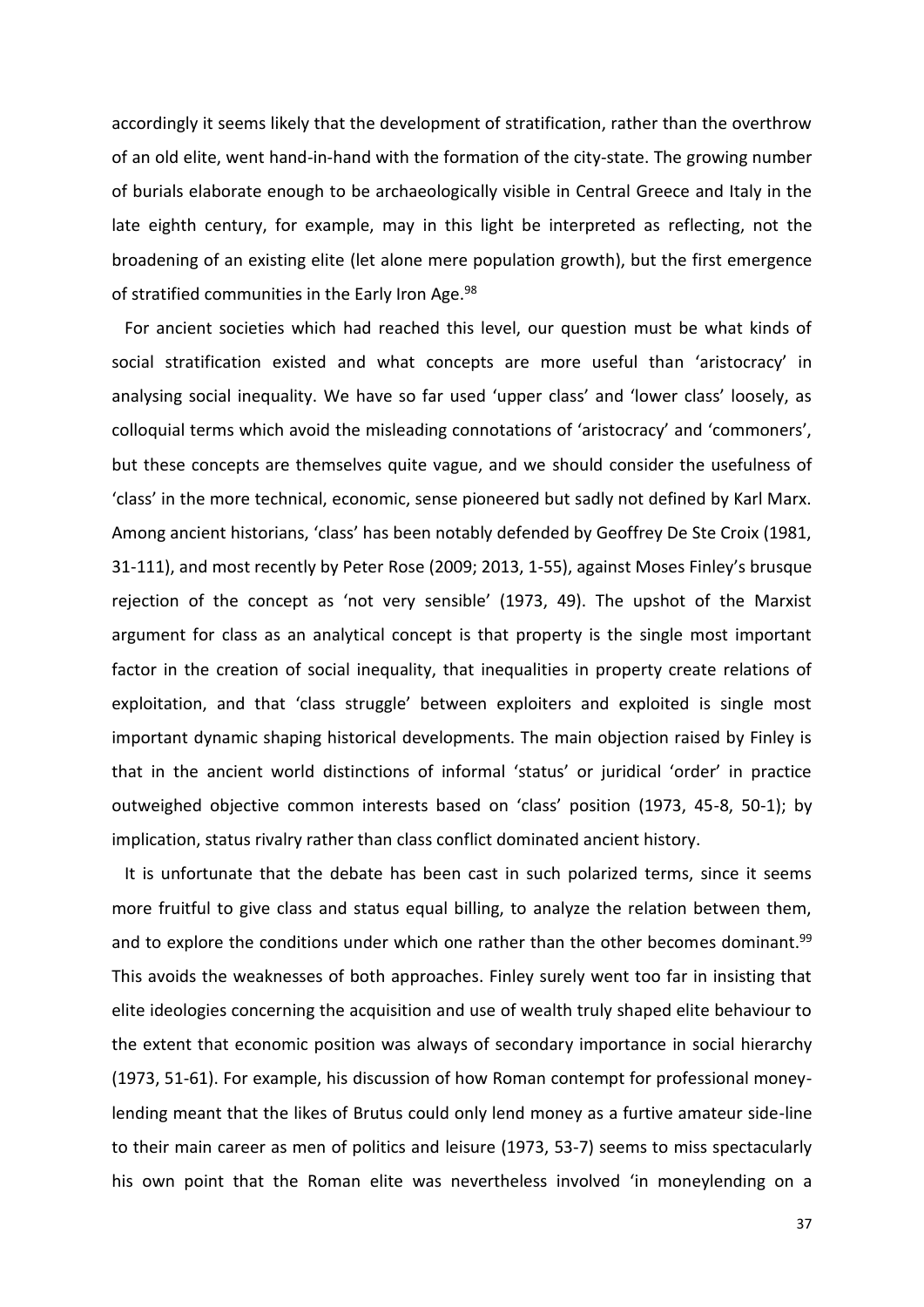stupendous scale' (53) and that this was not a matter of occasional 'abuse' but of 'something structural in the society' (55). Evidently the ideology of status in this instance did very little to inhibit Brutus and his peers from exploiting their 'class' position to the hilt.<sup>100</sup>

 On the other hand, a Marxist insistence that only class is an analytically useful category quickly runs into the problem that ancient history features conflicts between groups that do not apparently stand in economic opposition to one another. De Ste Croix's argument that there were several 'classes' within each main 'class' – he considered but rejected the label 'sub-classes' (1981, 42, 116) – is feeble, since on his own view there is no difference in economic interests, let alone a relation of exploitation, between for instance the Roman senatorial and equestrian orders, which nevertheless clashed during the late Republic (ibid.). Similarly, both De Ste Croix and Rose take the conventional view that the major social struggle in early Greece was between the aristocracy and the 'middle class' of independent working farmers, yet this is not easy to fit within the framework of a class struggle: it is in the nature of the latter's independence that they were property owners and that their labour was not exploited by the elite, so that in terms of class the two social groups were on the same side of the divide. One might envisage a sort of pre-emptive class struggle, with independent farmers fighting to prevent falling into dependency, but it is far from clear that this is what these scholars have in mind, let alone that this is what happened.<sup>101</sup> It is preferable, therefore, to accept the validity in principle of both 'class' and 'status' and to analyze how and why each of these forms of stratification developed, and how they diverged or coincided in any given time and place.

 Class in essence divides society into three groups: those whose income derives essentially from the labour of others; those whose income derives from their own independent labour; and those whose income derives from labour performed for others.<sup>102</sup> Or, to simplify and modernise still further: employers, self-employed and employees – bearing in mind that 'employers' may rely on coercion and that 'employees' include slaves. Clearly these classes are likely to exist in any stratified society, even where people do not consciously identify themselves as members of a class, and even where relations between them are not openly antagonistic. Whether in the ancient world self-conscious economic classes ever did emerge, and engaged in open conflict, is a key point of debate. By contrast, a 'status group' is by definition self-conscious and consists of those who regard one another as peers in terms of 'social honour' or 'prestige'; it may be an informal peer group, an institutionalized 'order'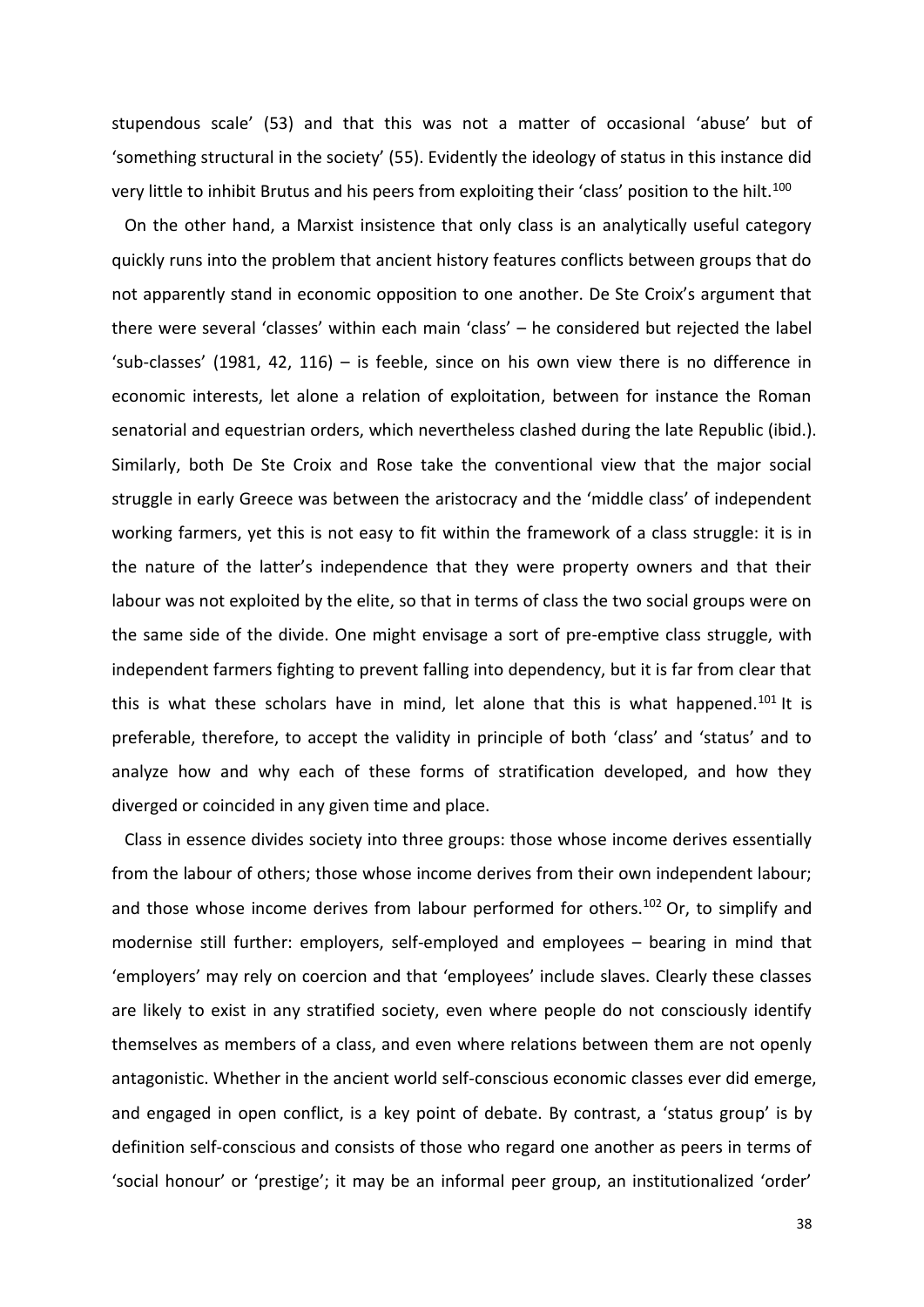with legal privileges, or even a 'caste'.<sup>103</sup> Wealth is usually an important element of status, but 'prestige' may create a wide social distance between degrees of wealth or kinds of wealth, even if the owners are objectively in the same 'class'. Moreover, criteria other than wealth may play a decisive role in creating the peer group or order: descent, education, skills, or fundamental legal distinctions between free and unfree, citizen and alien. That such distinctions existed in the ancient world is of course not in doubt, but a key question remains whether in antiquity the status hierarchy which separated people influenced their behaviour more, or less, than the basic economic positions which they shared.

 As it happens, class and status coincide at a key point in the social hierarchy characteristic of the ancient world where they separate the propertied classes from the rest of the community: those who owned enough property to be able to live off the labour of others were not just an objective economic class but also a self-conscious status group insofar as they adopted a shared leisured lifestyle. Instead of either 'aristocracy', or 'propertied class', therefore, the most apposite label for an elite of this kind is surely 'leisure class' – a term coined by Thorstein Veblen in his *Theory of the Leisure Class* (1899), <sup>104</sup> used repeatedly in our preceding discussion, and adopted by a few ancient historians, but not widely or systematically deployed.<sup>105</sup> The most prominent means by which ancient elites converted their economic assets into personal status was a life of 'conspicuous leisure' (Veblen 1899, 41-60), and they typically converted personal status into status-group membership by forming peer relations through the dinner parties, drinking sessions and other shared leisure activities we have discussed. As we have argued, this lifestyle was not wholly exclusive, and it allowed for differentiation of status within the propertied classes. It should also be stressed that 'leisure' (*scholê*, *otium*) was often emphatically distinguished from mere 'idleness' and indeed that there was 'toil' even in leisure, in the form of close supervision of slave labour or vigorous sporting exercise which contributed to military training. Nevertheless, it seems likely that the dividing line between those who could and those who could not afford a life of leisure was fairly clear, and crucial.

 This dividing line was sometimes institutionalized so as to form a juridical 'order', in the form of one or more property classes with legally defined rights and obligations. We have already mentioned the high property thresholds for full citizen rights in the Solonian system at Athens, the 'Lycurgan' system at Sparta and the 'Servian' system at Rome, and suggested that these levels were set so high to include the leisure class but exclude everyone of lower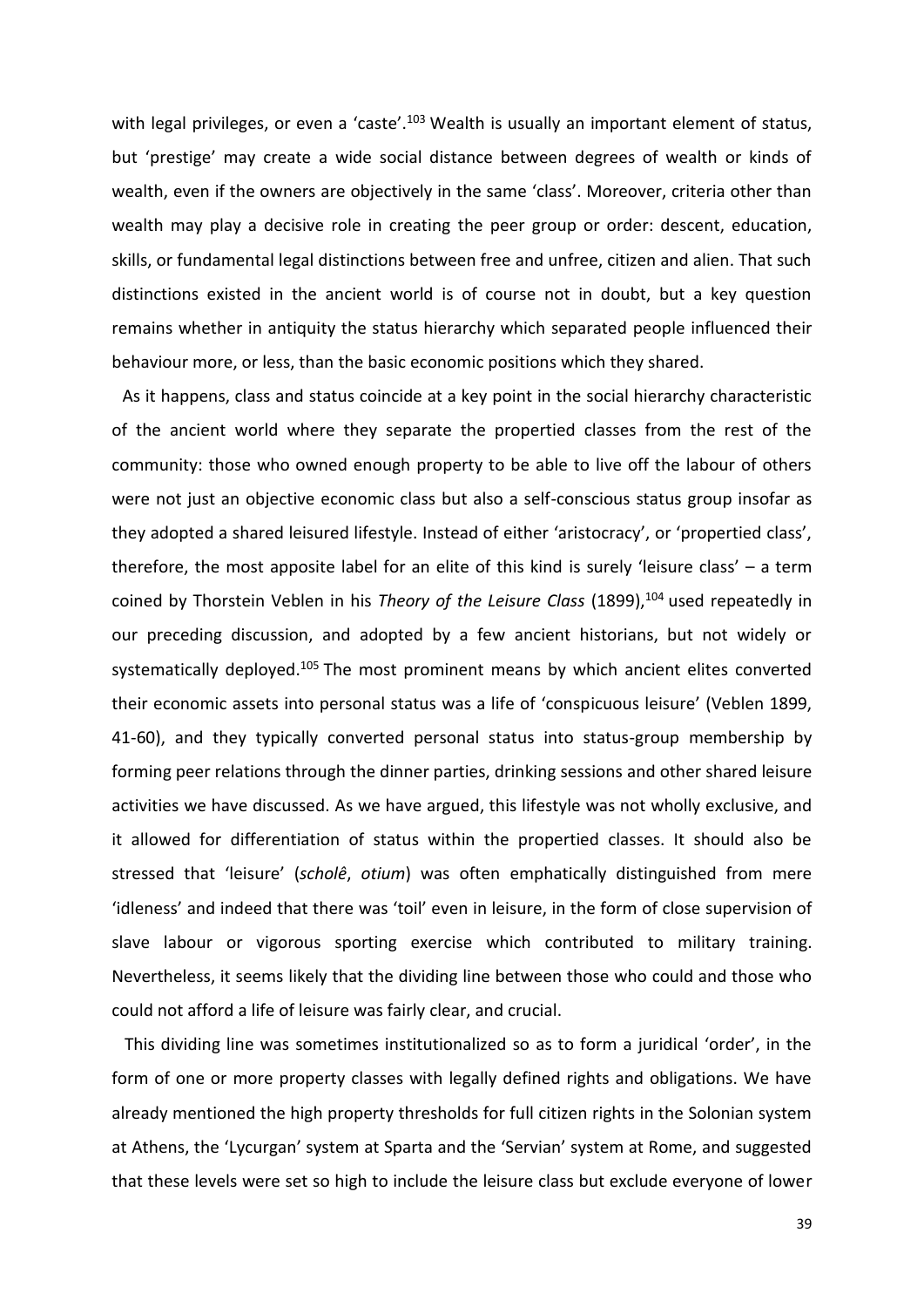economic status. Scholars have tended to regard such systems of classification as merely administrative constructs which allocated a narrow range of political rights and military and fiscal obligations, rather than as meaningful status groups in social life. The Solonian and Servian hierarchies indeed seem to have become somewhat detached from social and economic realities by the time our sources mention them, but may originally have reflected these more closely. In Athens, they were meaningful enough for a certain Anthemion to dedicate a statue group of himself (or his father) and a horse on the Athenian Acropolis to mark his rise from the lowest to the second-highest property class (*Ath.Pol*. 7.4). In Sparta, where the property requirement was enforced by means of compulsory contributions to public messes, the system certainly had a major impact on social relations: it created a clearcut distinction between those who could and could not afford a life of leisure, and created a culture of 'austerity' which minimized opportunities to display differences of wealth and status within the leisured citizen elite.<sup>106</sup>

 Moreover, the lowest 'orders' in each of these systems were 'working' classes: the *thetes*, 'hired labourers', in Athens; the helots in Sparta; and the *proletarii*, a name implying that children were their only asset, in Rome. If we take these names seriously, rather than as gratuitous insults, it would seem that the lowest orders also coincided with economic classes. In Solonian Athens, we may even have an instance of open class conflict, resolved by formalizing the political rights of the leisure class by means of the property-class system formalizing, while relieving the 'burdens' of exploitation for the *thetes* through the cancellation of debt and prohibition of enslavement for debt.<sup>107</sup> More generally, if we are right to suggest that free, hired labour was more prominent in the ancient world than has traditionally been assumed, it becomes possible that class struggle, in the full Marxist sense of conflict between exploiter and exploited, was a factor in for instance the many civil wars between 'rich' and 'poor' which devastated many parts of the classical Greek world.

 Other informal status distinctions and formal orders did not coincide with 'class' boundaries. The Roman senatorial and equestrian *ordines* were more exclusive 'orders' within a wider leisure class; the *nobilitas* was an informal 'status' group with the highest 'order' (Finley 1973, 45-48, 51); citizenship in both Greece and Rome formed an 'order' which cut across both class and status distinctions (47-8); slavery was a legal status which divided the working classes (49). Is it therefore entirely likely that many forms of social conflict were contests over status, but Finley surely went too far in arguing that this was

40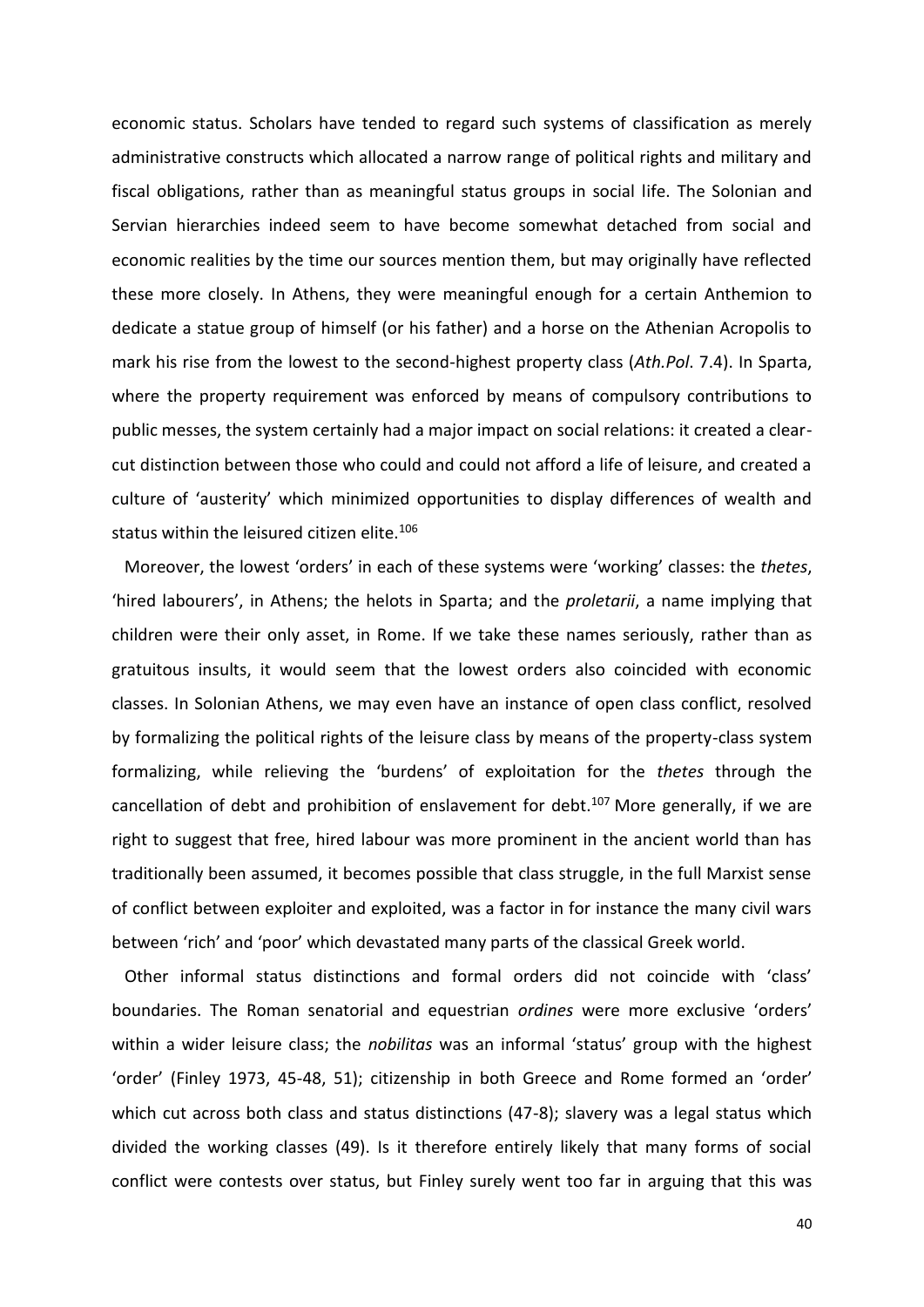'invariably' so, and that no real class struggle is attested (68). When 'the people' of Syracuse made common cause with the native serf population against their rulers, for instance (Herodotus 7.155), we may well see a powerful status distinction being set aside on account of a shared class interest. And when the next ruler of Syracuse offered citizenship to the 'fat cats' (*pacheis*) of conquered neighbouring towns but sold their common people into slavery on the grounds that they were 'most unpleasant to live with' (7.156), we may have an example of class warfare on a large scale and of exceptional brutality. The vital point is not to prejudge the issue by rejecting one of category of analysis or another, but to assess the relative significance of each in any given historical context.

 Finally, insofar as status groups, orders and classes are not just analytical entities but were self-conscious social groups, we ought to investigate how they operated. The forging of status groups through personal interaction, habitual socializing, intermarriage and collective enterprises among individuals who regard one another as approximate equals can in principle be analysed in the same microscopic way as the negotiation of individual status. Hosting and attending *symposia*, for instance, or engaging in sport and hunting, was not only a way to negotiate individual status, but also to create core social circles and networks which collectively formed a status group. $108$  Innumerable more formal pseudo-kinship groups such as *patrai*, phratries, *gene*¸ *geneai* or *orgeones*, were also constantly being formed and reformed, and cemented their identities by sympotic and cultic activities. Some of these groups came to be accepted as semi-official bodies and regulated admission to membership of their *poleis*. Other cultic but not descent-based groups, often called *thiasoi* and *orgeones*, also met in sympotic gatherings. In some cases, formal cult- and (fictive) kinship-associations may (or may not) have been hierarchically-ordered and formed a significant component of social standing.<sup>109</sup> Property classes and other formal orders, including the citizen-body as a whole, may also sometimes have been more than abstract entities and have had public procedures to determine membership – such as the census of the Roman senate or the vote on the admission of new citizens to Athenian demes – and occasions on which members of the order assembled or even acted as corporate bodies.

 A study of social hierarchy thus ought to ask questions about the number, size and nature of status groups within a community. Do we find a small or highly organized set of peers which forms a fully integrated corporate body, or larger or less structured groups which form numerous overlapping 'social circles', or even only loosely connected 'personal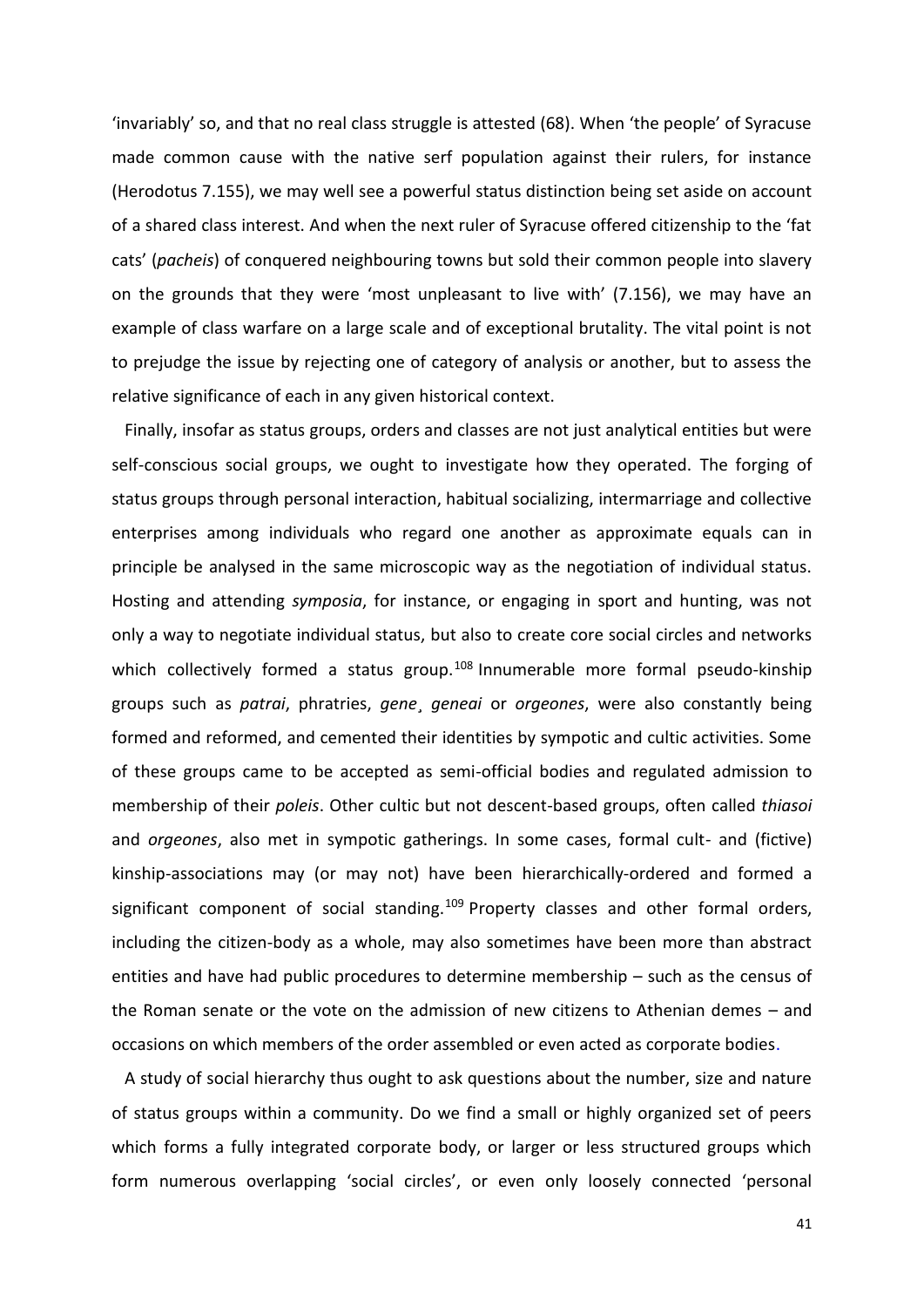networks'? How important was acceptance by or exclusion from such groups as a criterion of social status? How was acceptance won and lost? To what extent did these peer groups mark themselves out by distinctive ways of looking, speaking and behaving which serve to assert membership in the group as much as individual status? Such questions will not be easy to answer, but ancient historians have barely begun to try. An illustration of the kind of evidence one might explore are the stories about Themistocles' social climbing: he offered hospitality to a famous lyre-player so as to attract large numbers of visitors to his home, persuaded 'well-born youths' to exercise with him so as to raise the status of the gymnasium at Cynosarges, and set up a lavish tent at Olympia in which he hosted banquets deemed 'above his station' (Plut. *Them*. 1.3; 5.3-4). The other side of the coin may be illustrated by stories about the predicament of those who sought social or political benefits from associating with the elite but did not have the assets necessary to rate as peers and risked being scorned as 'flatterers' and 'parasites' by the rich and by other non-members of the elites alike.<sup>110</sup> The evidence for the formation of groups in social hierarchies is not as full as we would like, but it is yet another aspect of inequality that requires serious investigation.

 Between the instability of the distribution of wealth and personal assets, the rival demands of legitimating and differentiating values, the competing pressures of status and class, and the multiplicity of status groups and orders, many factors conspire against the creation of stable elites in the ancient world, and indeed in all stratified societies. The existence of hereditary aristocracy therefore cannot be taken for granted as the historical norm, and where it does exist, the means by which it is maintained require close examination. The same is true of a stable leisure class, not least because it relies on forms of labour exploitation, including chattel slavery and other forms of coerced labour, which might have been expected to provoke resentment and resistance. The emergence of ruling elites within the social upper class is also liable to be a dynamic process of a succession of groups trying to monopolize power until they are overthrown by rivals, or until a political system is developed that is able to break the cycle and inhibit the accumulation of power and privilege in the hands of a small group, as in classical Athens. How social hierarchies grow and change is one of the key questions ancient historians, and historians at large, should address. To answer this question vaguely in terms of the supposed rise and fall or domestication of 'aristocracies' is never adequate, and, as we have suggested here and as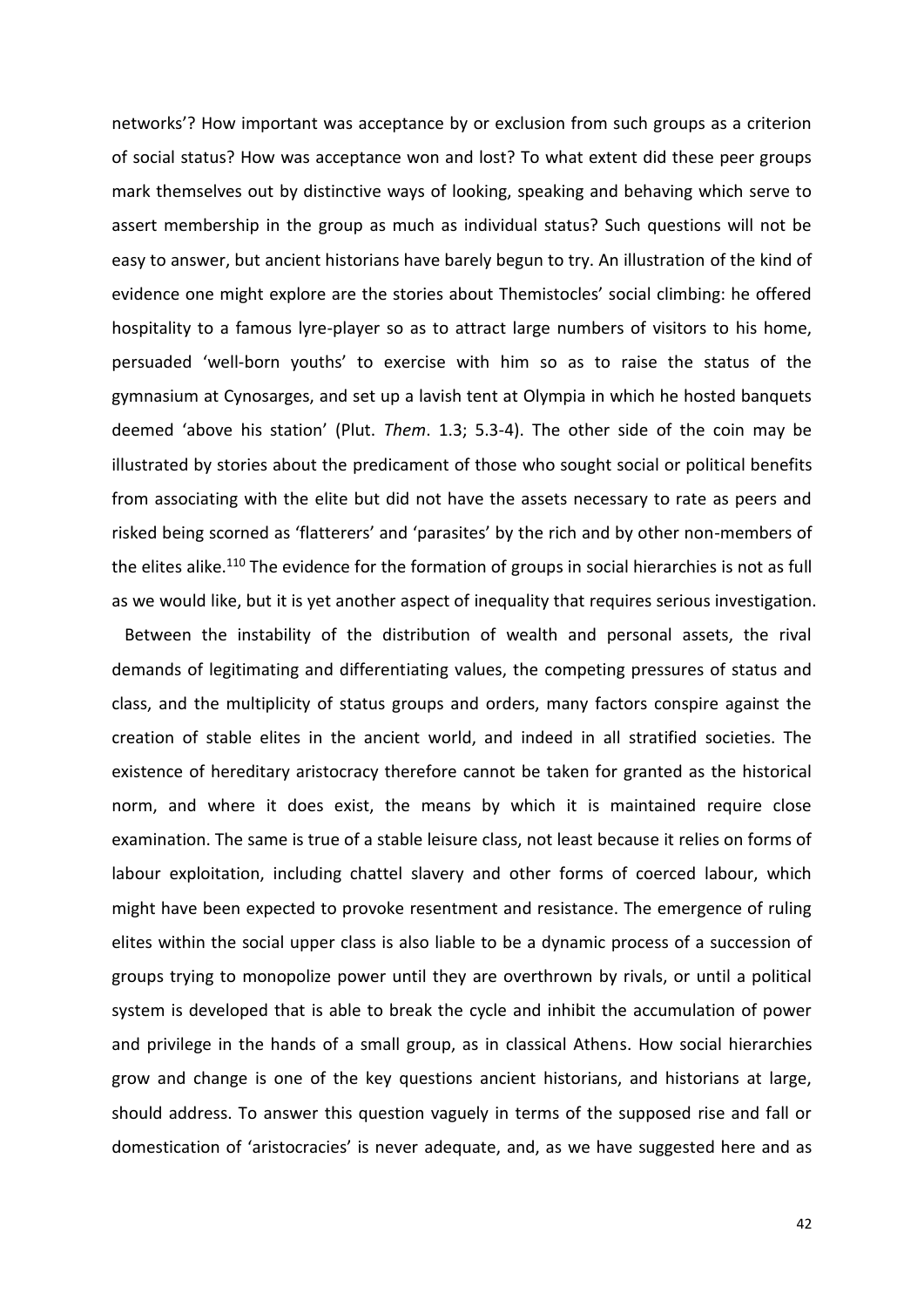much of the remainder of this volume tries to show, is often simply wrong or deeply misleading.

# **Notes**

**.** 

 $<sup>1</sup>$  See recently also Osborne's rejection of applying the concept to ancient Greece (2009, 209-10), an</sup> addition made for the second edition of his book ('The idea that there was a set of people who thought that political power was their birthright and who associated only with each other, sharing a single "aristocratic ideology", is a modern fantasy'). Rose 2013, 52-5, expresses reservations ('the degree to which or the point at which they claim inherited excellence … needs to be closely examined', 53; cf. 63-76), but nevertheless freely applies the term to the elites of archaic Greece. <sup>2</sup> Cf. Cannadine 1990, 8-16 on the British aristocracy whose decline his book charts; Powis 1984, 6-22.

<sup>3</sup> The British aristocracy was divided into three categories, preserved by primogeniture: a very few titled peers (dukes to barons – the 'grandees'), the baronetcy, and the untitled landed gentry; other European systems (e.g. France, Germany, Austro-Hungary, Russia) tended to have a much larger proportion of titled families, of varied levels of landed wealth and power. Cf. Cannadine 1990, 18- 22.

<sup>4</sup> For the importance in US history of the initial determination of the settlers to dispense with feudal systems of land tenure and any concomitant dominance based on heredity, see e.g. Degler 1984, 2- 6.

<sup>5</sup> Eastern European traditions may be different again: see e.g. Wecowski 2014, 21-3 on a model drawn from the nobility of the Polish-Lithuanian Commonwealth.

 $6$  See e.g. Cornell 1995, 251-6; Forsythe 2005, 157-66; and Bradley, this volume.

<sup>7</sup> See the variously sceptical accounts of Carlier 1984; Drews 1984; Ogden 1997; Mitchell 2013.

<sup>8</sup> Bacchiadai: Hdt. 5.92; Paus. 2.4.4; Diod. 7.9; Strabo 8.6.20; Nikolaos of Damascus *FGrH* 90 F 57. Eupatridai: Arist. *Ath. Pol.* 13.2; Plut. *Thes.* 25.2. Penthilidai: Alkaios frr. 70, 75, 302; Arist. *Pol.* 1311b26-7; Neleidai: Nic. Dam. *FGrH* 90 F 52-3; Basilidai: Arist. *Pol*. 1305b19-21.

<sup>9</sup> See Keurentjes 1997. For challenges to the traditional view of the Eupatridai as a closed group of ruling families, see Figueira 1985; Duplouy 2003, and in this volume; for a spirited defence of aspects of the traditional view, see Pierrot, this volume.

<sup>10</sup> *Geomoroi* of Samos: Plut. *Mor.* 303e-304c; Thuc. 8.21; with Shipley 1987, 39-41, and Mariaud, this volume; *Gamoroi* of Syracuse: Hdt. 7.155; Arist. fr. 586 Rose; with Shepherd, this volume. *Hippeis* of Eretria: e.g. Ar. *Ath. Pol*. 15.2; *Hippobotai* of Chalcis: e.g. Hdt. 5.77.2.

<sup>11</sup> See e.g. Donlan 1980, 2-3, 9, 15-20. Rihll 1986 and 1993 for *basileis* as informal 'Big Men', whose status is based on personal achievement; Ulf 1990 for *basileis* as heads of households.

<sup>12</sup> Osborne 2009, 209; Van Wees 1992, 78-83, stressed the idealized nature of Homer's picture of social stratification, but nevertheless without sufficient justification treated heredity as the most realistic element, following Finley (1954/1977, 53, 59-60: see below).

 $13$  E.g. Figueira and Nagy 1985; Murray 1993, 221; Lane Fox 2000, 40-5.

<sup>14</sup> Van Wees 2000. Note that this reading of Theognis does not depend on the validity of the author's provocative comparisons with the self-representation of Sicilian and American *Mafiosi*. One might object that while Theognis represents a set of mainstream moral values, the moral judgements and language of *mafiosi* are at least in part counter-cultural insofar as their ideas of 'justice' or 'law' or 'family values' are at odds with those of the official state or respectable, law-abiding society.

 $15$  See e.g. Lane Fox 2000, 35-40, van Wees 2000, 52-3, on the setting and date of most of these poems. The poems omit specific references to names of individuals or groups tying it to historical Megara, and it is impossible to pin the grievances down to specific occasions or political institutions as the descriptions have been carefully generalized (in contrast, say, to the political poems of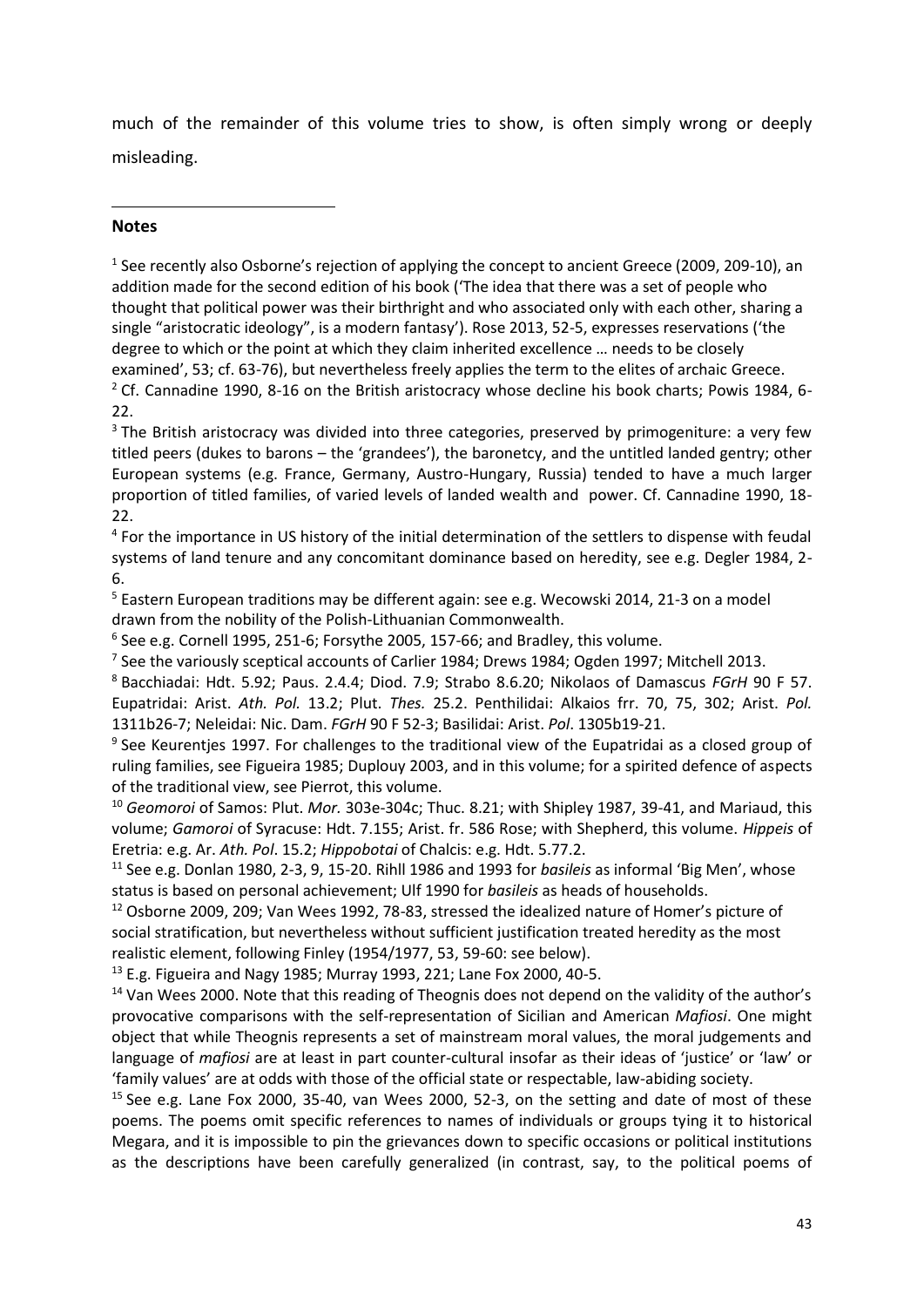Alcaeus). Hence some still follow Plato (*Laws* 630a) in the view that the poems concern Sicilian Megara, rather than, or as well as, that in mainland Greece.

 $16$  The main evidence is that his son-in-law Kylon attempted to acquire a tyranny of his own in Athens shortly before the lawgiving activities of Drako and Solon, probably c. 630.

<sup>17</sup> They probably had the three Dorian *phylai*, and there is some evidence for *komai* organized into five *mere* with (even more obscure) sub-groups called *hekatostys* (Plut. *Mor.* 295b).

<sup>18</sup> Bourriot 1976; Roussel 1976; more recently Lambert 1993; Davies 1996; also Duplouy, this volume.

<sup>19</sup> For the Attic *gene*, see also Lambert 1999 and Lambert, this volume.

 $20$  Cf. e.g. Powis 1984, 6-8, on the difference between ancient Greek and modern uses.

 $21$  E.g. at Thuc. 3.82.8, 8.64.3 we find the ideological claim of would-be oligarchs that they stood for a *sophron aristokratia*; at Xen. *Hell.* 2.3.47, Theramenes calls 'aristocracy' the 'good' oligarchy he is trying to preserve against Kritias' attempt to impose a narrower, harsher, rule; at *Hell.* 5.2.7 and 6.4.18 Xenophon is prepared to label the pro-Spartan oligarchy at Mantinea approvingly an 'aristocracy'; and at *Mem.* 4.6.12 he reports as Socrates' view that an aristocracy is where offices are held by those legally qualified, as opposed to oligarchy, rule by the rich, or democracy, rule by anyone; in Isocrates' *Panathenaikos* 131-2 any of the three constitutions (monarchy, oligarchy, democracy) can be 'aristocracies' if the most competent and able are in charge; in Plato's *Republic,*  of course, aristocracy is the best form of government, rule by the philosophically educated with true knowledge, while in the *Statesman* it may be the term when the rich few rule in accordance with good laws (*Polit.* 301); Aristotle *Politics*, passim, esp. Books III-IV, defines his 'aristocracy' as rule by the few who are the best, in the interest of all, though he allows that some people use the term to mean rule by the rich or the 'notables' (*gnorimoi*; 1293b38-40). Comedy may treat it as a slogan used by fomenters of *stasis:* at Ar. *Birds* 125 'wanting an aristocracy' is a charge casually levelled at one who wants to live in a 'comfortable' city, and in a fourth-century comedy by Heniochus (fr. 5 K-A), two personified abstractions, Demokratia and Aristokratia, like *hetairai*, are seen dwelling among recently liberated Greek cities, disrupting them and causing them to behave drunkenly and foolishly. <sup>22</sup> See e.g. the hints of fourth-century debates on what constituted 'good birth' (*eugeneia*) in the fragments of Aristotle's dialogue on the topic, frr. 91-94 Rose, which suggest pervasive uncertainty on whether 'good birth' involves long-established families holding positions of power or wealth, or old families famous for moral virtue. Signs of a vigorous lawcourt debate on *gennaiotes* emerge from the fragments of Iphikrates' speech against Harmodios on his grants or his statue (Lysias frr. 41-49 Carey), where Iphikrates contrasted his own noble deeds despite humble origins with Harmodios' unworthiness despite his descent from the tyrannicide. Aristotle quotes the saying 'there was nothing *gennaion* about Harmodios and Aristogeiton until they did a noble deed' (*Rhet.* 1398a15-

22).

**-**

<sup>23</sup> See also on Xenophon's usage, Roscalla 2004, 115-24.

 $24$  Bourriot's attempt to identify a number of specific, localised meanings of the phrase (e.g. a Spartan notion of those who deserved honours for their exceptional military service, or at Athens the idea of 'good' people who supported moderate oligarchy as promulgated by Theramenes) is less successful than his critique of the previous orthodoxy.

<sup>25</sup> On Hesiod and the archaic economy in general, see Van Wees 2009.

<sup>26</sup> Cicero, *De Rep*. 2.36.61-37.63; Livy 4.1-6.

<sup>27</sup> See esp. Hodkinson 2000, esp. 399-445; and further discussion in van Wees, forthcoming 2015.

<sup>28</sup> See the chapters by Pierrot, Lambert, Sato, Fisher, Whitley, Mariaud and Shepherd.

<sup>29</sup> Finley 1973, 49, directed especially against H. Hill, *The Roman Middle Class* (1952) on *equites* as 'businessmen'; Ure 1922 is criticized by e.g. De Ste Croix 1981, 280; cf. 41-2, 120.

<sup>30</sup> Similarly on Rome, e.g. Brunt 1971, 47 ('*no doubt* property was *originally* concentrated more in the hands of the patricians'), 55 (in 445 BC 'evidently there were *now* plebeians rich enough' to challenge for power, though only 'a small class'; emphases added); on Greece, e.g. Finley 1970, 88, 97-8, 99, 103: 'the closed group of the landowning aristocracy' monopolized political power and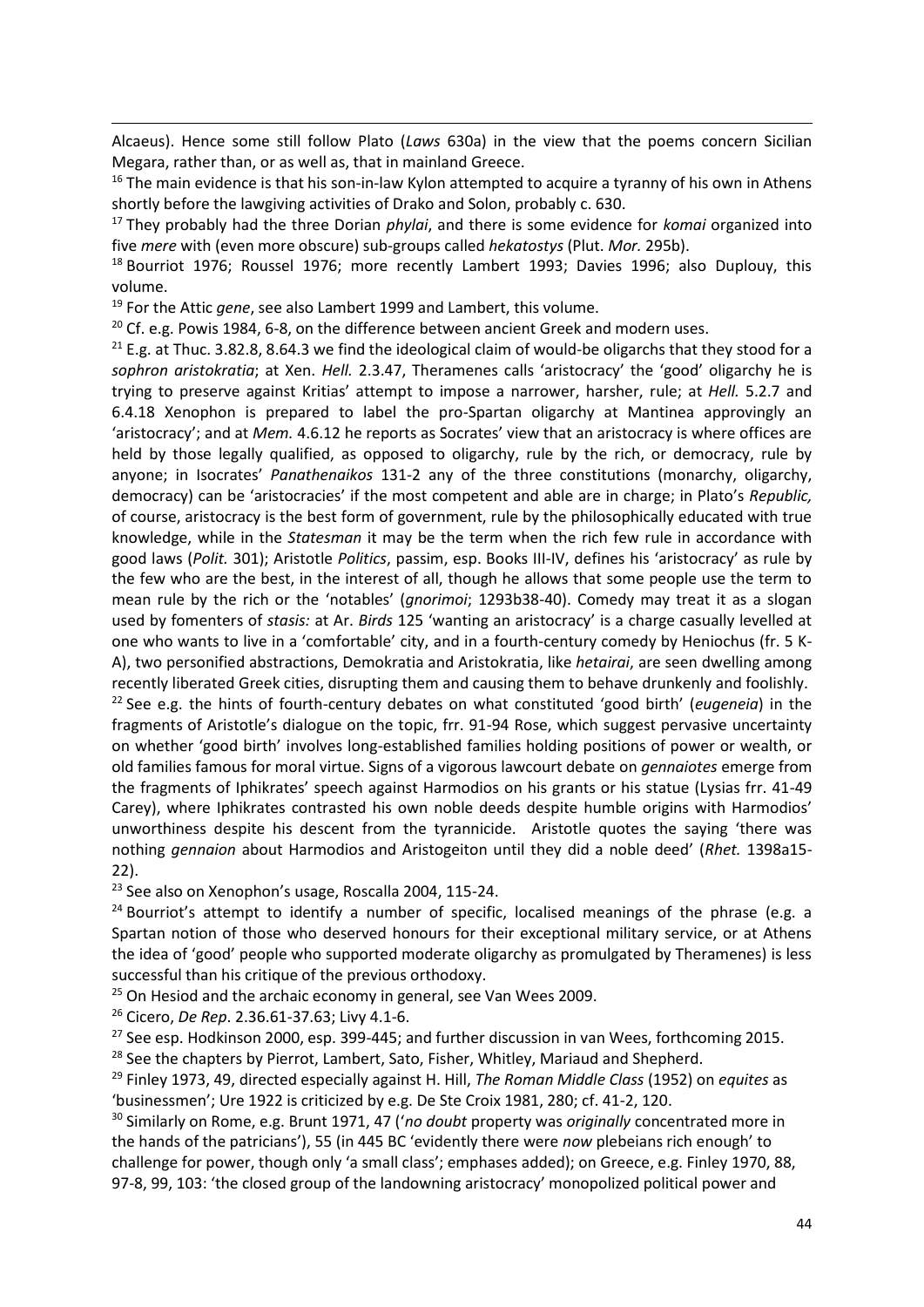'controlled much of the land (and in particular the best land)'; 1983, 12-13 (early aristocracies formed 'an estate or order in a strict sense' and 'also possessed much of the wealth'); Rose 2013, 37- 8, 82 ('ruling class' and 'aristocratic class' equated with 'large landowners'), 92 (relies on 'the *assumption* that the ruling class monopolized the best farmland'; emphasis added).

 $31$  The main exception is the theory of the rise of the hoplite middle class: see below.

<sup>32</sup> De Ste Croix 1981, esp. 114-16, 122-3; cf. Finley 1973, 40-1; 1983, 10-11. For Greece, see also e.g. Fisher 1976, 24-30; Davies 1981, 10-14; Ober 1989, 194-6; note that the 'liturgical' class in Athens forms only the richest section of the propertied/leisured class.

<sup>33</sup> De Ste Croix 1981, esp. 120-33; cf. Finley 1973, 52-61.

**-**

<sup>34</sup> 'The land was in the hands of a few' in Solon's Athens (*Ath. Pol*. 2.1, 4.5) and Eupatridai supposedly monopolized power, but no source equates the Eupatridai with the 'few' who owned land, and Solon's allocation of political privilege on the basis of wealth implies that there were many wealthy families outside the hereditary elite (if the latter existed). Patricians and land: Smith 2006, 235-50.

<sup>35</sup> Contra e.g. Finley 1983, 13: 'a number of outsiders acquired enough wealth' to demand a share in power; how they did so is 'wholly mysterious to us'; Ober 1989, 58: 'by the later seventh century, if not before, there was a noticeable group of individuals who were rich but not noble-born' – a slightly more cautious formulation, but still suggesting that these rich men were a minority and had emerged more recently than the Eupatridai.

<sup>36</sup> See van Wees 2009, 445-50; in response to Rose's 'shocked' rejection of this interpretation (2013, 169, 183-4, esp. n. 40), it may be worth pointing out that such an understanding of Hesiod's work does not imply that there were no badly exploited smallholders and hired labourers at the time, merely that Hesiod('s *persona*) was not one of the exploited but one of the exploiters.

 $37$  This is in effect the view adopted by Wecowski 2014, 19-26: early Greek 'aristocracy' is based on wealth (rather than heredity) as displayed in a certain lifestyle and acknowledged by peers; membership in this group is highly fluid ('precarious'). However, for reasons unclear to us, he insists that such an elite must nevertheless be called an 'aristocracy', not merely 'elite' or 'upper class' (23), and he continues to contrast 'old aristocracy' with '*nouveaux riches*' and 'parvenus' (esp. 75) – perhaps under the influence of his chosen parallel of the Polish-Lithuanian nobility.

<sup>38</sup> The idea that power struggles were largely confined to the propertied elite is now well-established (see e.g. Foxhall 1997; Van Wees 2006; Osborne 2009, 209-11 on Solon), but is not generally recognized that these may be struggles between distinct sections of the elite rather simply between individuals and their supporters for personal power. Also, an emphasis on intra-elite struggles is often unjustifiably combined with a dismissal of the struggles between propertied elite and lower classes: see Van Wees 2008; contra e.g. Cawkwell 1995; Anderson 2005.

 $39$  De Ste Croix 1981, 71, refused to use 'middle class'; Finley did sometimes use the term (1970, 98; see below), but elsewhere rejected the use of this concept (1983, 10-11).

<sup>40</sup> The major proponent of this model in more recent years, Victor Hanson, remedies this problem by suggesting that hoplite militias did include almost the entire free peasantry (his 'yeomanry'), not just its least poor sections; he assumes that militias constituted 'nearly half' of the citizen population (1995, 105, 114, 207, 213, 374, 479 n.6; but 'one-third to half' at 208-406), and thereby implies that hired (or dependent) labour made up the remaining 50% or more. This is not necessarily wrong, but constitutes a major departure from the Finley/De Ste Croix model, which is not defended in any detail but posited to rescue the notion of a farming 'middle class'.

 $41$  See in more detail Van Wees 2002b, 72-7; Morris 2000, 119, 161; Ober 1991, 119-20; cf. Finley 1983, 10-11, and Ober 1989, 27-31, denying that a distinct middle class existed in classical Athens. <sup>42</sup> Greece: van Wees 2004, 37-8, 55-7; 2006; 2007. Rome: Livy 1.43; Dion. Hal. 4.16-18; Pliny *NH* 33.43; Aulus Gellius, *NA* 6.13.1; Festus 100L, with Rathbone 1993; Bradley, this volume.

 $43$  As argued in detail by Van Wees 2013a, contra the model proposed by Hanson 1995.

<sup>44</sup> A political role for archaic militias was questioned for both Greece and Rome by Snodgrass 1965; for Greece, see also Salmon 1977; Frost 1984; Snodgrass 1993; for Rome, see Cornell 1995, 179-90,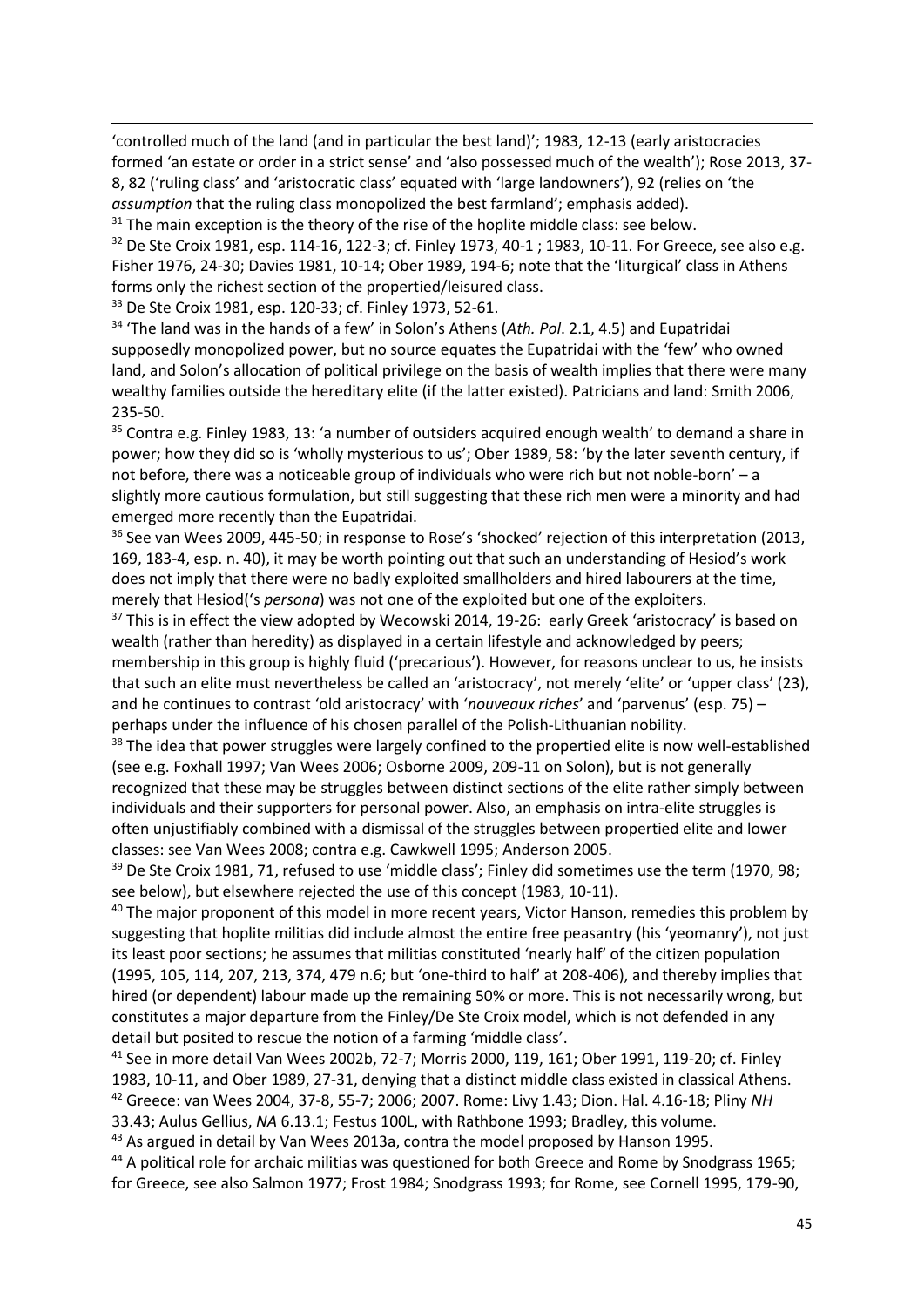257; Forsythe 2005, 113-15; Smith 2006, 275-6; Bradley, this volume.

<sup>45</sup> Cf. Rose 2013, 79: 'I find highly misleading the widespread assumption … that in itself the rise of the *polis* entailed a threat to aristocratic *oikoi* … Rather we need to understand the polis as the creation of the aristocracy'.

<sup>46</sup> Finley 1973, 107-8 (naval service); De Ste Croix 1981, 24-5, 182 (mercenary service). See Van Wees 2013b, 23-8, 69-75, 74-5, 131-2, for the development of paid military, naval and public service. <sup>47</sup> De Ste Croix 1981, esp. 210-18; cf. 114, 208-26, 269-75; Finley 1973, 73, 105-6, 114.

<sup>48</sup> Homer, *Iliad* 21.444-5; Hesiod, *W&D* 602-3: a male *thês* without his own household and female *erithos* without children are hired on a yearly basis (see West 1978, ad 602); Solon F 13.47-8. Stranded oarsmen: Xen *Hell*. 2.1.1 (100 ships, Chios), 6.2.37 (90 ships, Corcyra).

<sup>49</sup> See van Wees 2013a, 229-33; 2006.

<sup>50</sup> Finley 1959, 98-9, 114-15; 1960, 141-3, 149; 1964, 128-32; 1965, 155-6, 165-6; 1973, 69-70.

<sup>51</sup> Finley 1973, 84-94; De Ste Croix 1981, 243-53.

<sup>52</sup> Cf. Rathbone 1998.

**-**

<sup>53</sup> For discussions of 'heroic' values which largely follow Finley, see esp. Adkins 1960; Donlan 1980/1999, esp. 1-25; Murray 1980/1993, esp. 38-56.

<sup>54</sup> Note also Finley's comment on acts of mutilation in Homeric battles: 'what must be stressed about Homeric cruelty is its heroic quality, not its specifically Greek character' (1954, 119).

<sup>55</sup> Donlan 1980, 25; Murray 1980, 49. Rejection of feudal tenure: Finley 1957/1981, 221-3. See also e.g. Ulf 1990; Qviller 1981; Rihll 1993; van Wees 1992.

<sup>56</sup> Note for example that Donlan asserts that 'the aristocratic ideal is essentially the product of a particular class and not a national ideal' (1980, xvi), formulated 'both the prove the superiority of the upper class and to *impose* a particular set of values on the society as a whole' (xvii; emphasis added), and follows Finley in most essentials, even as he introduces the important new model of the 'ranked chief' (below) and rightly concludes that the overlap between aristocratic and wider ideals was 'not the result of the filtering down and acceptance by the many of the values of the few, but the reflection of a culture-wide homogeneity of values and attitudes which all Greeks shared' (178). <sup>57</sup> The same applies to the analysis of Hesiod's *Works & Days*, typically taken to reflect lower-class values: hard work, self-sufficiency, justice and piety are not the only values to which he appeals, and we have no reason to think that these values appealed only to the lower classes.

<sup>58</sup> See e.g. Van Wees 1992, 126-38, on 'the ethics of anger' in the epics.

<sup>59</sup> For competitive public speaking, see also *Il*. 1.490; 2.370; 3.223; 15.283-4. For the value attached to 'good counsel' (*euboulia*) in Homer, see esp. Schofield 1986. For the kings' and elders' judicial roles, see also *Il*. 1.237-9; 2.203-6; 9.97-9, 156, 298; *Od*. 11.569-71; 19.109-14. Finley nevertheless insisted that one should not be 'misled' by 'numerous' references to 'good counsel' (1954, 115), and that 'despite some hints of royal justice', Homeric heroes were leaders in war and 'little else' (97). <sup>60</sup> See also *Il*. 2.196-7 and 204-6 (all must obey Agamemnon because 'the spirit of a lord nurtured by Zeus is great, and his honour comes from Zeus, and wise Zeus loves him'; ' There must be one commander, one lord, to whom [Zeus] entrusted staff and laws in order to be lord among them'); 9.69, 97-9 (Nestor to Agamemnon: 'you are most lordly' (*basileutatos*); 'you are master of many men and Zeus entrusted you with staff and laws, so that you may make decisions for them'); 9.160-1 (Agamemnon: 'Let him submit to me insofar as I am more lordly (*basileuteros*) and older'). Staffs, Zeus, kings, and justice are also linked at *Il*. 1.237-9; 6.157-9; 9.156, 298; 18.503-6; *Od*. 11.569-71.  $61$  Walter Donlan (esp. 1980/1999, 2-3, 18-19, 25) drew attention to the anthropological parallel of the 'chief', whose position is hereditary yet strongly dependent on popular approval of the way in which he acquits himself: 'high rank with its attendant honors was, in a real sense, still the gift of the community at large' (20). Note that kings are seen as acting on behalf of the community when they allocate 'prizes' from spoils or shares at public banquets: Van Wees 1992, 32-3, 294-310. <sup>62</sup> Informal talk in *agora*: *Od*. 17.52-72; 20.144-6. Assembly: 2.1-259; 8.1-56. Court: 12.439-40. <sup>63</sup> End at sunset: e.g. Od. 2.394-8; 15.452-81; 19.418-27; into the night: 8.417; 18.307-428. Sport and games: see below. Afternoon return to *agora*: 8.100-399 (sport and dance); 15.361-2, 466-8 (talk).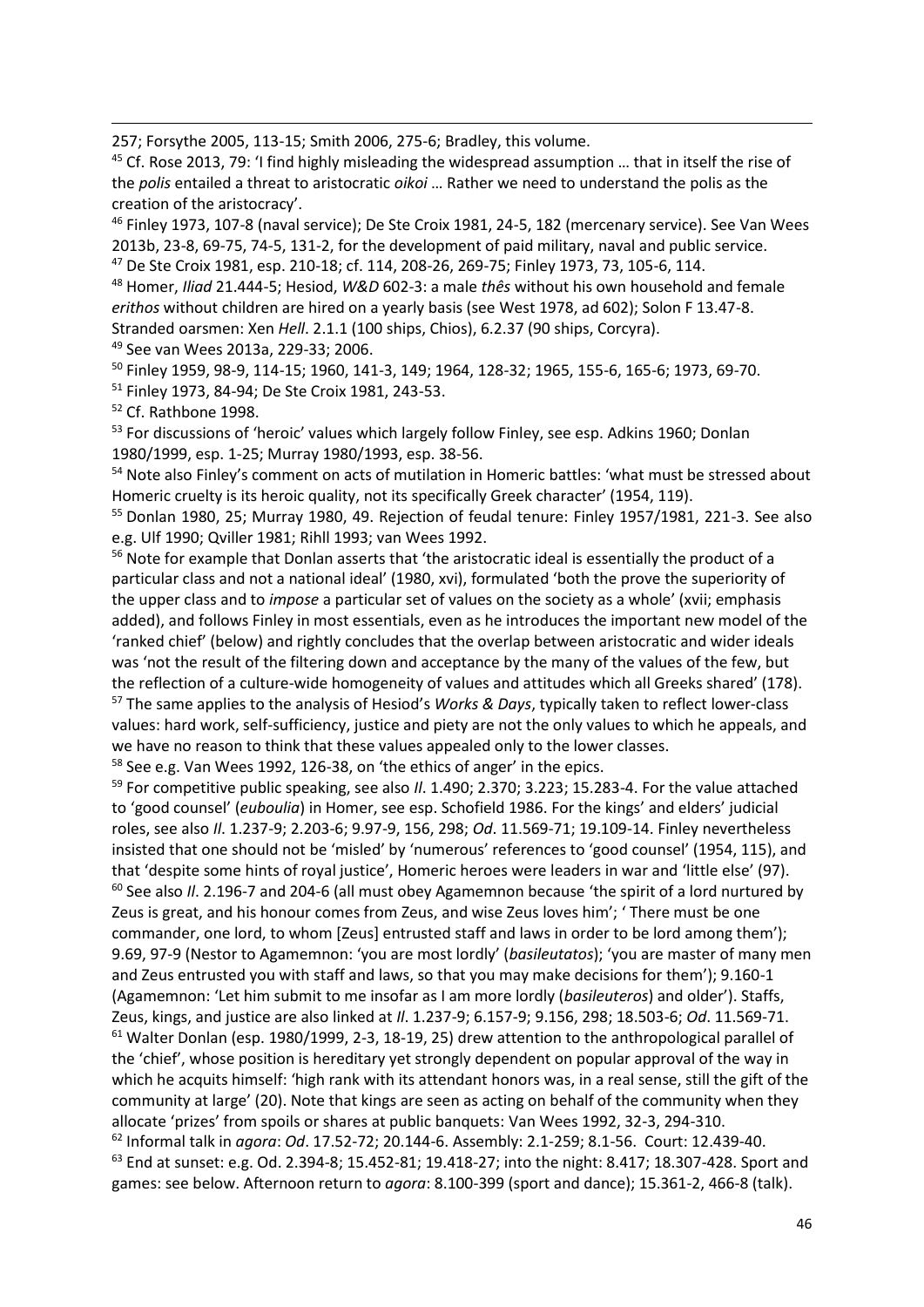$64$  All these sports except jumping, and with the addition of chariot-racing and armed combat, also feature in the funeral games for Patroclus, *Iliad* 23.

<sup>65</sup> Listening to epic: *Od*. 1.325-71; 8.62-92, 471-531. Song and dance at dinner: 1.150-9, 421-4; 17.605-6; 18.304-6; contra Wecowski 2014, 227-8, these passages are not at all 'ambiguous', and it can only be the guests who dance. Dancing to *Song of Ares and Aphrodite*: 8.250-369.

<sup>66</sup> Contra Wecowski 2014, 212-13 n. 115, the scene is set after dinner (*Il*. 9.70-94, 225-7), even if Achilles lays on more food and drink when visitors arrive (9.202-20).

<sup>67</sup> *Od*. 11.184-7; here, we are evidently to understand that underage Telemachus is invited to attend the feasts because his absent *father* is still acknowledged as a 'man who administers justice'. <sup>68</sup> Homer suggests that such feasts are routine: a group of probably 12 *basileis* (*Od*. 8.390-1) 'always' drinks 'the wine of the elders' at Alcinoos' house (13.8-9), and such a session is in progress when Odysseus arrives (7.136-239). Agamemnon regularly hosts feasts for the leading men, also referred to as 'wine of the elders' (*Il*. 4.259-60), and these are once said to be 'at public expense' (*demia*, 17.249-50; cf. 4.343-4; 9.70-3) For a full discussion of Homeric feasts, see Van Wees 1995; also e.g. Wecowski 2014, 191-247, who however does argue for a 'warrior feast' being the norm in the heroic world of the past as imagined by the poet Homer, and separates out elements suggestive of the symposion as belonging to a different 'register' and reflecting the poet's contemporary world. <sup>69</sup> See Thuc. 1.5.3-6.3, and the analysis of archaic iconography in Van Wees 1998, arguing that carrying swords went out of fashion c. 650 BC but carrying spears not until the late sixth century.

<sup>70</sup> See *Il*. 5.313; 6.25, 421-4; 11.101-6; 14.443-5; 20.90-2, 188-91; 24.29; *Od*. 13.221-5.

<sup>71</sup> Farming: e.g. *Il*. 5.499-502; 11.558-62. Herding: e.g. *Il*. 2.469-71; 16.641-3; 17.4-5; and two dozen similes featuring livestock attacked by wild animals, e.g. *Il.* 15.630-6. Wood-cutting: e.g. *Il*. 3.59-63; 11.86-9; 16.633-4; 17.742-5; 23.315-18.

<sup>72</sup> *Od*. 17.222; see in detail Van Wees 1992, 228-37, and 2002a.

 $<sup>73</sup>$  The theory of exchange spheres was mooted by Morris 1986, and is central to the arguments</sup> about aristocratic values of Kurke 1999 (esp. 12-23). The clearest evidence against it is *Od*. 22.55-9, where the suitors promise Odysseus 'to give you bronze and gold, making up for everything that has been taken from your house in drink and food, each man separately contributing the value of 20 oxen': the value of food and drink is paid for in gold and bronze, while the equivalence is calculated in terms of 'oxen-worth': see further Van Wees 2013b, 113, 132-3; 2002a; 1992, 222-7.

<sup>74</sup> See Van Wees 1995, 164-79; Wecowski 2014, 19-81.

<sup>75</sup> *Il*. 18.497-504; *Od*. 2.10-14; 3.406-12; 8.4-6.

**-**

<sup>76</sup> Slave's hospitality and dress: *Od*. 14.45-113, 410-56, 510-33. See van Wees 1998 (on bearing arms), 2005a (Homeric dress), 2005b (home production of cloth).

 $77$  As recognized by Kurke, who adopts the elitist-middling distinction and frequently speaks in terms of aristocracy/elite versus city/*polis*, but adds in a footnote: 'I do not intend to suggest thereby that "city" and "elite" are mutually exclusive categories (since, throughout the archaic period, it is almost certainly the elites which are running the cities)' (1999, 17 n. 46).

 $78$  Morris does not explain what happened to the elitist legitimating claim of military excellence, which he (rightly, see below) argued continued throughout the archaic period. For detailed critiques of Morris's model of values, see Hammer 2004; Kistler 2004.

 $79$  Kurke 1999, e.g. 22. She also argued that aristocrats resented coinage because it 'breaks down the distinction between spheres of exchange entirely' by making money a general measure of value by which 'all goods and services can be measured' (ibid.), but as noted above the notion that a separate aristocratic sphere of exchange ever existed is disproved by the evidence.

<sup>80</sup> Kurke stresses the association of coinage with tyrants in literature (1999, esp. 65-100), but it would be hard to argue that coinages were always introduced by tyrants in reality.

<sup>81</sup> Donlan 1980, 49-64; Murray 1980, 80 ('one of the most significant changes in Greek aristocratic life'); 1983; 1991; Wecowski 2014.

 $82$  Hdt. 6.92; 9.75 (pentathlete leads volunteer force and fights single combats during siege of Aegina, 491 BC); 9.105 (Athenian pankratiast excels in battle of Mycale, 479 BC, and gets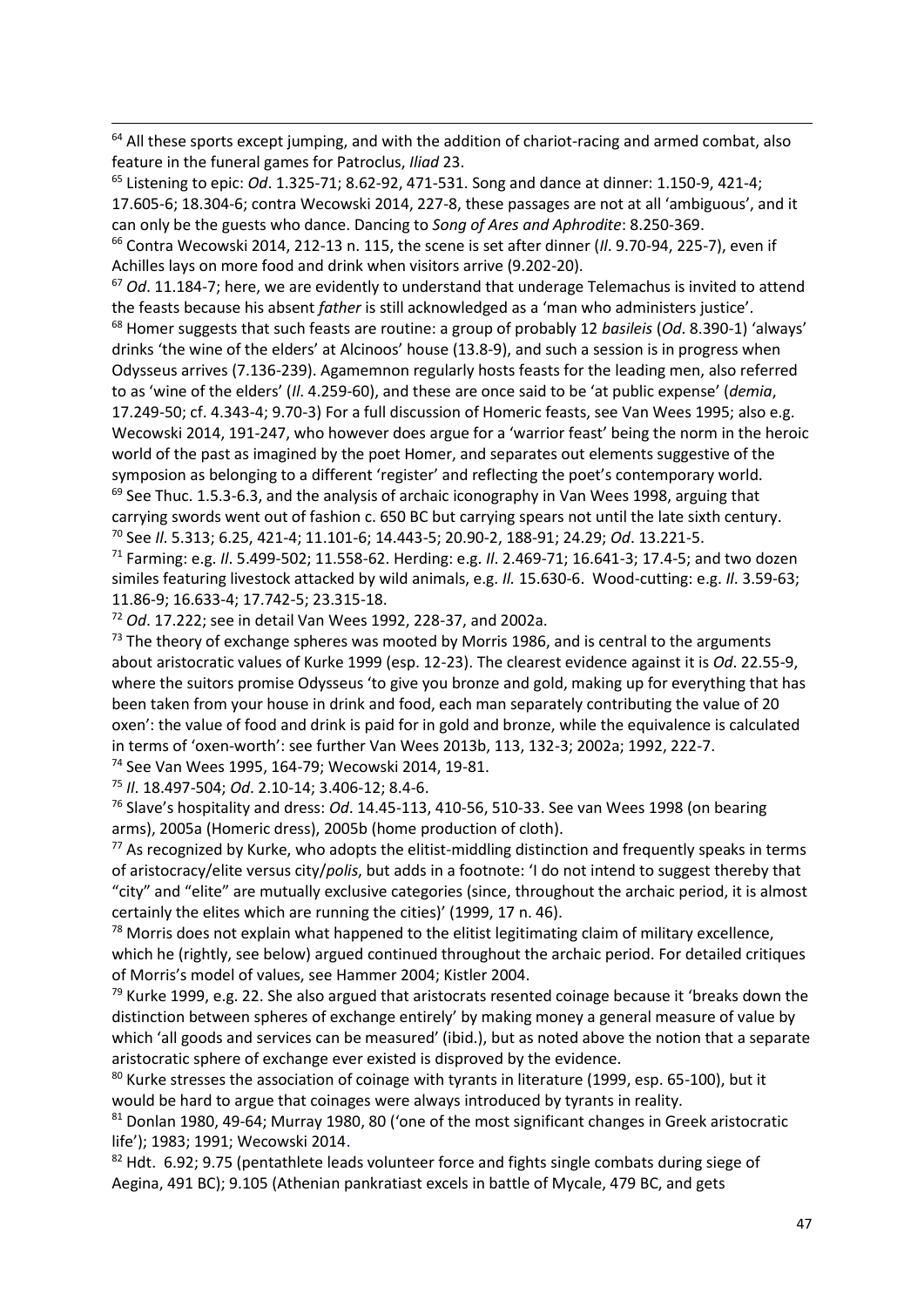conspicuous burial near battlefield at Carystus a few years later). Note that, according to Krentz 2002; 2007; van Wees 2004; 2013a, the classical phalanx in any case only took shape in the early fifth century.

**-**

83 Ober 1989, 257; see further 12, 248-92, and esp. 250-1 on aristocratic 'pastimes'. Similarly, Donlan 1980, 155-76, argued that this lifestyle was cultivated by classical Athenian 'aristocrats' *especially* when they lost their privileges and power.

84 Ober believed that Eupatridai formed a hereditary elite in the seventh century (1989, 55-60), but see n. 8, above, and he favoured the idea that certain 'clans' (*genê*) enjoyed hereditary (ritual) privileges and status in classical Athens (252-6), for which see above, *ad* nn. 17-18.

<sup>85</sup> See for example Fisher 1998; 2009; Corner 2010; 2011; Wecowksi 2014, esp. 74-8, for arguments that athletic and sympotic activities and groups served to integrate new members into the elite. <sup>86</sup> See Fisher, this volume, on similarly damaging assumptions of assumptions of a social chasm between athletes and their trainers.

<sup>87</sup> Theognis 31-4; also e.g. 35-7, 101-16, 411-12, 853-4, 955-6; *PMG* 897 (the Admetus song). 88 On Homer, see again Finley 1954, 61-8; cf. Donlan 1980, 4-5 (acquisition of wealth 'not prompted by greed: such a motivation belongs to market economies'; by contrast, he attributes purely materialistic motives to the common man, 22). On the impact of status on wealth, see Finley 1973, 41-61, the start of an entire school of thought making 'embeddedness' (a term coined by Karl Polanyi, see below) a defining feature of the ancient economy. Finley, however, did not link these attitudes specifically with aristocrats, as does e.g. Ober: 'nobles were expected to refrain from participation in degrading occupations, such as manufacturing or commerce' (1989, 12, 273-9). <sup>89</sup> However, he also spoke of the 'individualistic economy of pure [self-]interest which our societies have had to some extent ever since their discovery by the Greeks and Semites' (1925, 73).

<sup>90</sup> Croesus' reaction in the story is to laugh and double the value of his gift, surely a clear guide to the intended audience response: amused admiration rather than disgust. See further Van Wees 2002a, contra Kurke 1999, 142-6, citing earlier scholarship condemning the 'greed' of Alcmeon. The association with a king of Lydia is thought to be 'ironic' for a family that claimed to be hostile to tyrants, but Greek values were not so simple: a tyrant might be bad, but a powerful friend was good. <sup>91</sup> See esp. Foxhall 1998 on 'semi-luxuries', noted by Morris 2000, 181, but not adequately incorporated in his model of 'luxury' as central to elite self-legitimation.

92 See Fisher 1998; 2009; 2011; Christesen 2012, 155-60; contra Pritchard 2013.

93 See esp. Solon fr. 4.9-10; Xenophanes fr. 1.13-24, with Fisher 1992, 70-1, 203-5; Schmitt-Pantel 1992; Corner 2011. Contra e.g. Murray 1990; Kurke 1999, 17-19 ('the symposium as a kind of anti*polis*').

94 Note also Tyrtaeus' legitimation of the Spartan kings in the late seventh century on the basis that 'Zeus himself gave this city to the descendants of Heracles' (fr. 2.12-13).

 $95$  Contra Ober 1989, 260-6; also 253-9 for appeals to descent in the Attic orators.

<sup>96</sup> So also Rose 2013, 75; contra Ober 1989, 289-92, 332-3. One may, however, still 'structural change' in the classical liturgy in *other* respects, insofar as the element of compulsion became stronger and the 'honours' granted by the community more formal; on the liturgical class, see esp. Davies 1971; 1984; on the development of public finance, see Van Wees 2013b.

 $97$  Donlan 1980, 33-4, 37-9, listed factors such as population growth, more intensive agriculture and increasing trade without spelling out how these forces combined to produce stratification; Qviller 1981; 1995 argued that pressure on chiefs to display generosity increased extraction of wealth from the lowest-ranking followers and redistributed wealth to 'lesser chiefs' who eventually formed an aristocracy; Rose 2013, 68-76, has added a military dimension: the development of wars of conquest rather than plunder created a need for a larger military elite which constituted a 'new oligarchy, which now may more justifiably be designated by the self-serving term "aristocracy"' (73). <sup>98</sup> Population growth: Snodgrass 1980, 19-25; broadening of elite: Morris 1987 (Greece); Bradley, this volume (Italy). Similarly, Shepherd, this volume, analyses the development of elaborate burial practices in Greek cities in Sicily in terms of a threat to existing elites from new claimants .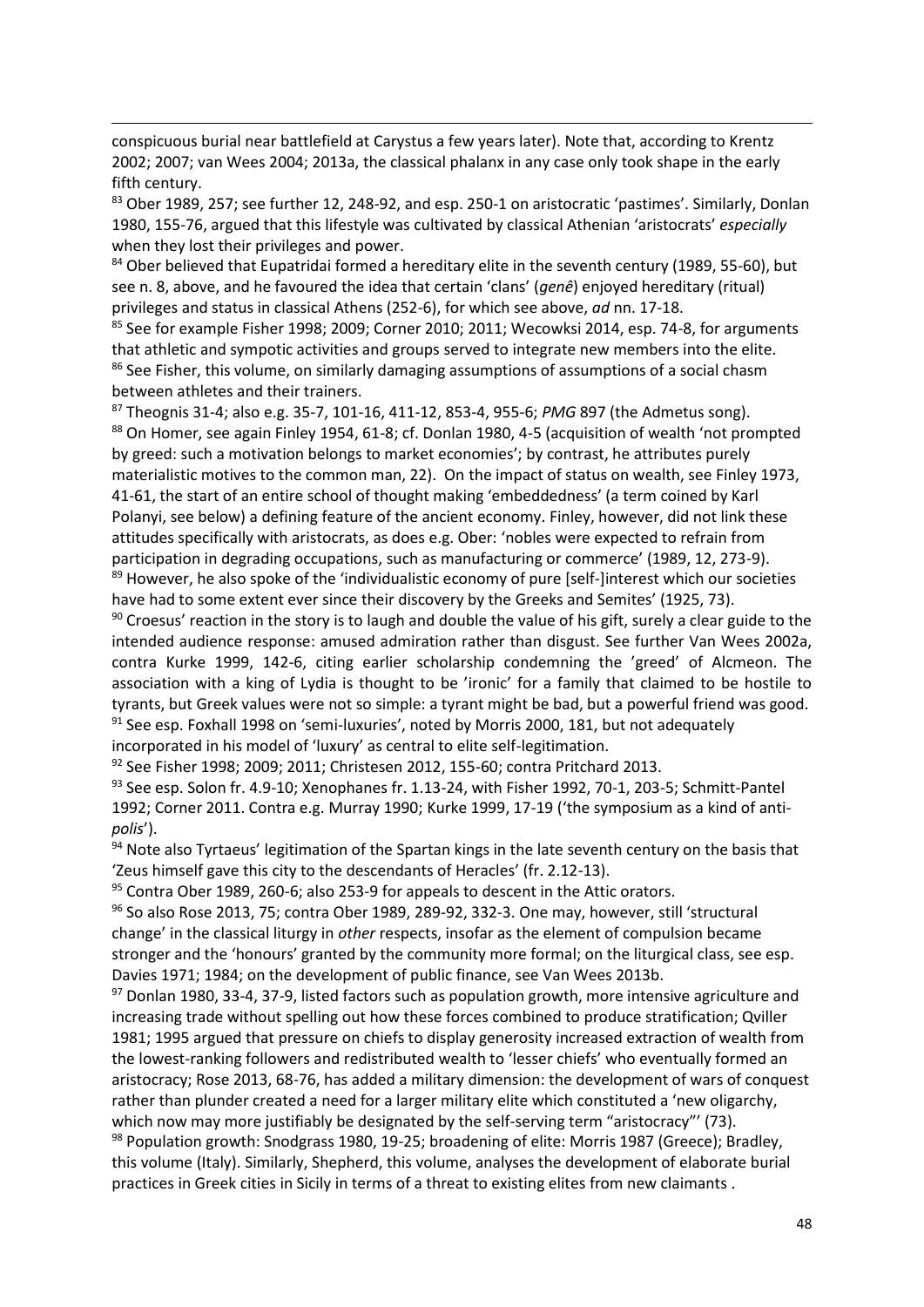99 This was in fact Max Weber's approach; the usual perception that Weber favoured status over class as an analytical concept (e.g. Rose 2013, 3-6) is not borne out by his discussion in *Wirtschaft und Gesellschaft*, where he defines both class and status ('with some over-simplification, one might thus say that classes are stratified according to their relations to the production and acquisition of goods; whereas status groups are stratified according to the principles of their *consumption* of goods as represented by special styles of life'; 1922, 937), and argues that an informal status group may become a formal 'order' when the distribution of economic power (= class position) remains stable (933), and that status groups will actively deny the significance of 'purely economic acquisition' (= class position), with greater 'sharpness' the more their actual economic position is precarious (936). Despite our criticisms of Ober1989, this book rightly does give equal weight to status and class. <sup>100</sup> On this point, Finley followed Weber, who credited status ideology with the power to cause 'the hindrance of the free development of the market' in antiquity (1922, 937): we suggest that this is another instance of imposing modern 'aristocratic' values on the ancient world.

**-**

 $101$  Rose 2013, 37-8, 91-2, argues for a relation of 'indirect' exploitation insofar as the elite acquired most and best land and thus limits the opportunities of the lower classes, but says little about how these conditions resulted in a class struggle (as opposed to individual competition for land).

<sup>102</sup> For a similar formulation, see Finley 1973, 49; cited and criticised by Rose 2013, 6-7. Rose himself, like De Ste Croix, prefers to concentrate on relations of exploitation rather than defining groups, but if class is to be meaningfully used it must surely be possible to identify specific groups as classes. <sup>103</sup> See Finley 1973, 45-51, tacitly adopting Weber's concepts of *Stand* ('status group'), *soziale Ehre* ('social honour', status) and their possible development into juridical 'orders' (1922, 932-6).

<sup>104</sup> Veblen's use of the term to mean 'upper classes ... by custom exempt or excluded from industrial occupations' (1899, 21), where 'industrial occupation' is equated with 'productive labour' (e.g. 23), is problematic since it led him to label everyone employed in non-productive services, from domestic servants to priests and professors, as 'vicarious leisure classes' (esp. 55-6, 235-51). But we may redefine the term to mean 'a class of people who derive most or all of their income from the labour of others (as opposed to self-employment or employment by others) and are thus in principle able to live in leisure, whether or not they do exempt or exclude themselves from work.'

<sup>105</sup> Davies 1984, 28-9, remains the only serious discussion of what 'leisure class' means in economic terms (a minimum property of 1 talent in classical Greece); followed by e.g. Ober 1989, 128-31; van Wees 2001, 51. Davies argued that the 'liturgical' elite within this class consisted of only 400 men and therefore estimated the size of the classical Athenian leisure class at 1,200, or 4% of the free population; since it seems clear that the liturgical elite actually consisted of at least 1,200 men and the *eisphora*-paying class may have been rather larger still (Rhodes 1982), the leisure class must have been significantly larger. Van Wees 2013a, 229-32, argues that it formed about 15% of the Athenian citizen population.

<sup>106</sup> See Hodkinson 2000, and for the culture of 'austerity' also Van Wees, forthcoming. For Finley, the Solonian property classes were a 'classic example' of a non-hereditary 'order' (1973, 48 n. 28). <sup>107</sup> For this interpretation, see Van Wees 1999 and 2006.

<sup>108</sup> See again Wecowski 2014 on the *symposion* and Fisher 1998 on the gymnasium.

<sup>109</sup> See, after Bourriot 1976 and Roussel 1976, e.g. Davies 1996, Duplouy 2010, Fisher this volume on Aegina, and, on criteria for 'citizenship' in archaic Greece, essays in Brock and Duplouy forthcoming. <sup>110</sup> On attitudes to these at Athens, Davidson 1997, 270-77, Fisher 2008.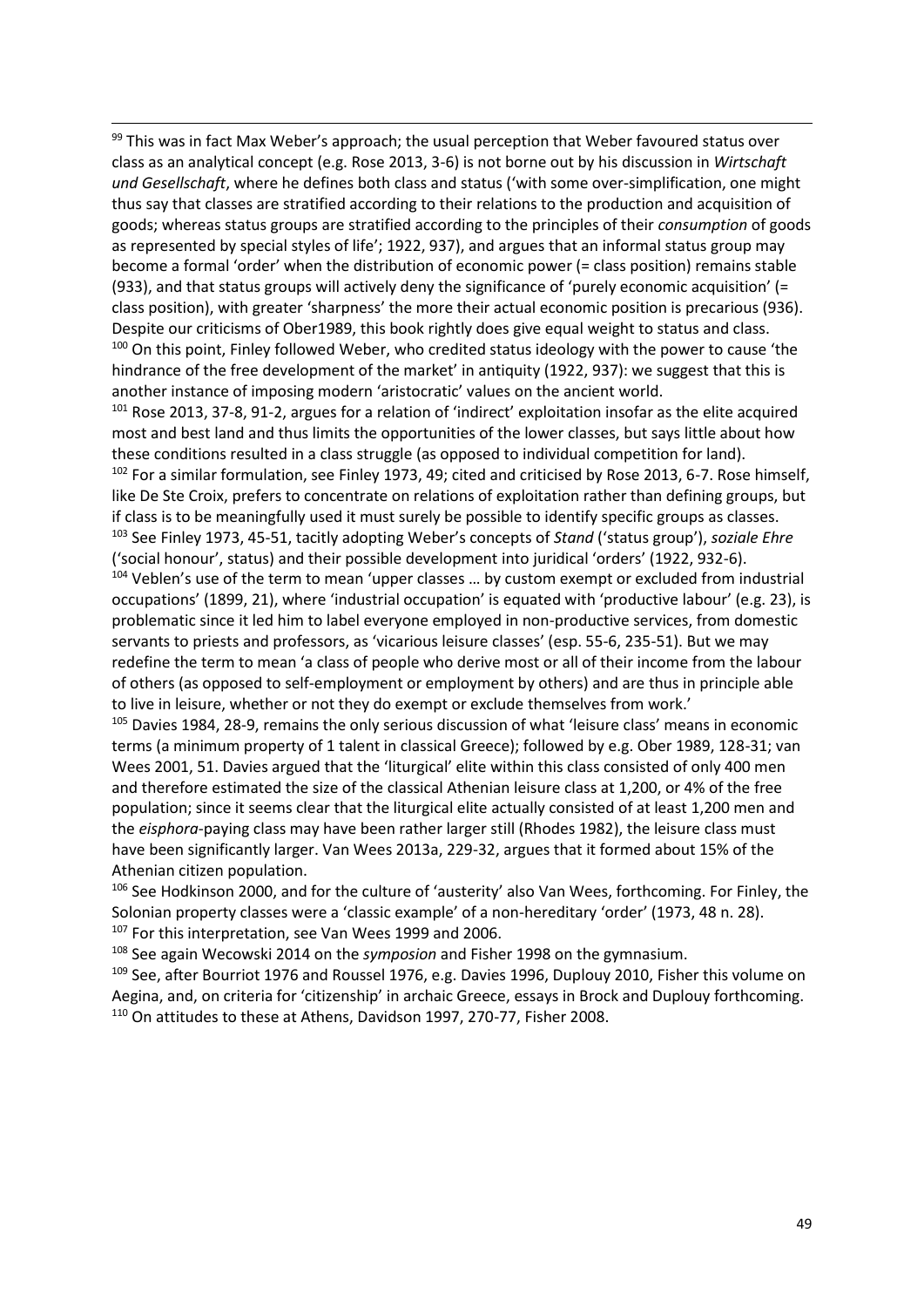# **Bibliography**

**-**

| Adkins, A.W.H.                  |                                                                                |
|---------------------------------|--------------------------------------------------------------------------------|
| 1960                            | Merit and Responsibility. A study in Greek values. Oxford.                     |
| Anderson, G.                    |                                                                                |
| 2005                            | 'Before tyrannoi were tyrants: rethinking a chapter of early Greek history',   |
|                                 | Classical Antiquity 24, 173-222                                                |
|                                 | Bekker-Nielsen, T. and L. Hannestad (eds.)                                     |
| 2001                            | War as a Cultural and Social Force. Copenhagen.                                |
|                                 | Blok, J.H. and A.P.M.H. Lardinois (eds.)                                       |
| 2006                            | Solon of Athens: new historical and philological approaches. Leiden.           |
| Bourriot, F.                    |                                                                                |
| 1976                            | Recherches sur la nature du génos: étude d'histoire sociale Athénienne, Paris. |
| 1995                            | Kalos Kagathos - Kalokagathia. Hildesheim.                                     |
| Brélaz, C. and P. Ducrey (eds.) |                                                                                |
| 2008                            | Sécurité collective et ordre public dans les sociétés anciennes. Vandoeuvres-  |
|                                 | Geneva.                                                                        |
| Brock, R. and A. Duplouy (eds.) |                                                                                |
| forthcoming                     | Defining Archaic Citizenship. Oxford.                                          |
|                                 | Brock, R. and S. Hodkinson (eds.)                                              |
| 2000                            | Alternatives to Athens: varieties of political organization and community in   |
|                                 | ancient Greece. Oxford.                                                        |
| Brunt, P.A.                     |                                                                                |
| 1971                            | Social Conflicts in the Roman Republic. London.                                |
| Cairns, D. (ed.)                |                                                                                |
| 2005                            | Body Language in the Greek and Roman Worlds. Swansea.                          |
| Cannadine, D.                   |                                                                                |
| 1990                            | The Decline and Fall of the British Aristocracy. New Haven.                    |
| Carlier, P.                     |                                                                                |
| 1984                            | La royauté en Grèce avant Alexandre. Strasbourg.                               |
|                                 | Cartledge, P., P. Millett and S. von Reden (eds.)                              |
| 1998                            | KOSMOS. Essays in order, conflict and community in classical Athens.           |
|                                 | Cambridge.                                                                     |
| Cawkwell, G.                    |                                                                                |
| 1995                            | 'Early Greek tyranny and the people', CQ 45, 73-86.                            |
|                                 | Chaniotis, A. and P. Ducrey (ed.)                                              |
| 2002                            | Army and Power in the Ancient World. Stuttgart.                                |
| Christesen, P.                  |                                                                                |
| 2012                            | Sport and Democracy in the Ancient and Modern Worlds. Cambridge.               |
|                                 | Cleland, L., M. Harlow and L. Llewellyn-Jones (eds.)                           |
| 2005                            | The Clothed Body in the Ancient World. Oxford.                                 |
| Cornell, T.J.                   |                                                                                |
| 1995                            | The Beginnings of Rome. London.                                                |
| Corner, S.                      |                                                                                |
| 2010                            | 'Transcendent Drinking: The Symposium at sea reconsidered', CQ 60, 352-80.     |
| 2011                            | 'Bringing the outside in: the andron as brothel and the symposium's civic      |
|                                 | sexuality', in Glazebrook and Henry (eds.) 2011, 60-85.                        |
| Crielaard, J.-P. (ed.),         |                                                                                |
| 1995                            | Homeric Questions. Amsterdam.                                                  |
| Davidson, J.                    |                                                                                |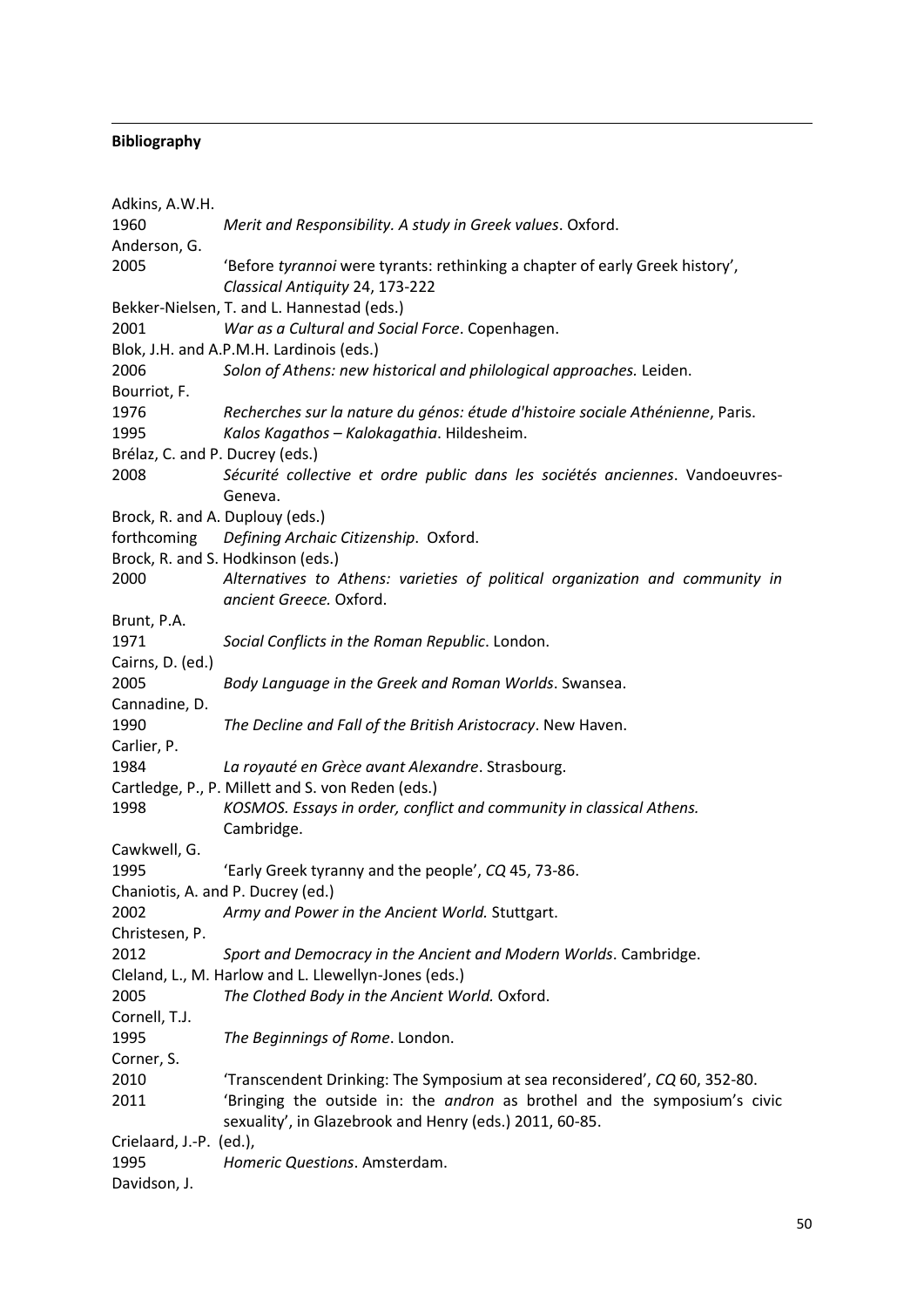| 1997         | Courtesans and Fishcakes. London.                                                                                                                    |
|--------------|------------------------------------------------------------------------------------------------------------------------------------------------------|
| Davies, J.K. |                                                                                                                                                      |
| 1971         | Athenian Propertied Families. Oxford.                                                                                                                |
| 1984         | Wealth and the Power of Wealth. London and New York.                                                                                                 |
| 1996         | 'Strutture e suddivisioni delle "poleis" archaice. Le repartizioni minori', in S.<br>Settis (ed.) 1996, 599-652.                                     |
| Degler, C.N. |                                                                                                                                                      |
| 1984         | Out of our Past: Forces that shaped Modern America. New York.                                                                                        |
| Donlan, W.   |                                                                                                                                                      |
| 1973         | 'The origin of kalos kagathos ', AJP 94, 365-74.                                                                                                     |
| 1980         | The Aristocratic Ideal. (Cited from Donlan 1999)                                                                                                     |
| 1999         | The Aristocratic Ideal and Selected Papers, Wauconda, Illinois.                                                                                      |
| Drews, R.    |                                                                                                                                                      |
| 1983         | Basileus: The Evidence for Kingship in Geometric Greece. New Haven.                                                                                  |
| Duplouy, A.  |                                                                                                                                                      |
| 2003         | 'Les Eupatrides, "nobles défenseurs de leur patrie"', Cahiers du Centre Glotz 14,<br>$1-22.$                                                         |
| 2006         | Le prestige des élites: Recherches sur les modes de reconnaissance sociale en<br>Grèce entre les $x^e$ et $v^e$ siecles avant J.-C. Paris.           |
| 2010         | 'Observations sur l'usage des noms en -ides et en -ades aux époques archaïque                                                                        |
|              | et classique', in Lafond and Capdetrey (eds.) 2010, 307-344.                                                                                         |
| Figueira, T. |                                                                                                                                                      |
| 1985         | 'The Theognidea and Megarian society', in Figueira and Nagy (eds.) 1985, 112-                                                                        |
| 58           |                                                                                                                                                      |
|              | Figueira, T. & Nagy, G. (eds.)                                                                                                                       |
| 1985         | Theognis of Megara: Poetry and the Polis. Baltimore.                                                                                                 |
| Finley, M.I. |                                                                                                                                                      |
| 1954/1977    | The World of Odysseus. First and second editions. New York.                                                                                          |
| 1957         | 'Homer and Mycenae: property and tenure', Historia 6, 133-59. (Reprint in Finley                                                                     |
|              | 1981, 213-32.)                                                                                                                                       |
| 1959         | 'Was Greek civilization based on slave labour?', Historia 8, 145-64. (Reprint in Finley                                                              |
|              | 1981, 97-115.)                                                                                                                                       |
| 1960         | 'The servile statuses of ancient Greece', Revue international des droits de l'antiquité                                                              |
|              | 7, 165-89. (Reprint in Finley 1981, 133-49.)                                                                                                         |
| 1964         | 'Between slavery and freedom', CSSH 6, 233-49. (Reprint in Finley 1981, 116-32.)                                                                     |
| 1965         | 'Debt-bondage and the problem of slavery', Revue historique de droit français et                                                                     |
|              | étranger 43, 159-84. (Reprint in Finley 1981, 150-66.)                                                                                               |
| 1970         | Early Greece: The Bronze and Archaic Ages. New York.                                                                                                 |
| 1973         | The Ancient Economy. Berkeley.                                                                                                                       |
| 1981         | Economy and Society in Ancient Greece. Harmondsworth.                                                                                                |
| 1983         | Politics in the Ancient World. Cambridge.                                                                                                            |
| Fisher, N.   |                                                                                                                                                      |
| 1976         | Social Values in Classical Athens. London and Toronto.                                                                                               |
| 1992         | Hybris. A study in the values of honour and shame in ancient Greece.<br>Warminster.                                                                  |
| 1998         | 'Gymnasia and social mobility in Athens', in Cartledge et al. (eds.) 1998, 84-104.                                                                   |
| 2008         | 'The bad boyfriend, the flatterer and the sycophant: related forms of the kakos<br>in democratic Athens', in Sluiter and Rosen (eds.) 2008, 185-232. |
| 2009         | 'The culture of competition', in Raaflaub and Van Wees (eds.) 2009, 524-41.                                                                          |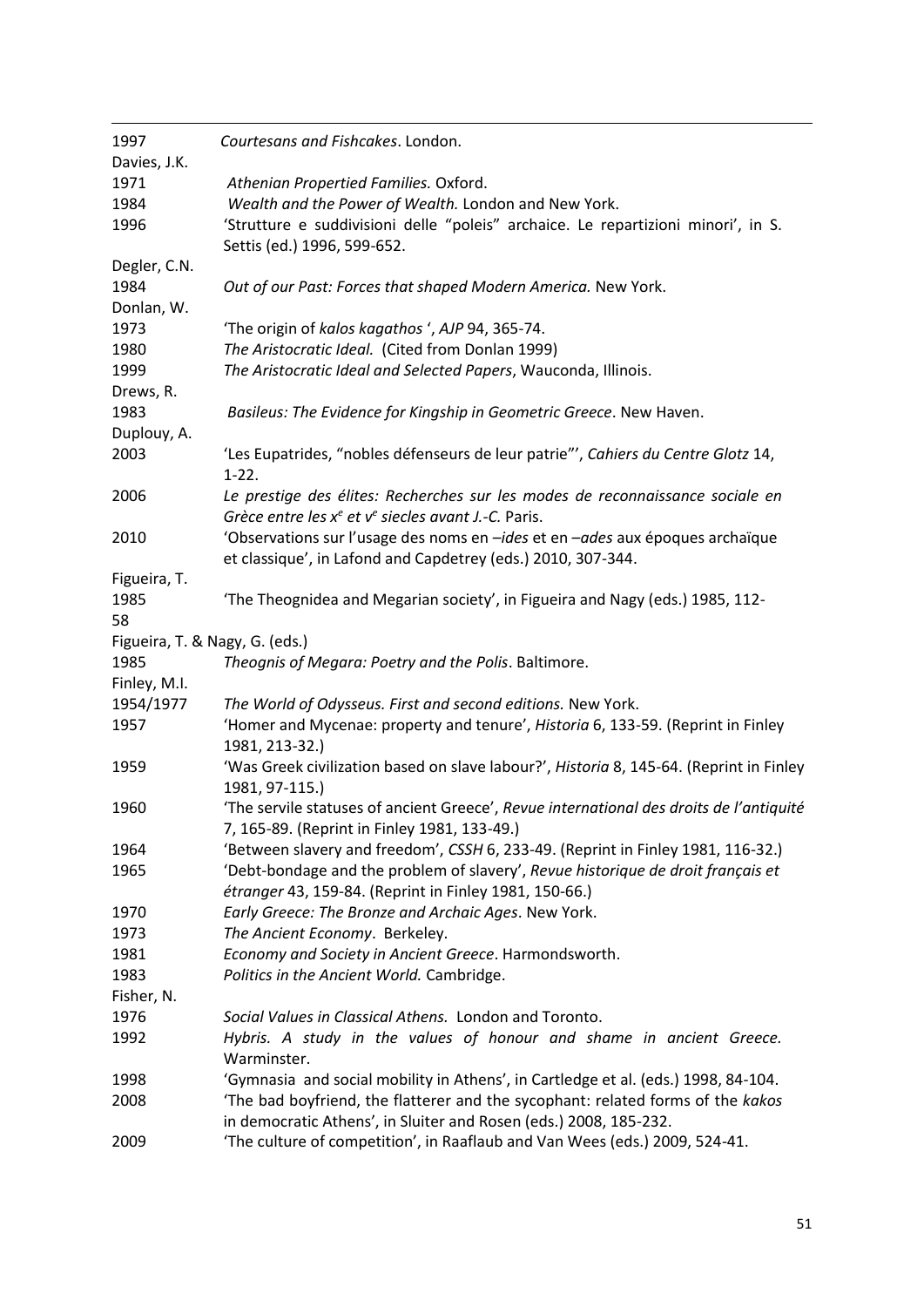| 2011                      | 'Competitive delights: the social effects of the expanded programme of<br>contests in post-Kleisthenic Athens', in Fisher and van Wees (eds.) 2011, 175-<br>219. |
|---------------------------|------------------------------------------------------------------------------------------------------------------------------------------------------------------|
|                           | Fisher, N. and H. van Wees (eds.)                                                                                                                                |
| 1998                      | Archaic Greece: new evidence and new approaches. London and Swansea.                                                                                             |
| 2011                      | Competition in the Ancient World. Swansea.                                                                                                                       |
| Forsythe, G.              |                                                                                                                                                                  |
| 2005                      | A Critical History of Early Rome. Berkeley.                                                                                                                      |
| Foxhall, L.               |                                                                                                                                                                  |
| 1997                      | 'A view from the top: Evaluating the Solonian property classes', in Mitchell and                                                                                 |
|                           | Rhodes (eds.) 1997, 113-36.                                                                                                                                      |
| 1998                      | 'Cargoes of the heart's desire: the character of trade in the ancient                                                                                            |
|                           | Mediterranean world', in Fisher and Van Wees (eds.) 1998, 295-309                                                                                                |
| Frost, F.                 |                                                                                                                                                                  |
| 1984                      | 'The Athenian military before Cleisthenes', Historia 33, 283-94                                                                                                  |
|                           | Glazebrook, A. and M.M. Henry (eds.)                                                                                                                             |
| 2011<br>Hammer, D.        | Greek Prostitutes in the Ancient Mediterranean, 800 BCE-200 CE. Madison, Wisc.                                                                                   |
| 2004                      | 'Ideology, the symposium, and archaic politics', AJP 125, 479-512.                                                                                               |
|                           |                                                                                                                                                                  |
| Hanson, V.D.              |                                                                                                                                                                  |
| 1995                      | The Other Greeks: The Family Farm and the Agrarian Roots of Western<br>Civilization. New York.                                                                   |
|                           |                                                                                                                                                                  |
| Hodkinson, S.<br>2000     |                                                                                                                                                                  |
|                           | Property and Wealth in Classical Sparta. London and Swansea.                                                                                                     |
| Hopkins, K. and G. Burton |                                                                                                                                                                  |
| 1983                      | 'Political succession in the late Republic (249-50 BC)', in K. Hopkins, Death and<br>Renewal. Sociological Studies in Roman History 2, Cambridge, 31-119.        |
| Hopwood, K. (ed.)         |                                                                                                                                                                  |
| 1999                      | Organized Crime in Antiquity. London and Swansea.                                                                                                                |
|                           | Jongman, W. and M. Kleijwegt (eds)                                                                                                                               |
| 2002                      | After the Past: Essays in Ancient History in honour of H.W.Pleket. Leiden.                                                                                       |
|                           | Kagan, D. and G. Viggiano (eds.)                                                                                                                                 |
| 2013                      | Men of Bronze: the development of the hoplite phalanx. Princeton.                                                                                                |
| Keurentjes, M.B.J.        |                                                                                                                                                                  |
| 1997                      | 'The Greek Patronymics in -idas/-ides', Mnemosyne 50, 385-400.                                                                                                   |
| Kistler, E.               |                                                                                                                                                                  |
| 2004                      | "Kampf der Mentalitäten": Ian Morris' "elitist" versus "middling ideology"', in                                                                                  |
|                           | Rollinger and Ulf (eds.) 2004, 145-76                                                                                                                            |
| Krentz, P.E.              |                                                                                                                                                                  |
| 2002                      | 'Fighting by the rules: the invention of the hoplite agon', Hesperia 71, 23-39                                                                                   |
| 2007                      | 'Warfare and hoplites', in Shapiro (ed.) 2007, 61-84.                                                                                                            |
| Kurke, L.                 |                                                                                                                                                                  |
| 1999                      | Coins, Bodies, Games and Gold. The politics of meaning in archaic Greece.<br>Princeton.                                                                          |
|                           | Lafond, Y. and L. Capdetrey (eds.)                                                                                                                               |
| 2010                      | La cité et ses élites. Pratiques et représentations des formes de domination et de                                                                               |
|                           | contrôle social dans les cités grecques (VIII <sup>e</sup> s. a.C. - I <sup>er</sup> s. p.C). Bordeaux.                                                          |
| Lambert, S.D.             |                                                                                                                                                                  |
| 1998                      | The Phratries of Attica, 2 <sup>nd</sup> ed. Michigan.                                                                                                           |
| 1999                      | 'The Attic Genos', CQ 49, 484-9.                                                                                                                                 |
| Lane Fox, R.              |                                                                                                                                                                  |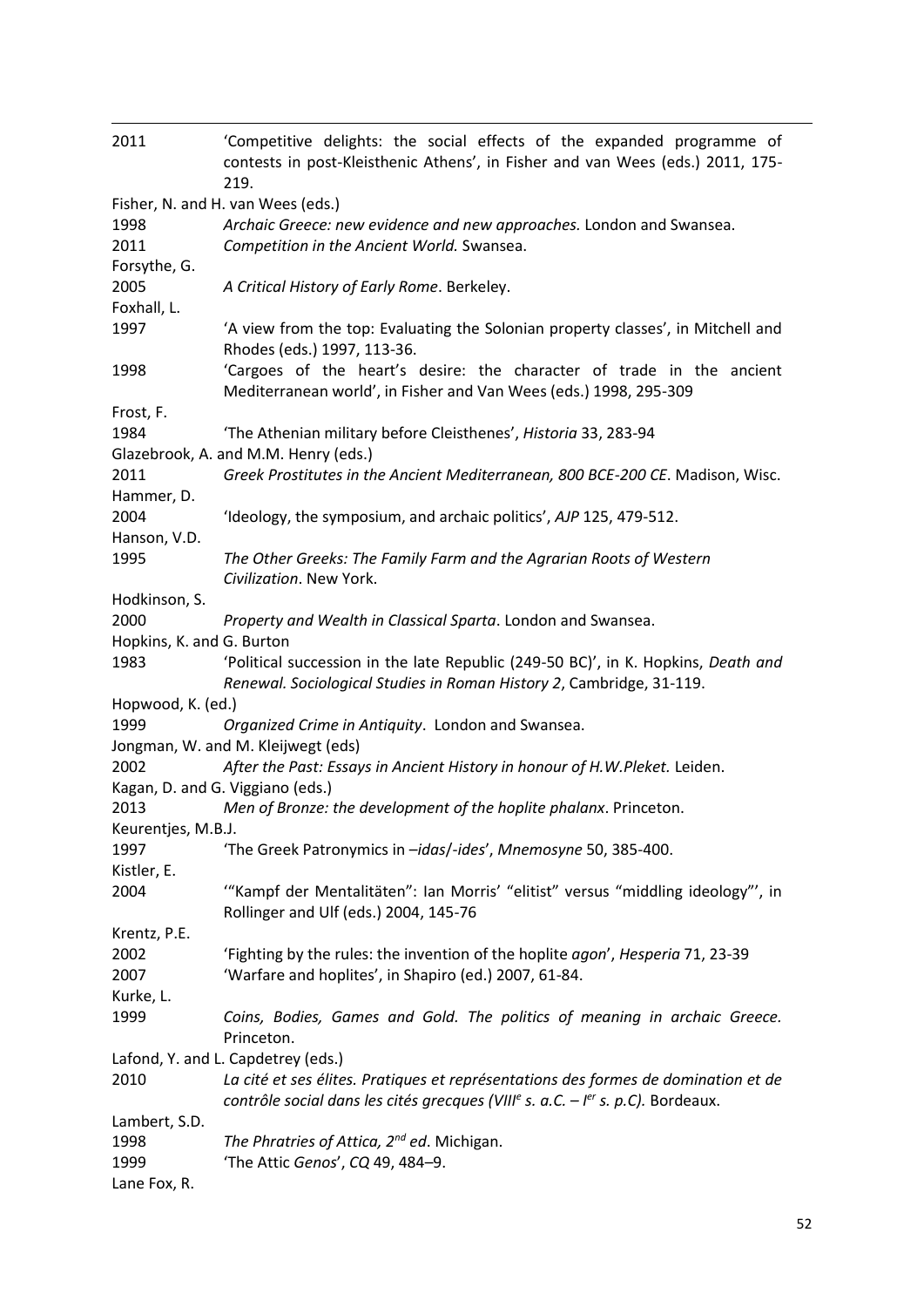| 2000                           | 'Theognis: an alternative to democracy', in Brock and Hodkinson (eds.) 2000, 35-<br>51.                               |
|--------------------------------|-----------------------------------------------------------------------------------------------------------------------|
|                                | Lord, C. and D.K. O'Connor (eds.)                                                                                     |
| 1991                           | Essays on the Foundations of Aristotelian Political Science. Berkeley.                                                |
| Lynch, K.                      |                                                                                                                       |
| 2011                           | The Symposium in Context: Pottery from a Late Archaic House near the Athenian                                         |
|                                | Agora. Hesperia Supplement 46.                                                                                        |
| Marx, K. and F. Engels         |                                                                                                                       |
| 1848                           | The Communist Manifesto. London. (Cited from Penguin Books edition, 2004)                                             |
| Mauss, M.                      |                                                                                                                       |
| 1925                           | Essai sur le don. Paris. (Cited from The Gift, trsl. I. Cunnison, London 1954.)                                       |
| Mitchell, L.                   |                                                                                                                       |
| 2013                           | The Heroic Rulers of Archaic and Classical Greece. London. 2013.                                                      |
|                                | Mitchell L.G. and Rhodes P.J. (eds.)                                                                                  |
| 1997                           | The development of the Polis in Archaic Greece. London.                                                               |
| Morris, I.                     |                                                                                                                       |
| 1986                           | 'Gift and commodity in archaic Greece', Man 21, 1-17.                                                                 |
| 1987                           | Burial and Ancient Society: The Rise of the Greek City-State. Cambridge.                                              |
| 2000                           | Archaeology as Cultural History: Words and Things in Iron Age Greece. Malden.                                         |
| Murray, O.                     |                                                                                                                       |
| 1980                           | Early Greece. London.                                                                                                 |
| 1993                           | Early Greece, 2 <sup>nd</sup> ed. London.                                                                             |
| Neer, R.T.                     |                                                                                                                       |
| 2002                           | Style and Politics in Athenian Vase-Painting: The Craft of Democracy, ca. 530-<br>460 BCE. Cambridge.                 |
| Nilsson, M.P.                  |                                                                                                                       |
| 1929a                          | 'Die Hoplitentaktik und das Staatswesen', Klio 22, 240-9.                                                             |
| 1929b                          | 'The introduction of hoplite tactics at Rome', JRS 19, 1-11.                                                          |
| Ober, J.                       |                                                                                                                       |
| 1989                           | Mass and Elite in Democratic Athens. Princeton.                                                                       |
| 1991                           | 'Aristotle's political sociology: class, status and order in the Politics', in Lord and                               |
|                                | O'Connor (eds.) 1991, 112-35.                                                                                         |
| Ogden, D                       |                                                                                                                       |
| 1997                           | The Crooked Kings of Ancient Greece. London.                                                                          |
| Osborne, R.                    |                                                                                                                       |
| 2009                           | Greece in the Making. 2 <sup>nd</sup> ed. London.                                                                     |
|                                | Phillips, D. and D. Pritchard (eds.)                                                                                  |
| 2003                           | Sport and festival in the Ancient Greek World. Swansea.                                                               |
| Pinsent, J. and H. Hurt (eds.) |                                                                                                                       |
| 1992                           | Homer 87, Proceedings of the Greenbank Colloquium. Liverpool Classical Papers<br>2. Liverpool.                        |
| Polanyi, K.                    |                                                                                                                       |
| 1944                           | The Great Transformation. New York.                                                                                   |
| Powell, A. (ed.)               |                                                                                                                       |
| forthcoming                    | A Companion to Sparta, vol. I. Malden.                                                                                |
| Powis, J.                      |                                                                                                                       |
| 1984                           | Aristocracy. Oxford.                                                                                                  |
| Pritchard, D.M.                |                                                                                                                       |
| 2003                           | 'Athletics, education and participation in classical Athens, in D. Phillips and D.<br>Pritchard (eds.) 2003, 293-350. |
| 2013                           | Sport, Democracy and War in Classical Athens. Cambridge.                                                              |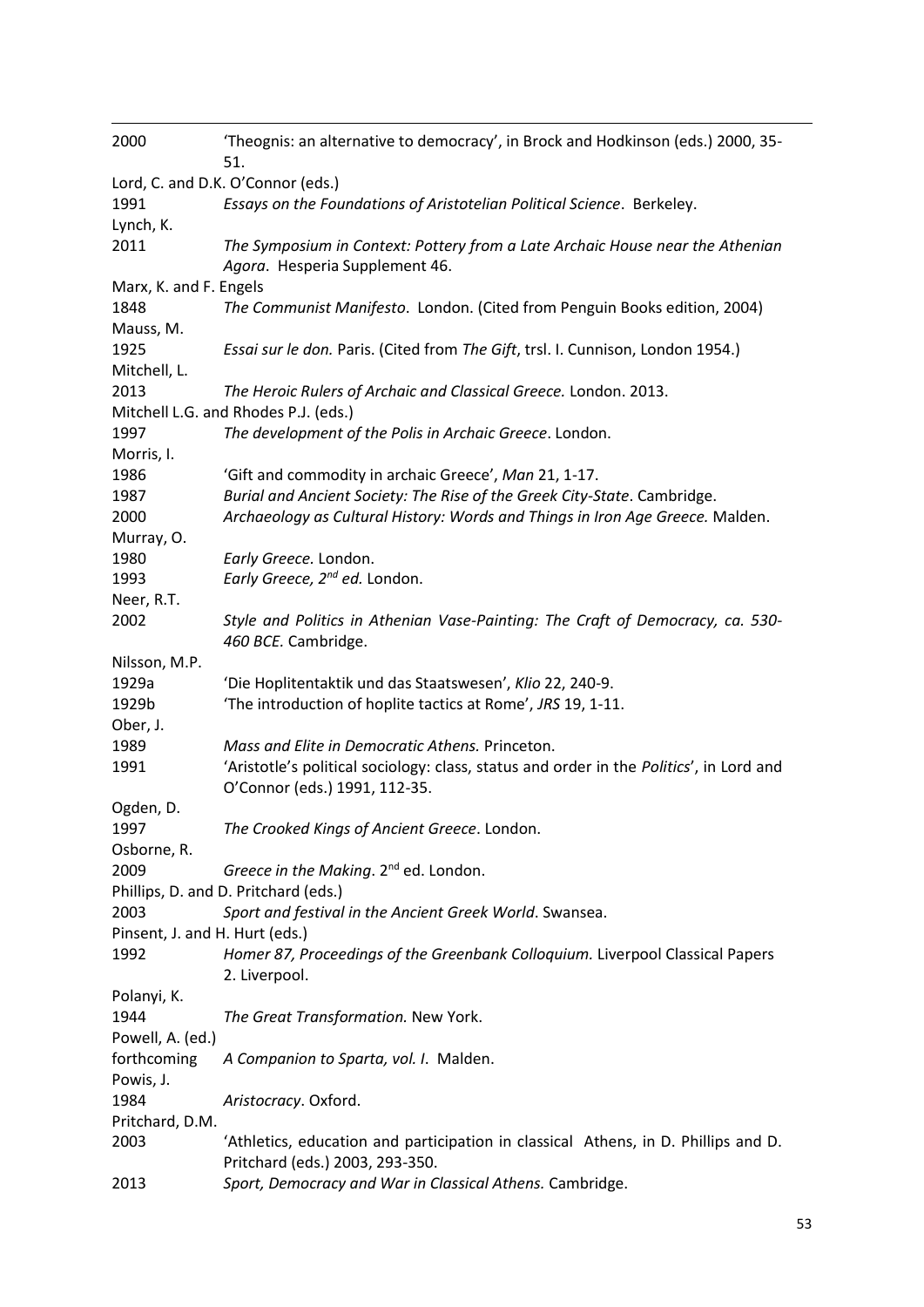| Quiller, B.                             |                                                                                                                                                                                                       |  |
|-----------------------------------------|-------------------------------------------------------------------------------------------------------------------------------------------------------------------------------------------------------|--|
| 1981                                    | 'The dynamics of the Homeric society', SO 56, 109-55                                                                                                                                                  |  |
| 1995                                    | 'The world of Odysseus revisited', SO 70, 241-61.                                                                                                                                                     |  |
|                                         | Raaflaub, K.A. and H. van Wees (eds.)                                                                                                                                                                 |  |
| 2009                                    | A Companion to Archaic Greece. Malden.                                                                                                                                                                |  |
| Rathbone, D.W.                          |                                                                                                                                                                                                       |  |
| 1993                                    | 'The census qualifications of the assidui and the prima classis', in Sancisi-                                                                                                                         |  |
|                                         | Weerdenburg et al. (eds.) 2003, 121-52.                                                                                                                                                               |  |
| 1998                                    | 'Early Rome: a peasant republic?', in Collection of the Second International<br>Conference on Ancient World History in China. Supplement to Journal of Ancient<br>Civilizations 3. Changchun, 209-15. |  |
| Rhodes, P.J.                            |                                                                                                                                                                                                       |  |
| 1982                                    | 'Problems in Athenian eisphora and liturgies', AJAH 7, 1-19.                                                                                                                                          |  |
| Rihll, T.E.                             |                                                                                                                                                                                                       |  |
| 1986                                    | 'Kings and commoners in Homeric society', Liverpool Classical Monthly 11, 86-<br>91.                                                                                                                  |  |
| 1993<br>Rollinger, R. and C. Ulf (eds.) | 'The power of the Homeric basileus', in Pinsent and Hurt (eds.) 1993, 39-50.                                                                                                                          |  |
| 2004                                    | Griechische Archaik: interne Entwicklungen - externe Impulse. Berlin.                                                                                                                                 |  |
| Roscalla, F.                            |                                                                                                                                                                                                       |  |
| 2004                                    | 'Kalokagathia e kaloikagathoi in Senofonte', in Tuplin (ed.) 2004, 115-24.                                                                                                                            |  |
| Rose, P.W.                              |                                                                                                                                                                                                       |  |
| 2009                                    | 'Class', in Raaflaub and Van Wees (eds.) 2009, 468-82.                                                                                                                                                |  |
| 2013                                    | Class in Archaic Greece. Cambridge.                                                                                                                                                                   |  |
| Roussel, D.                             |                                                                                                                                                                                                       |  |
| 1976                                    | Tribu et Cité, Paris.                                                                                                                                                                                 |  |
|                                         | Sabin, P., H. van Wees and M. Whitby (eds.)                                                                                                                                                           |  |
| 2007                                    | The Cambridge History of Greek and Roman Warfare. Vol. I. Cambridge.                                                                                                                                  |  |
|                                         | Sancisi-Weerdenburg, H. et. Al. (eds.)                                                                                                                                                                |  |
| 1993                                    | De Agricultura. In Memoriam P.W. de Neeve. Amsterdam.                                                                                                                                                 |  |
| Salmon, J.                              |                                                                                                                                                                                                       |  |
| 1977                                    | 'Political hoplites?', JHS 97, 84-101.                                                                                                                                                                |  |
| Schmitt-Pantel, P.                      |                                                                                                                                                                                                       |  |
| 1992                                    | La cité au banquet. Histoire des repas publiques dans les cités grecques. Rome.                                                                                                                       |  |
| Schofield, M.                           |                                                                                                                                                                                                       |  |
| 1986                                    | 'Euboulia in the Iliad', CQ 36, 6-31.                                                                                                                                                                 |  |
| Settis, S. (ed.)                        |                                                                                                                                                                                                       |  |
| 1996                                    | I Greci. Storia, Cultura, Arte, Societa. 2.1: Una storia greca - formazione. Turin.                                                                                                                   |  |
| Shapiro, H.A. (ed.)                     |                                                                                                                                                                                                       |  |
| 2007                                    | The Cambridge Companion to Archaic Greece. Cambridge.                                                                                                                                                 |  |
|                                         |                                                                                                                                                                                                       |  |
|                                         | Sluiter, I. and R.M. Rosen (eds.)                                                                                                                                                                     |  |
| 2008                                    | KAKOS: Badness and anti-value in Classical Antiquity. Leiden.                                                                                                                                         |  |
| Smith, C.J.                             |                                                                                                                                                                                                       |  |
| 2006                                    | The Roman Clan. The gens from ancient ideology to modern anthropology.<br>Cambridge.                                                                                                                  |  |
| Snodgrass, A.M.                         |                                                                                                                                                                                                       |  |
| 1965                                    | 'The hoplite reform and history', JHS 85, 110-22.                                                                                                                                                     |  |
| 1980                                    | Archaic Greece. The age of experiment. London.                                                                                                                                                        |  |
| 1993                                    | 'The "hoplite reform" revisited', DHA 19, 47-61.                                                                                                                                                      |  |
| Ste Croix, G.E.M. de                    |                                                                                                                                                                                                       |  |
| 1981                                    | The Class Struggle in the Ancient Greek World. London.                                                                                                                                                |  |